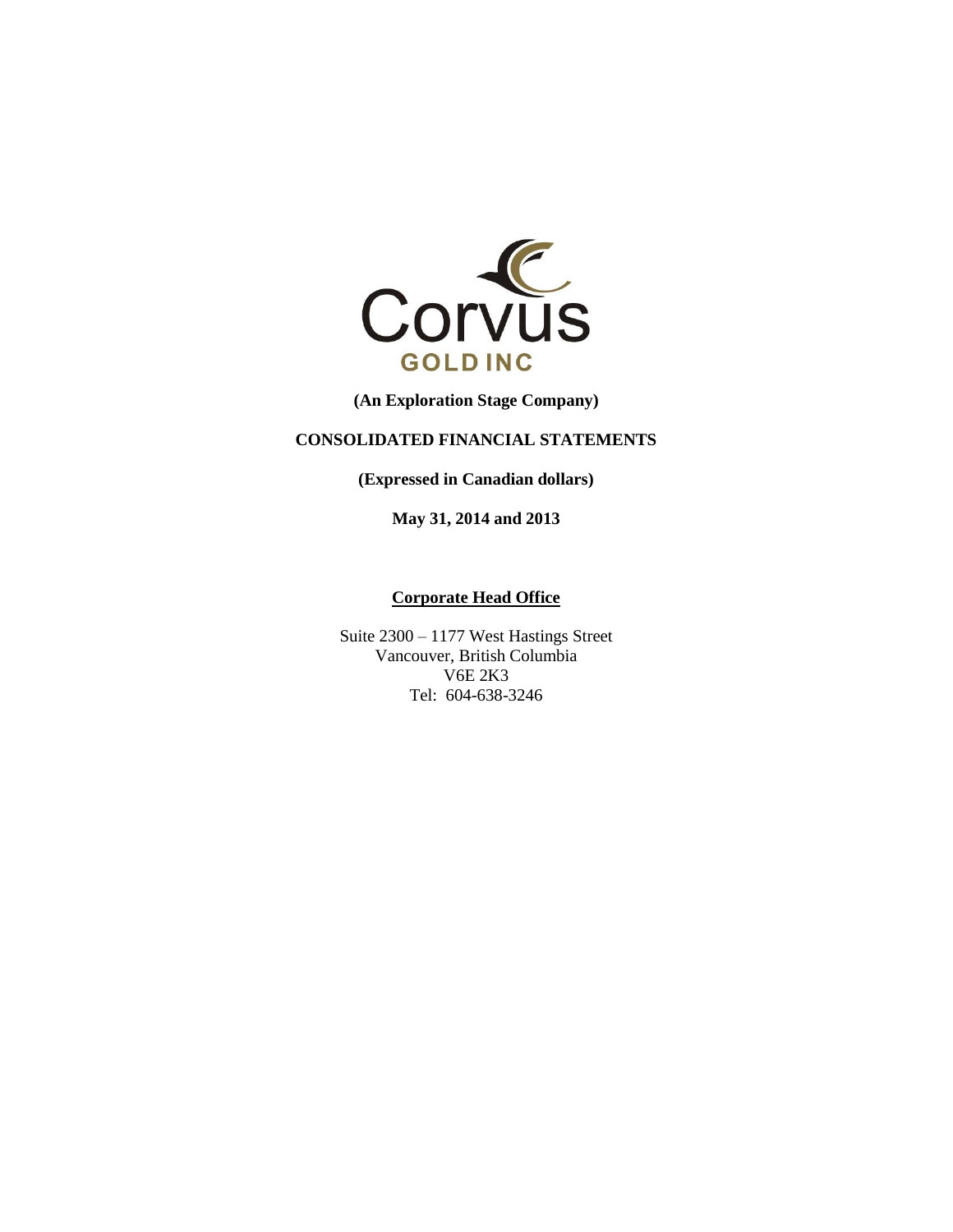# **CORVUS GOLD INC.** (An Exploration Stage Company) **CONSOLIDATED FINANCIAL STATEMENTS** (Expressed in Canadian dollars)

# **May 31, 2014 Page**

# **Audited Consolidated Financial Statements**

| Management's Responsibility for Financial Reporting  |                |
|------------------------------------------------------|----------------|
| Independent Auditor's Report                         |                |
| <b>Consolidated Statements of Financial Position</b> | 1              |
| <b>Consolidated Statements of Comprehensive Loss</b> | $\overline{2}$ |
| <b>Consolidated Statements of Cash Flows</b>         | 3              |
| Consolidated Statement of Changes in Equity          | $\overline{4}$ |
| Notes to the Consolidated Financial Statements       | $5 - 36$       |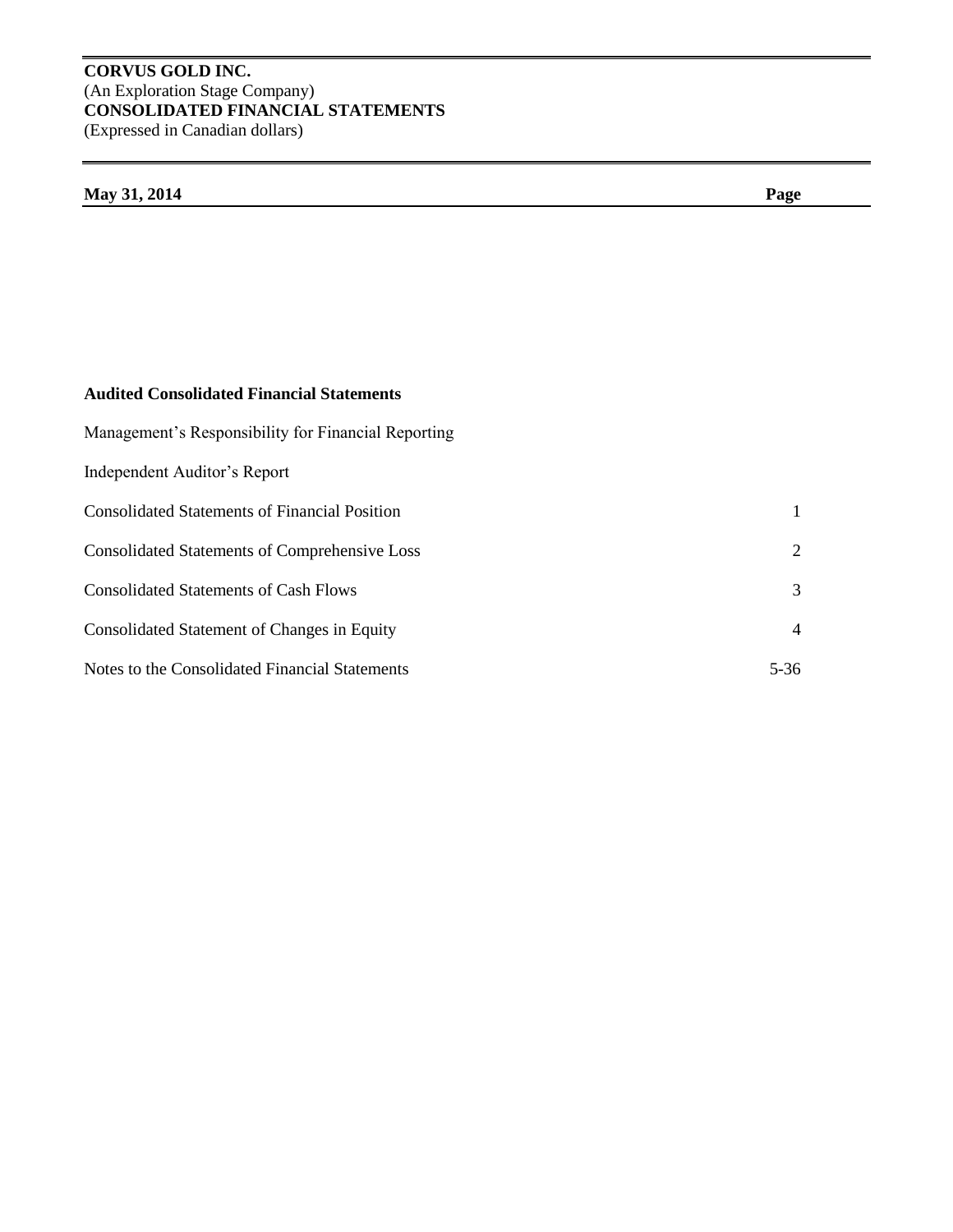# **MANAGEMENT'S RESPONSIBILITY FOR FINANCIAL STATEMENTS**

The consolidated financial statements and all information in the annual report are the responsibility of the Board of Directors and management. The consolidated financial statements have been prepared by management in accordance with International Financial Reporting Standards. Management maintains the necessary systems of internal controls, policies and procedures to provide assurance that assets are safeguarded and that the financial records are reliable and form a proper basis for the preparation of financial statements.

The Board of Directors ensures that management fulfills its responsibilities for financial reporting and internal control through an Audit Committee. This committee, which reports to the Board of Directors, meets with the independent auditors and reviews the consolidated financial statements.

The consolidated financial statements have been audited by Crowe MacKay LLP, Chartered Accountants, who were appointed by the shareholders. The independent auditor's report outlines the scope of their examination and their opinion on the consolidated financial statements.

*"Jeffrey Pontius" "Peggy Wu"* Jeffrey Pontius, Peggy Wu, Chief Executive Officer Chief Financial Officer

August 7, 2014 Vancouver, Canada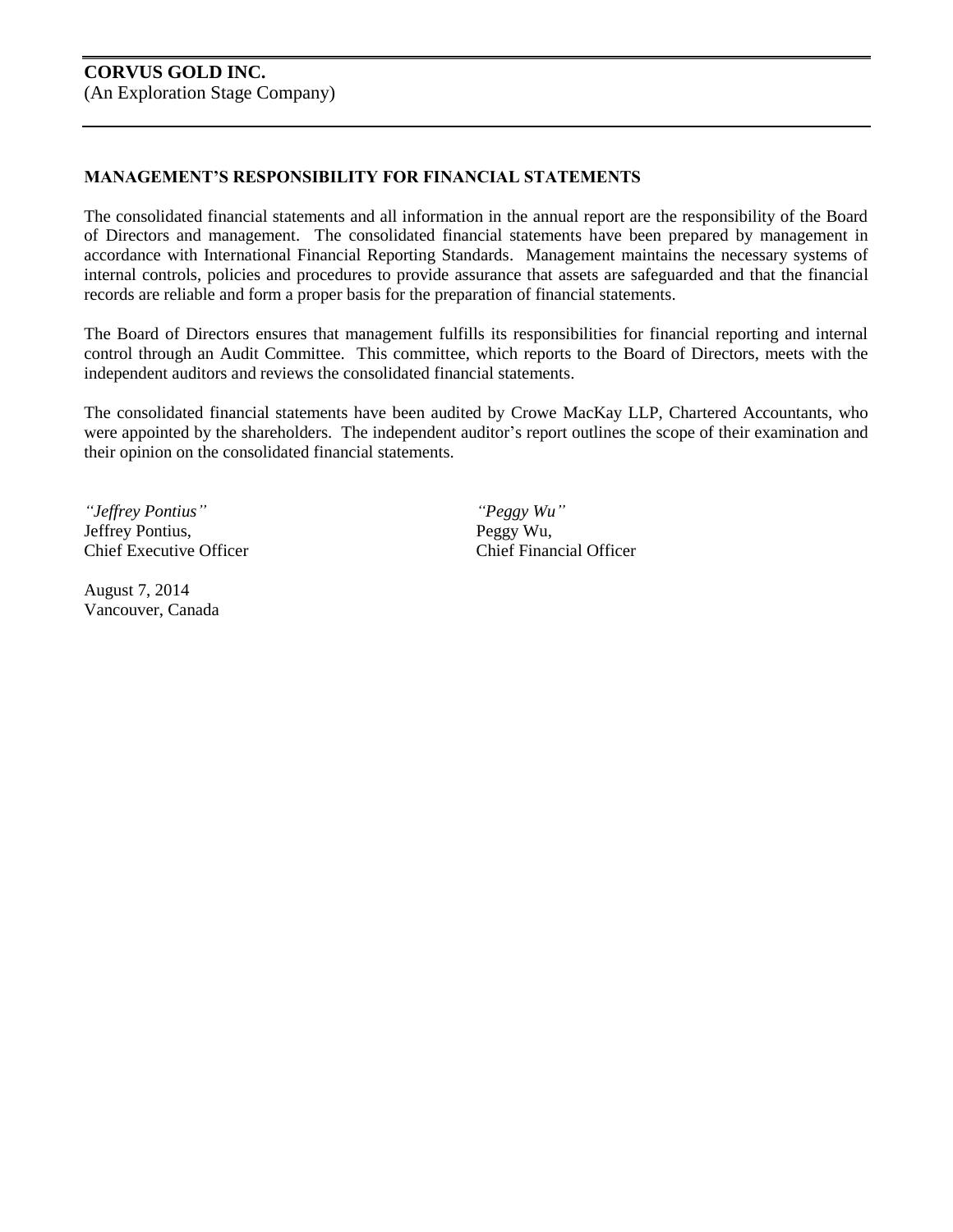

**Crowe MacKay LLP** Member Crowe Horwath International 1100 - 1177 West Hastings Street Vancouver, BC V6E 4T5 +1.604.687.4511 Tel +1.604.687.5805 Fax +1.800.351.0426 Toll Free www.crowemackay.ca

#### **Independent Auditor's Report**

**To the Shareholders of Corvus Gold Inc.**

We have audited the accompanying consolidated financial statements of Corvus Gold Inc. and its subsidiaries, which comprise the consolidated statements of financial position as at May 31, 2014 and May 31, 2013, and the consolidated statements of comprehensive loss, changes in equity and cash flows for the years then ended, and a summary of significant accounting policies and other explanatory information.

#### Management's Responsibility for the Consolidated Financial Statements

Management is responsible for the preparation and fair presentation of these consolidated financial statements in accordance with International Financial Reporting Standards, and for such internal control as management determines is necessary to enable the preparation of consolidated financial statements that are free from material misstatement, whether due to fraud or error.

#### Auditor's Responsibility

Our responsibility is to express an opinion on these consolidated financial statements based on our audits. We conducted our audits in accordance with Canadian generally accepted auditing standards. Those standards require that we comply with ethical requirements and plan and perform the audits to obtain reasonable assurance about whether the consolidated financial statements are free from material misstatement.

An audit involves performing procedures to obtain audit evidence about the amounts and disclosures in the consolidated financial statements. The procedures selected depend on the auditor's judgment, including the assessment of the risks of material misstatement of the consolidated financial statements, whether due to fraud or error. In making those risk assessments, the auditor considers internal control relevant to the entity's preparation and fair presentation of the consolidated financial statements in order to design audit procedures that are appropriate in the circumstances, but not for the purpose of expressing an opinion on the effectiveness of the entity's internal control. An audit also includes evaluating the appropriateness of accounting policies used and the reasonableness of accounting estimates made by management, as well as evaluating the overall presentation of the consolidated financial statements.

We believe that the audit evidence we have obtained in our audits is sufficient and appropriate to provide a basis for our audit opinion.

#### **Opinion**

In our opinion, the consolidated financial statements present fairly, in all material respects, the financial position of Corvus Gold Inc. and its subsidiaries as at May 31, 2014 and May 31, 2013 and its financial performance and its cash flows for the years then ended in accordance with International Financial Reporting Standards.

#### Emphasis of matter

Without modifying our opinion, we draw attention to Note 1 to the consolidated financial statements which describes the material uncertainty that may cast significant doubt about the ability of Corvus Gold Inc. to continue as a going concern.

**"Crowe MacKay LLP"**

**Chartered Accountants Vancouver, British Columbia August 7, 2014**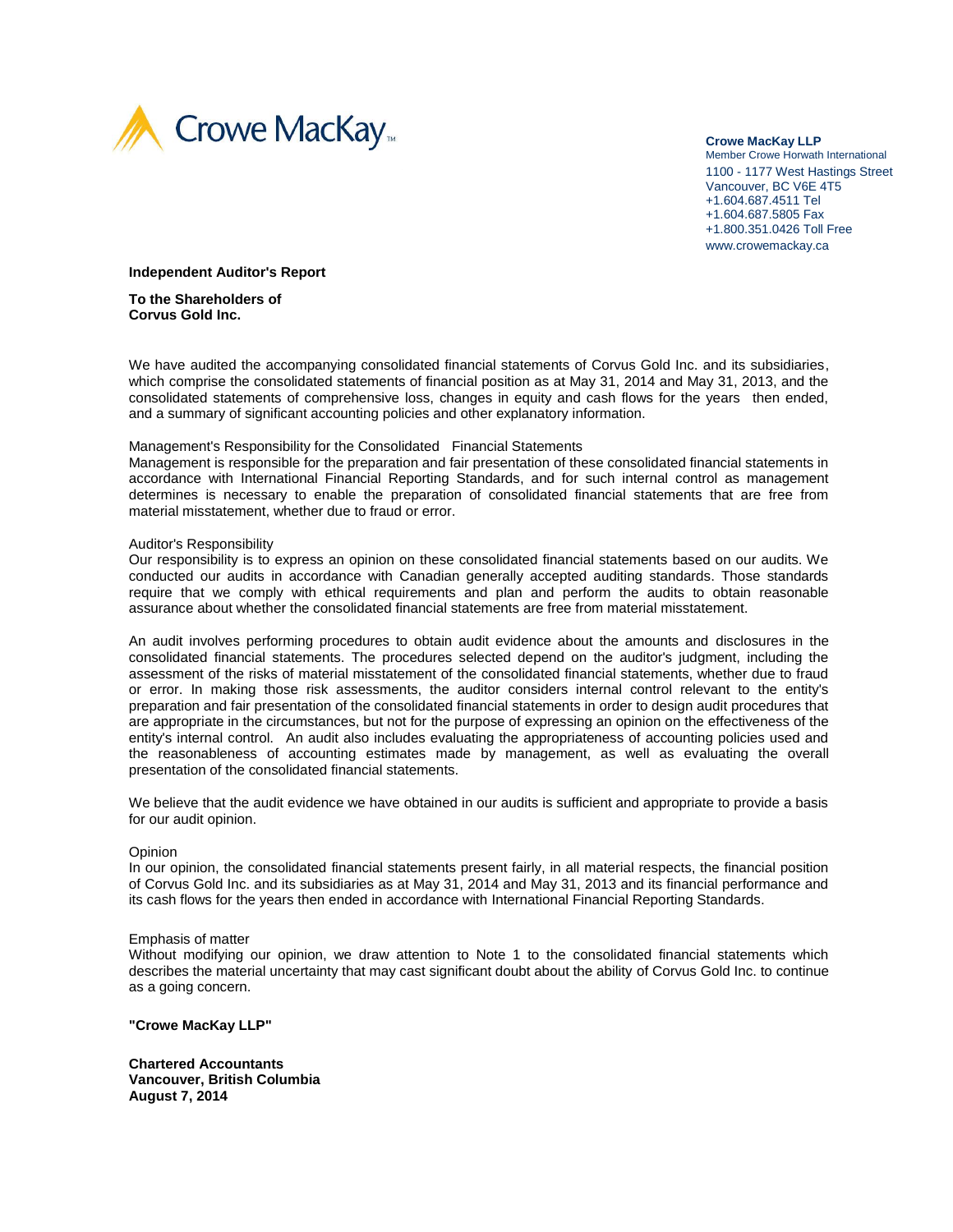# **CORVUS GOLD INC.** (An Exploration Stage Company) **CONSOLIDATED STATEMENTS OF FINANCIAL POSITION**

(Expressed in Canadian dollars)

|                                                                                        | May 31,<br>2014             | May 31,<br>2013         |
|----------------------------------------------------------------------------------------|-----------------------------|-------------------------|
| <b>ASSETS</b>                                                                          |                             |                         |
| <b>Current assets</b><br>Cash and cash equivalents                                     | \$<br>3,227,970             | \$<br>7,867,270         |
| Marketable securities (note 4)<br>Accounts receivable                                  | 147,451<br>16,787           | 64,412                  |
| Prepaid expenses                                                                       | 100,865                     | 145,682                 |
|                                                                                        | 3,493,073                   | 8,077,364               |
| <b>Property and equipment</b> (note 5)                                                 | 97,447                      | 64,642                  |
| <b>Reclamation bond</b> (note 6)<br><b>Exploration and evaluation assets (note 7)</b>  | 522,332<br>33,843,671       | 496,378<br>28,030,332   |
|                                                                                        | \$<br>37,956,523            | \$<br>36,668,716        |
| <b>LIABILITIES AND SHAREHOLDERS' EQUITY</b>                                            |                             |                         |
| <b>Current liabilities</b>                                                             |                             |                         |
| Accounts payable and accrued liabilities (note 10)                                     | \$<br>622,950               | \$<br>520,450           |
| Promissory note payable (note 8)                                                       | 260,208                     | 248,832                 |
|                                                                                        | 883,158                     | 769,282                 |
| Shareholders' equity<br>Share capital (note 9)                                         | 53,703,440                  | 48,442,086              |
| Contributed surplus                                                                    | 10,469,676                  | 8,842,965               |
| Accumulated other comprehensive income - cumulative translation differences<br>Deficit | 1,725,169<br>(28, 824, 920) | 413,506<br>(21,799,123) |
|                                                                                        | 37,073,365                  | 35,899,434              |
|                                                                                        |                             |                         |
|                                                                                        | \$<br>37,956,523            | \$<br>36,668,716        |

### **Nature and continuance of operations** (note 1)

## **Approved on behalf of the Directors:**

*"Jeffrey Pontius"* Director

*"Anton Drescher"* Director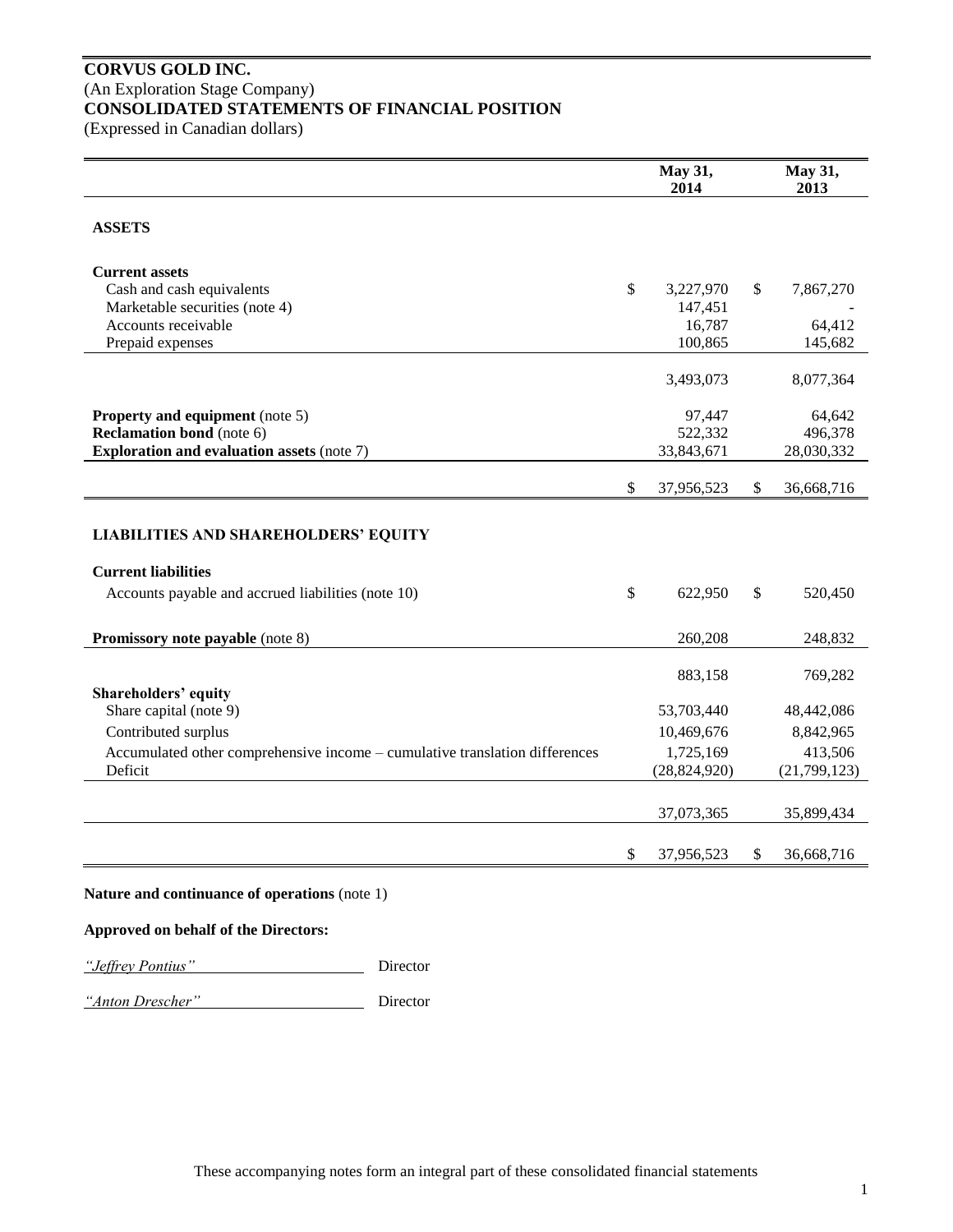# **CORVUS GOLD INC.** (An Exploration Stage Company) **CONSOLIDATED STATEMENTS OF COMPREHENSIVE LOSS** (Expressed in Canadian dollars)

YEARS ENDED MAY 31,

|                                                                           | 2014              |              | 2013        |
|---------------------------------------------------------------------------|-------------------|--------------|-------------|
| <b>Expenses</b>                                                           |                   |              |             |
| Administration                                                            | \$<br>11,133      | \$           | 3,187       |
| Bad debts                                                                 | 22,118            |              |             |
| Charitable donations                                                      | 1,172             |              | 8,595       |
| Consulting fees (notes 9 and 10)                                          | 670,217           |              | 584,990     |
| Depreciation                                                              | 25,657            |              | 17,757      |
| Insurance                                                                 | 52,914            |              | 50,019      |
| Investor relations (notes 9 and 10)                                       | 1,148,833         |              | 1,050,508   |
| Office and miscellaneous                                                  | 145,625           |              | 169,194     |
| Professional fees (notes 9 and 10)                                        | 483,191           |              | 511,746     |
| Property investigation expenditures                                       |                   |              | (111)       |
| Regulatory                                                                | 118,637           |              | 62,368      |
| Rent                                                                      | 95,175            |              | 72,815      |
| Travel                                                                    | 138,153           |              | 231,472     |
| Wages and benefits (notes 9 and 10)                                       | 1,871,740         |              | 2,028,142   |
|                                                                           |                   |              |             |
| Loss before other items                                                   | (4,784,565)       |              | (4,790,682) |
| <b>Other items</b>                                                        |                   |              |             |
| Interest income                                                           | 41,912            |              | 53,921      |
| Write-off of exploration and evaluation assets (notes $7(b)$ and $7(f)$ ) | (617, 304)        |              | (330, 410)  |
| Loss on sale of exploration and evaluation assets (note $7(d)$ )          | (1,631,436)       |              |             |
| Unrealized loss on marketable securities                                  | (26, 388)         |              |             |
| Foreign exchange loss                                                     | (8,016)           |              | (1,570)     |
|                                                                           |                   |              |             |
|                                                                           | (2,241,232)       |              | (278,059)   |
| Net loss for the year                                                     | (7,025,797)       |              | (5,068,741) |
|                                                                           |                   |              |             |
| Other comprehensive income                                                |                   |              |             |
| Exchange difference on translating foreign operations                     | 1,311,663         |              | 381,422     |
|                                                                           |                   |              |             |
| Comprehensive loss for the year                                           | \$<br>(5,714,134) | $\mathbb{S}$ | (4,687,319) |
| Basic and diluted loss per share                                          | \$<br>(0.10)      | \$           | (0.09)      |
|                                                                           |                   |              |             |
| Weighted average number of shares outstanding                             | 67,865,028        |              | 55,806,792  |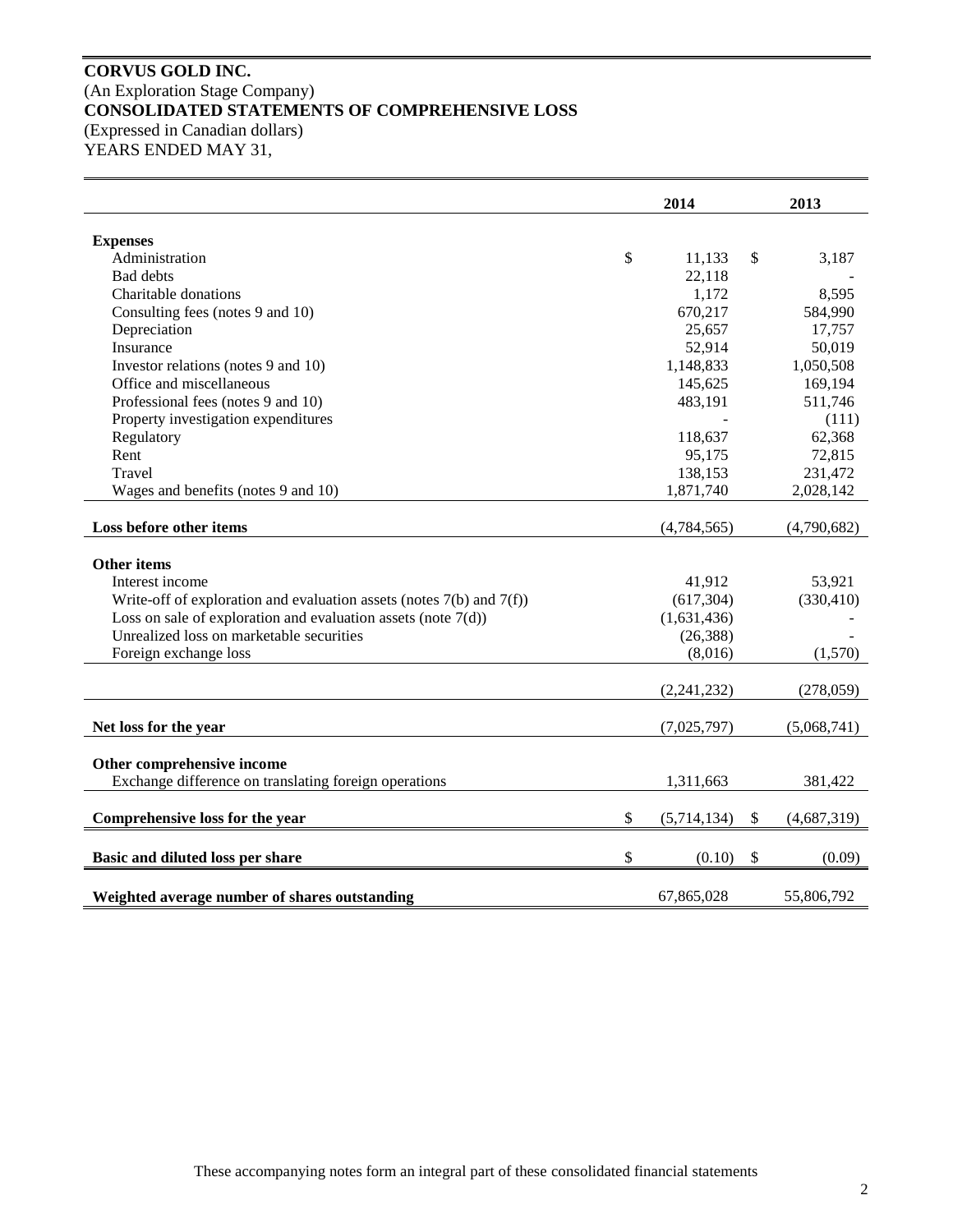# **CORVUS GOLD INC.** (An Exploration Stage Company) **CONSOLIDATED STATEMENTS OF CASH FLOWS** (Expressed in Canadian dollars)

YEARS ENDED MAY 31,

|                                                                           |               | 2014        | 2013              |
|---------------------------------------------------------------------------|---------------|-------------|-------------------|
| <b>Operating activities</b>                                               |               |             |                   |
| Net loss for the year                                                     | $\mathcal{S}$ | (7,025,797) | \$<br>(5,068,741) |
| Add items not affecting cash:                                             |               |             |                   |
| <b>Bad debts</b>                                                          |               | 22,118      |                   |
| Depreciation                                                              |               | 25,657      | 17,757            |
| Share-based payment charges (note 9)                                      |               | 1,600,866   | 1,799,218         |
| Loss on foreign exchange                                                  |               | 8,016       | 1,570             |
| Write-off of exploration and evaluation assets (notes $7(b)$ and $7(f)$ ) |               | 617,304     | 330,410           |
| Loss on sale of exploration and evaluation assets (note $7(d)$ )          |               | 1,631,436   |                   |
| Unrealized loss on marketable securities                                  |               | 26,388      |                   |
| Accrued interest                                                          |               | 13,259      | (4, 483)          |
| Changes in non-cash items:                                                |               |             |                   |
| Accounts receivable                                                       |               | (8,904)     | (14, 348)         |
| Prepaid expenses                                                          |               | 52,537      | (30, 542)         |
| Accounts payable and accrued liabilities                                  |               | (15, 135)   | 60,143            |
|                                                                           |               |             |                   |
| Cash used in operating activities                                         |               | (3,052,255) | (2,909,016)       |
| <b>Financing activities</b>                                               |               |             |                   |
| Cash received from issuance of shares                                     |               | 5,278,300   | 13,606,210        |
| Share issuance costs                                                      |               | (40, 312)   | (62, 875)         |
|                                                                           |               |             |                   |
| Cash provided by financing activities                                     |               | 5,237,988   | 13,543,335        |
| <b>Investing activities</b>                                               |               |             |                   |
| Expenditures on property and equipment                                    |               | (56, 404)   | (43, 655)         |
| Purchase of reclamation bond                                              |               | (3,203)     | (496,378)         |
| Cash received from sale of exploration and evaluation assets              |               | 1,976,580   |                   |
| Expenditures on exploration and evaluation assets                         |               | (8,887,656) | (9,225,775)       |
| Recovery on exploration and evaluation assets                             |               | 95,957      | 150,405           |
|                                                                           |               |             |                   |
| Cash used in investing activities                                         |               | (6,874,726) | (9,615,403)       |
| Effect of foreign exchange on cash                                        |               | 49,693      | 47,977            |
| Increase (decrease) in cash and cash equivalents                          |               | (4,639,300) | 1,066,893         |
| Cash and cash equivalents, beginning of the year                          |               | 7,867,270   | 6,800,377         |
| Cash and cash equivalents, end of the year                                | \$            | 3,227,970   | \$<br>7,867,270   |

**Supplemental cash flow information** (note 13)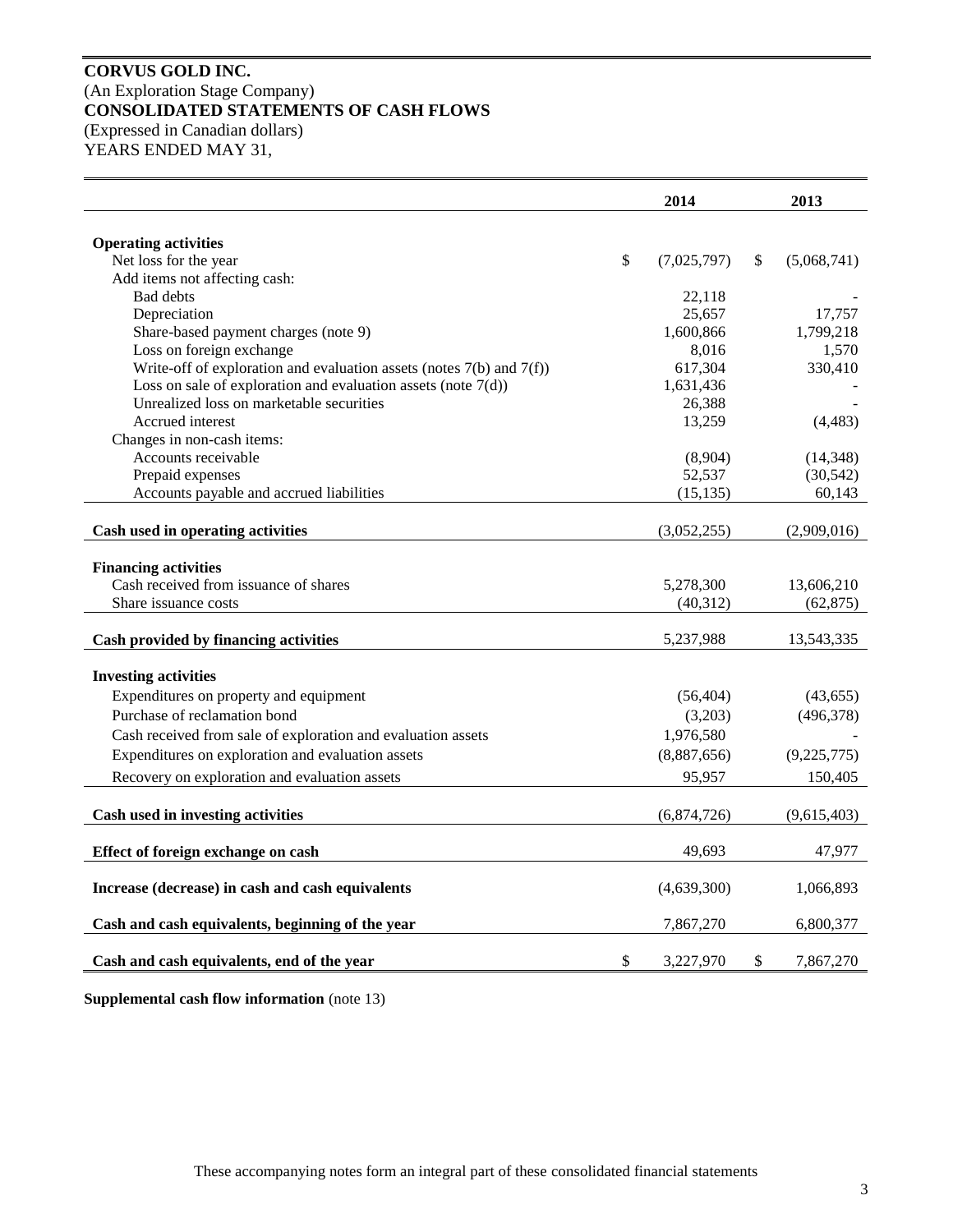# **CORVUS GOLD INC.** (An Exploration Stage Company) **CONSOLIDATED STATEMENT OF CHANGES IN EQUITY** (Expressed in Canadian dollars)

|                                                                                                               | Number of<br>shares | <b>Share</b><br>Capital |    | <b>Contributed</b><br><b>Surplus</b> | <b>Accumulated</b><br><b>Other</b><br>Comprehensive<br>Income-<br><b>Cumulative</b><br><b>Translation</b><br><b>Differences</b> | <b>Deficit</b>               | <b>Total</b> |
|---------------------------------------------------------------------------------------------------------------|---------------------|-------------------------|----|--------------------------------------|---------------------------------------------------------------------------------------------------------------------------------|------------------------------|--------------|
| <b>Balance, May 31, 2012</b>                                                                                  | 49,910,261          | \$33,278,504            | \$ | 8,591,140                            | 32,084 \$<br>\$                                                                                                                 | $(16,730,382)$ \$            | 25,171,346   |
| Net loss                                                                                                      |                     |                         |    |                                      |                                                                                                                                 | (5,068,741)                  | (5,068,741)  |
| Other comprehensive income<br>Exchange difference on translating foreign operations<br>Shares issued for cash |                     |                         |    |                                      | 381,422                                                                                                                         |                              | 381,422      |
| Private placement                                                                                             | 11,550,001          | 10,698,501              |    |                                      |                                                                                                                                 |                              | 10,698,501   |
| Exercise of stock options                                                                                     | 3,329,766           | 2,550,209               |    |                                      |                                                                                                                                 |                              | 2,550,209    |
| <b>Exercise of warrants</b>                                                                                   | 325,000             | 357,500                 |    |                                      |                                                                                                                                 |                              | 357,500      |
| Reclassification of contributed surplus on exercise of                                                        |                     |                         |    |                                      |                                                                                                                                 |                              |              |
| stock options and warrants                                                                                    |                     | 1,620,247               |    | (1,620,247)                          |                                                                                                                                 |                              |              |
| Shares issuance costs                                                                                         |                     | (62, 875)               |    |                                      |                                                                                                                                 |                              | (62, 875)    |
| Share-based payment charges                                                                                   |                     |                         |    | 1,872,072                            |                                                                                                                                 |                              | 1,872,072    |
| <b>Balance, May 31, 2013</b>                                                                                  | 65,115,028          | 48,442,086              |    | 8,842,965                            | 413,506                                                                                                                         | (21,799,123)                 | 35,899,434   |
| Net loss                                                                                                      |                     |                         |    |                                      |                                                                                                                                 | (7,025,797)                  | (7,025,797)  |
| Other comprehensive income                                                                                    |                     |                         |    |                                      |                                                                                                                                 |                              |              |
| Exchange difference on translating foreign operations                                                         |                     |                         |    |                                      | 1,311,663                                                                                                                       |                              | 1,311,663    |
| Shares issued for cash                                                                                        |                     |                         |    |                                      |                                                                                                                                 |                              |              |
| Private placement                                                                                             | 5,230,000           | 5,230,000               |    |                                      |                                                                                                                                 |                              | 5,230,000    |
| Exercise of stock options                                                                                     | 70,000              | 48,300                  |    |                                      |                                                                                                                                 |                              | 48,300       |
| Reclassification of contributed surplus on exercise of                                                        |                     |                         |    |                                      |                                                                                                                                 |                              |              |
| stock options and warrants                                                                                    |                     | 23,366                  |    | (23, 366)                            |                                                                                                                                 |                              |              |
| Shares issuance costs                                                                                         |                     | (40, 312)               |    |                                      |                                                                                                                                 |                              | (40,312)     |
| Share-based payment charges                                                                                   |                     |                         |    | 1,650,077                            |                                                                                                                                 |                              | 1,650,077    |
| <b>Balance, May 31, 2014</b>                                                                                  | 70,415,028          | \$53,703,440            | S  | 10,469,676                           | 1,725,169<br>\$                                                                                                                 | \$<br>(28, 824, 920)<br>- \$ | 37,073,365   |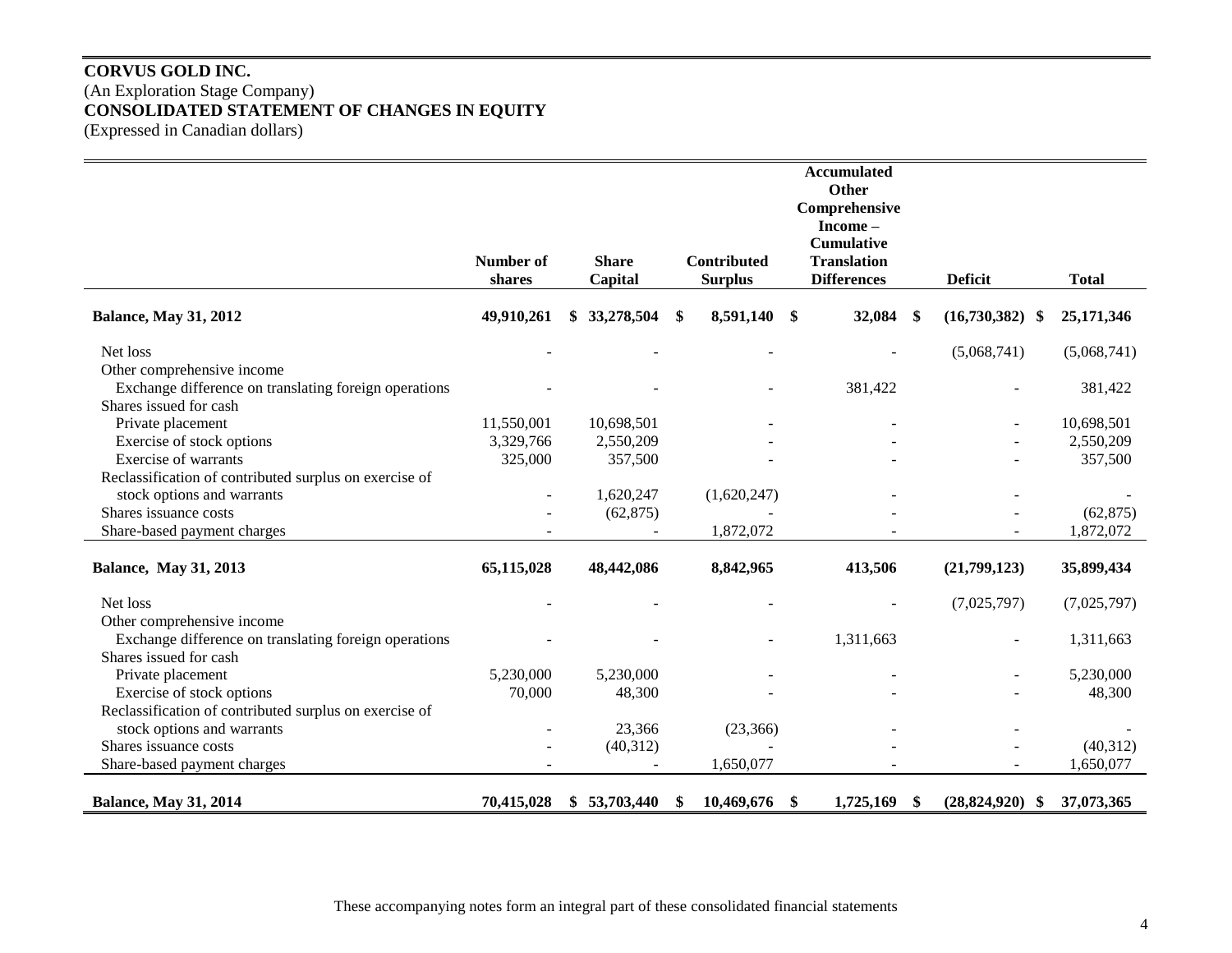### **1. NATURE AND CONTINUANCE OF OPERATIONS**

Corvus Gold Inc. (the "Company" or "Corvus") was incorporated on April 13, 2010 under the BCBCA.

The Company is an exploration stage entity engaged in the business of acquiring, exploring and evaluating mineral properties, and either joint venturing or developing these properties further or disposing of them when the evaluation is completed. At May 31, 2014, the Company was in the exploration stage and had interests in properties in Alaska and Nevada, U.S.A.

The business of mining and exploration involves a high degree of risk and there can be no assurance that current exploration programs will result in profitable mining operations. The Company has no source of revenue, and has significant cash requirements to meet its administrative overhead and maintain its mineral property interests. The recoverability of amounts shown for exploration and evaluation assets is dependent on several factors. These include the discovery of economically recoverable reserves, the ability of the Company to obtain the necessary financing to complete the development of these properties, and future profitable production or proceeds from disposition of exploration and evaluation assets. The carrying value of the Company's exploration and evaluation assets does not reflect current or future values.

These consolidated financial statements have been prepared on a going concern basis, which presume the realization of assets and discharge of liabilities in the normal course of business for the foreseeable future. The Company's ability to continue as a going concern is dependent upon achieving profitable operations and/or obtaining additional financing.

In assessing whether the going concern assumption is appropriate, management takes into account all available information about the future which is at least, but not limited to 12 months from May 31, 2014. Management is aware in making its assessment, of material uncertainties relating to events or conditions that may cast significant doubt upon the Company's ability to continue as a going concern, as explained in the following paragraph.

The Company has sustained losses from operations, and has an ongoing requirement for capital investment to explore its exploration and evaluation assets. Based on its current plans, budgeted expenditures, and cash requirements, the Company does not have sufficient cash to finance its current plans for at least 12 months from May 31, 2014. The Company expects that it will need to raise substantial additional capital to accomplish its business plan over the next several years. The Company expects to seek additional financing through equity financing. There can be no assurance as to the availability or terms upon which such financing might be available.

These consolidated financial statements do not include any adjustments to the amounts and classification of assets and liabilities that might be necessary should the Company be unable to continue in business.

#### **2. SIGNIFICANT ACCOUNTING POLICIES**

#### **Basis of presentation**

These consolidated financial statements have been prepared in accordance with International Financial Reporting Standards ("IFRS") as issued by the International Accounting Standards Board ("IASB").

The consolidated financial statements have been prepared on a historical cost basis except for financial instruments classified as available-for-sale or fair value through profit and loss, which are stated at their fair value. In addition, these consolidated financial statements have been prepared using the accrual basis of accounting.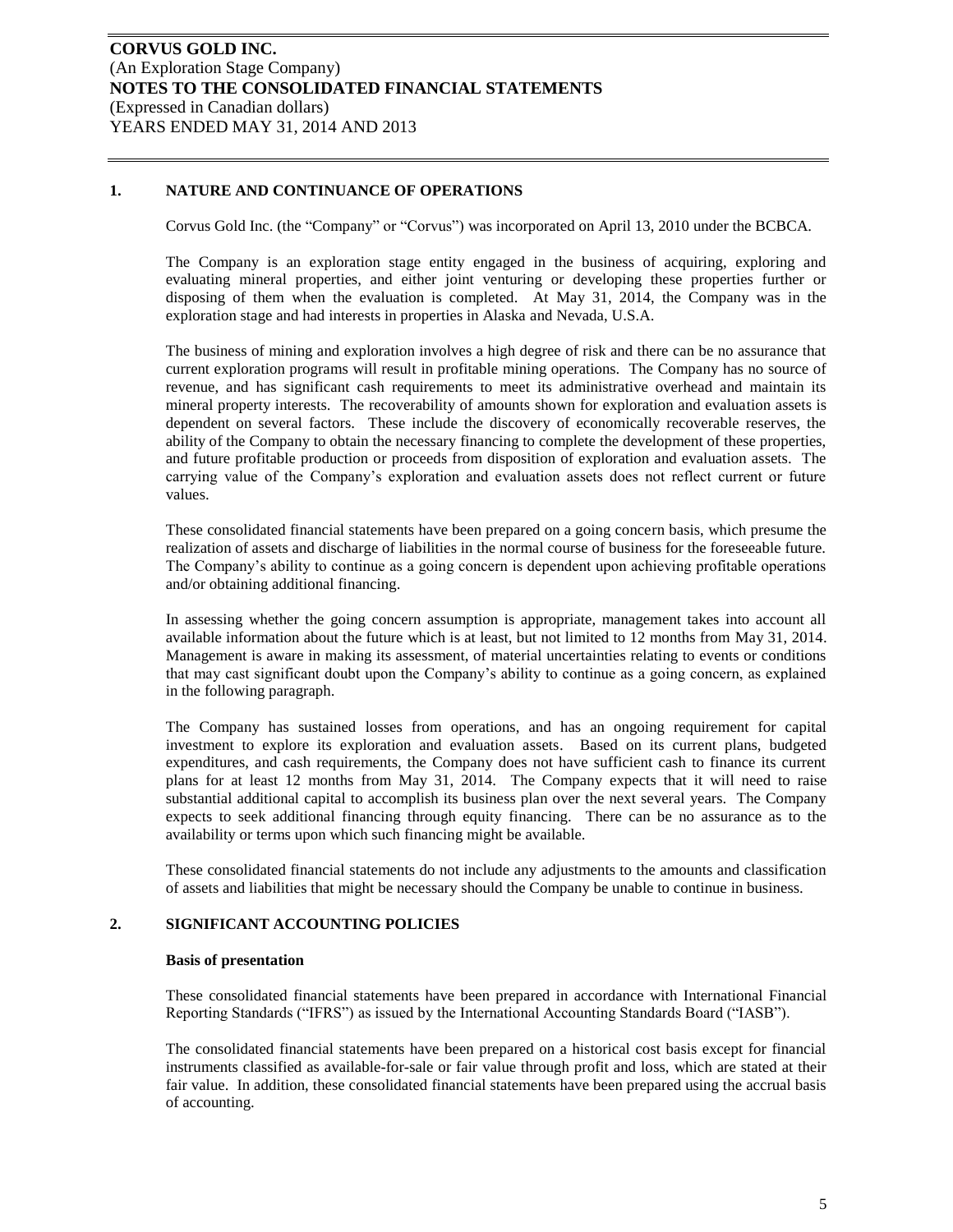#### **Approval of consolidated financial statements**

The consolidated financial statement of Corvus for the year ended May 31, 2014 were reviewed by the Audit Committee and approved and authorized for issue by the Board of Directors on August 7, 2014.

#### **Basis of Consolidation**

These consolidated financial statements include the accounts of the Company and its wholly-owned subsidiaries (collectively, the "Group"), Corvus Gold (USA) Inc. ("Corvus USA") (a Nevada corporation), Corvus Gold Nevada Inc. ("Corvus Nevada") (a Nevada corporation), Raven Gold Alaska Inc. ("Raven Gold") (an Alaska corporation) and SoN Land and Water LLC ("SoN") (a Nevada limited liability company). All intercompany transactions and balances were eliminated upon consolidation.

#### **Significant Accounting Estimates and Judgments**

The preparation of these consolidated financial statements requires management to make certain estimates, judgments and assumptions that affect the reported amounts of assets and liabilities at the date of the financial statements and reported amounts of expenses during the reporting year. Actual outcomes could differ from these estimates. These consolidated financial statements include estimates which, by their nature, are uncertain. The impacts of such estimates are pervasive throughout the financial statements, and may require accounting adjustments based on future occurrences. Revisions to accounting estimates are recognized in the year in which the estimate is revised and future periods if the revision affects both current and future years. These estimates are based on historical experience, current and future economic conditions and other factors, including expectations of future events that are believed to be reasonable under the circumstances.

#### Critical accounting estimates

Significant assumptions about the future and other sources of estimation uncertainty that management has made at the end of the reporting year, that could result in a material adjustment to the carrying amounts of assets and liabilities, in the event that actual results differ from assumptions made, relate to, but are not limited to, the carrying value and the recoverability of the exploration and evaluation assets included in the Statements of Financial Position, the assumptions used to determine the fair value of share-based payments in the Statement of Comprehensive Loss, and the estimated amounts of reclamation and environmental obligations.

#### Critical accounting judgments

Critical accounting judgments are accounting policies that have been identified as being complex or involving subjective judgments or assessments. The Company made the following critical accounting judgments:

- The determination of deferred tax assets and liabilities recorded in the financial statement.
- The determination of whether technical feasibility and commercial viability can be demonstrated for its exploration and evaluation assets. Once technical feasibility and commercial viability of a property can be demonstrated, it is reclassified from exploration and evaluation assets and subject to different accounting treatment. As at May 31, 2014 management had determined that no reclassification of exploration and evaluation assets was required.
- The determination of functional currency. In accordance with IAS 21 *"The Effects of Changes in Foreign Exchange Rates"*, management determined that the functional currency of Corvus USA, Corvus Nevada, Raven Gold and SoN is US dollars and for all other entities within the Group, the functional currency is Canadian dollars, as these are the currencies of the primary economic environment in which the companies operate.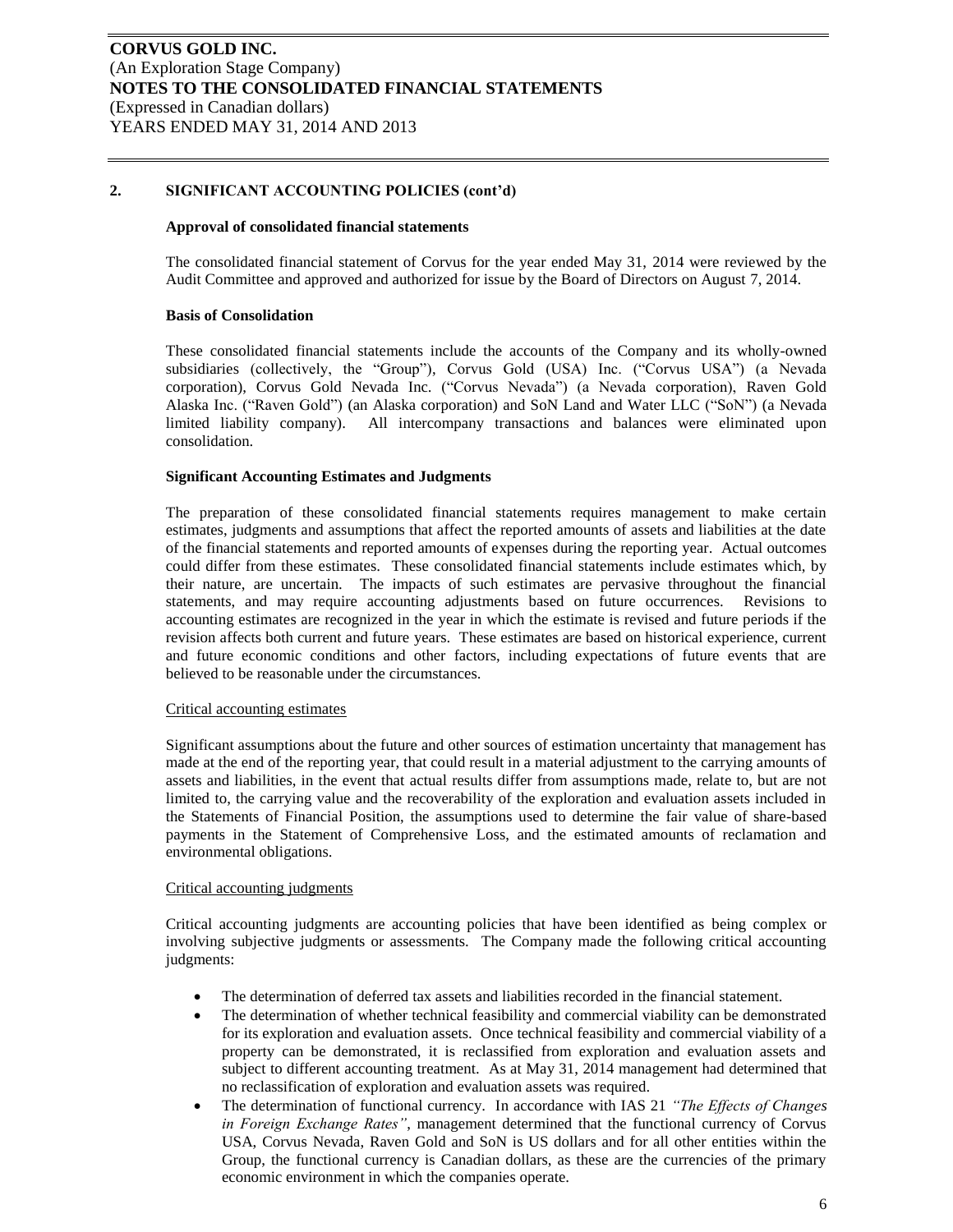#### **Cash and cash equivalents**

Cash equivalents include highly liquid investments that are readily convertible to cash which are subject to an insignificant risk of change in value. Cash equivalents are held for the purpose of meeting shortterm cash commitments rather than for investment or other purposes.

#### **Foreign currency translation**

The presentation currency of the Company is the Canadian dollar.

The functional currency of each of the parent company and its subsidiaries is measured using the currency of the primary economic environment in which that entity operates. The functional currency of Corvus USA, Corvus Nevada, Raven Gold and SoN is US dollars, and for the Company the functional currency is Canadian dollars.

#### Transactions and balances

Foreign currency transactions are translated into the functional currency using the exchange rates prevailing at the date of the transaction. Foreign currency monetary items are translated at the year-end exchange rate. Non-monetary items measured at historical cost continue to be carried at the exchange rate at the date of the transaction. Non-monetary items measured at fair value are reported at the exchange rate at the date when fair values were determined.

Exchange differences arising on the translation of monetary items or on settlement of monetary items are recognized in profit or loss in the Statement of Comprehensive Income (Loss) in the year in which they arise.

Exchange differences arising on the translation of non-monetary items are recognized in other comprehensive income (loss) in the Statement of Comprehensive Income (Loss) to the extent that gains and losses arising on those non-monetary items are also recognized in other comprehensive income (loss). Where the nonmonetary gain or loss is recognized in profit or loss, the exchange component is also recognized in profit or loss.

#### Parent and Subsidiary Companies

The financial results and position of foreign operations whose functional currency is different from the presentation currency are translated as follows:

- Assets and liabilities are translated at year-end exchange rates prevailing at that reporting date; and
- Income and expenses are translated at monthly average exchange rates during the year.

Exchange differences arising on translation of foreign operations are transferred directly to the Group's exchange difference on translating foreign operations on the Statement of Comprehensive Income (Loss) and are reported as a separate component of shareholders' equity titled "Cumulative Translation Differences". These differences are recognized in the profit or loss in the year in which the operation is disposed of.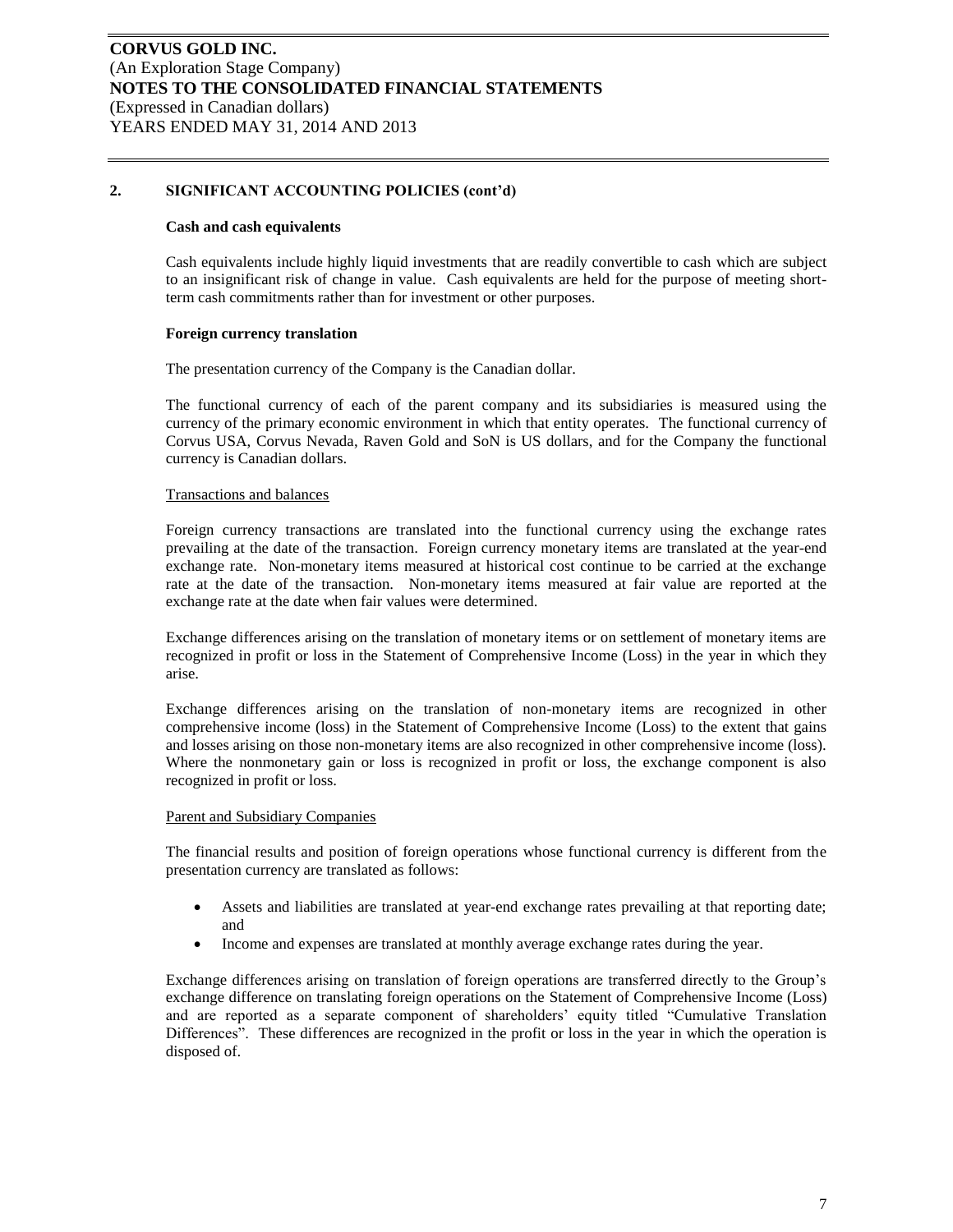#### **Financial instruments**

#### a) Financial assets

Financial assets are classified into one of the following categories based on the purpose for which the asset was acquired. All transactions related to financial instruments are recorded on a trade date basis. The Company's accounting policy for each category is as follows:

#### Fair value through profit or loss ("FVTPL")

A financial asset is classified as FVTPL if it is classified as held-for-trading or is designated as such upon initial recognition. Financial assets are designated as FVTPL if the Company manages such investments and makes purchase and sale decisions based on their fair value in accordance with the Company's documented risk management or investment strategy. Financial assets designated as FVTPL are measured at fair value, and changes therein are recognized in profit or loss. Cash and cash equivalents and marketable securities are classified as FVTPL and are accounted for at fair value.

Transactions costs associated with FVTPL financial assets are expensed as incurred, while transaction costs associated with all other financial assets are included in the initial carrying amount of the asset.

#### Loans and receivables

Loans and receivables are non-derivative financial assets with fixed or determinable payments that are not quoted in an active market. They are classified as current assets or non-current assets based on their maturity date. Loans and receivables are initially recognized at fair value and subsequently carried at amortized cost less any impairment. Loans and receivables are comprised of accounts receivables.

#### Held-to-maturity

Held-to-maturity financial assets are measured at amortized cost. The Company does not have any financial assets classified as held-to-maturity.

#### Available-for-sale financial assets

Available-for-sale ("AFS") financial assets are non-derivatives that are either designated as available-for-sale or not classified in any other financial asset category. Changes in the fair value of AFS financial assets other than impairment losses are recognized as other comprehensive income (loss) and classified as a component of equity. The Company does not have any AFS financial assets.

#### Impairment of financial assets

The Company assesses at each reporting date whether a financial asset is impaired.

If there is objective evidence that an impairment loss on assets carried at amortized cost has been incurred, the amount of the loss is measured as the difference between the financial asset's carrying amount and the present value of estimated future cash flows discounted at the financial asset's original effective interest rate. The carrying amount of the financial asset is then reduced by the amount of the impairment. The amount of the loss is recognized in profit or loss.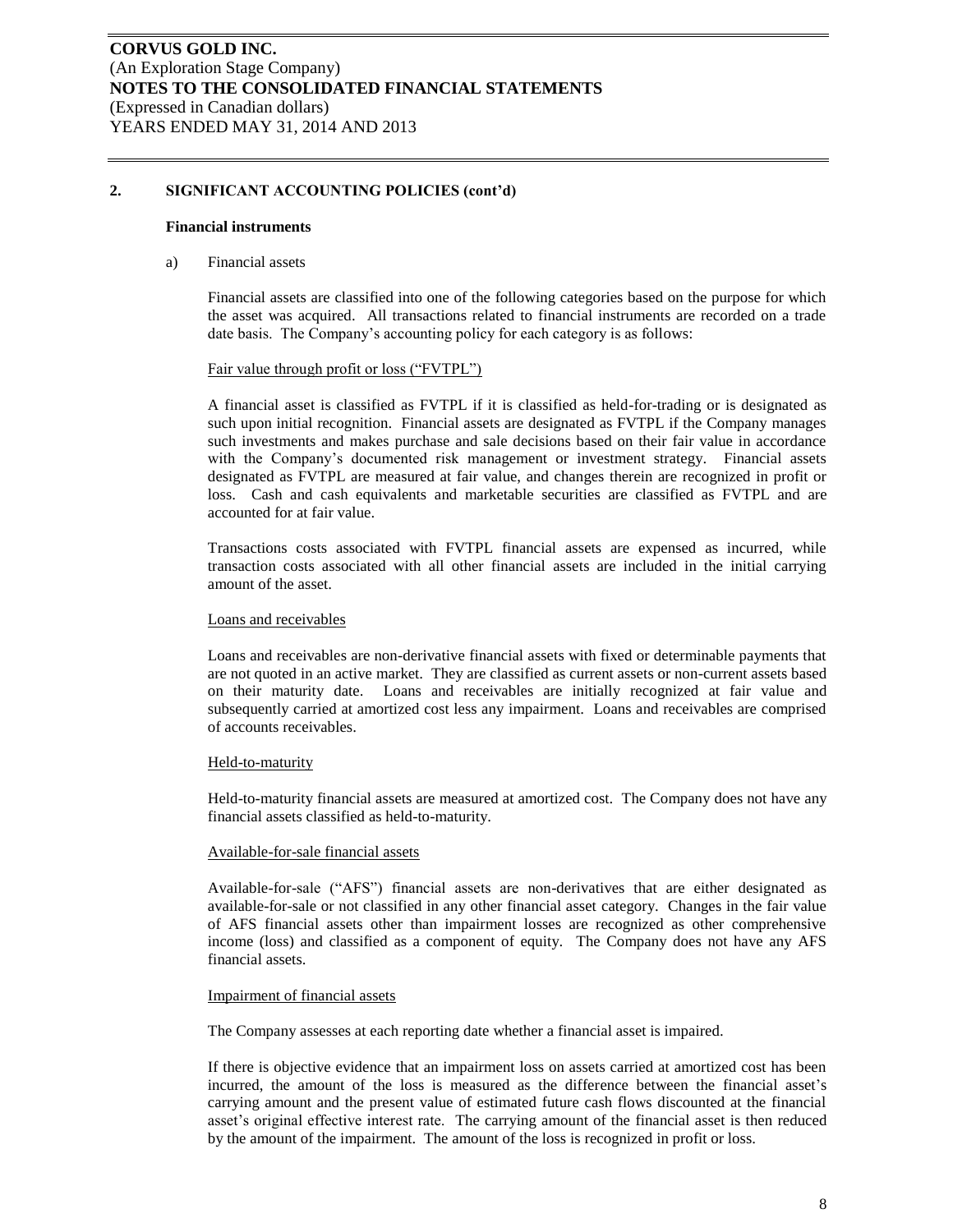#### **Financial instruments (cont'd)**

a) Financial assets (cont'd)

#### Impairment of financial assets (cont'd)

If, in a subsequent year, the amount of the impairment loss decreases and the decrease can be related objectively to an event occurring after the impairment was recognized, the previously recognized impairment loss is reversed to the extent that the carrying value of the financial asset does not exceed what the amortized cost would have been had the impairment not been recognized. Any subsequent reversal of an impairment loss is recognized in profit or loss.

In relation to trade receivables, a provision for impairment is made and an impairment loss is recognized in profit and loss when there is objective evidence (such as the probability of insolvency or significant financial difficulties of the debtor) that the Company will not be able to collect all of the amounts due under the original terms of the invoice. The carrying amount of the receivable is reduced through use of an allowance account. Impaired debts are written off against the allowance account when they are assessed as uncollectible.

If an available-for-sale financial asset is impaired, an amount comprising the difference between its cost and its current fair value, less any impairment loss previously recognized in profit or loss, is transferred from accumulated other comprehensive income (loss) to profit or loss. Reversals in respect of equity instruments classified as available-for-sale are not recognized in profit or loss.

b) Financial liabilities

The Company classifies its financial liabilities in the following categories: other financial liabilities and FVTPL.

#### Other financial liabilities

Financial liabilities classified as other financial liabilities are initially recognized at fair value less directly attributable transaction costs. After initial recognition, other financial liabilities are subsequently measured at amortized cost using the effective interest method. The effective interest method is a method of calculating the amortized cost of a financial liability and of allocating interest expense over the relevant period. The effective interest rate is the rate that exactly discounts estimated future cash payments through the expected life of the financial liability, or, where appropriate, a shorter period. The Company's accounts payable and accrued liabilities and promissory note payable are classified as other financial liabilities.

#### FVTPL

Financial liabilities classified as FVTPL include financial liabilities held-for-trading and financial liabilities designated upon initial recognition as FVTPL. Derivatives, including separated embedded derivatives are also classified as held for trading unless they are designated as effective hedging instruments. Fair value changes on financial liabilities classified as FVTPL are recognized through the consolidated Statement of Comprehensive Income (Loss). The Company has not classified any financial liabilities as FVTPL.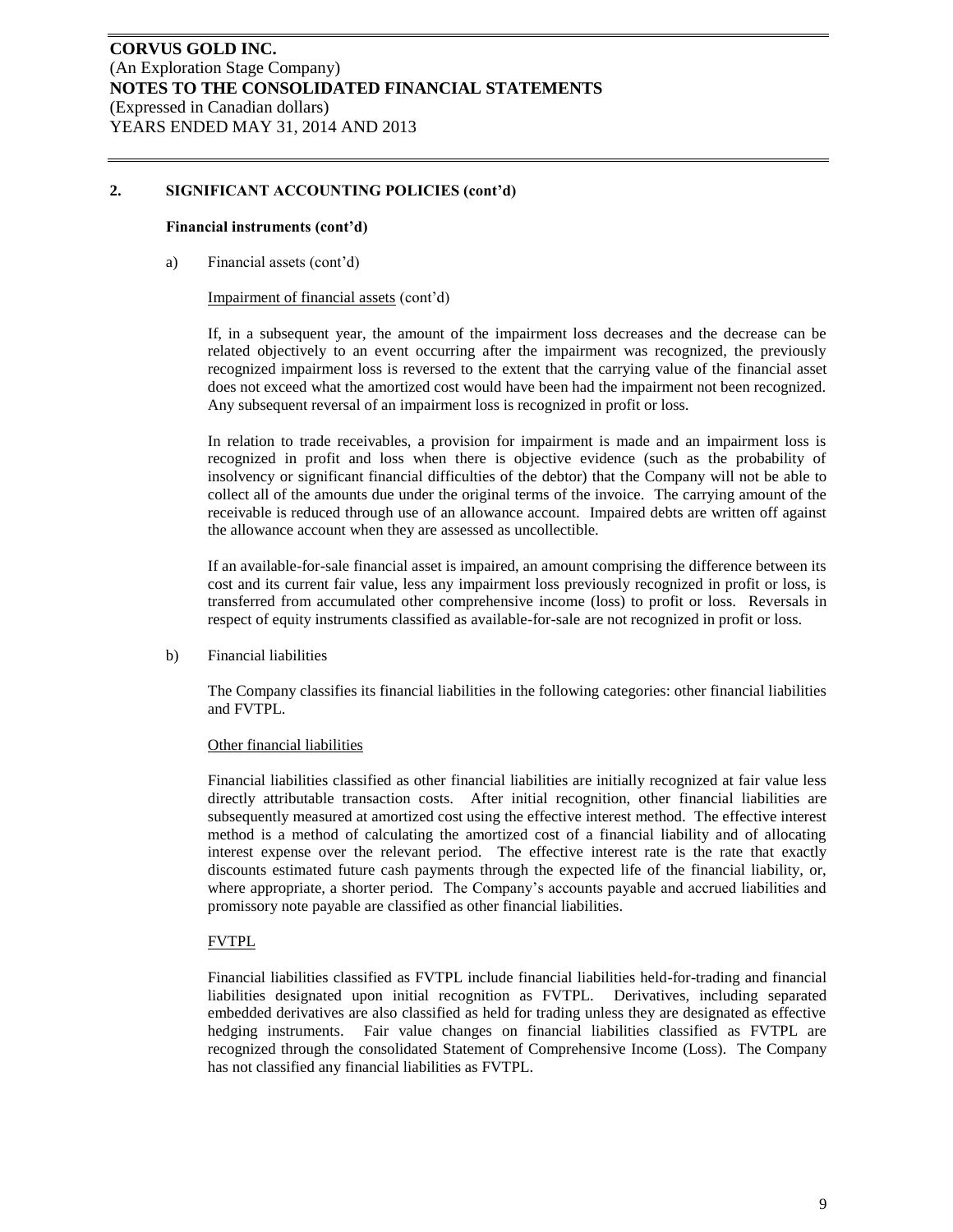#### **Property and equipment**

a) Recognition and measurement

On initial recognition, property and equipment are valued at cost, being the purchase price and directly attributable costs of acquisition or construction required to bring the asset to the location and condition necessary to be capable of operating in the manner intended by the Company, including appropriate borrowing costs and the estimated present value of any future unavoidable costs of dismantling and removing items.

Property and equipment is subsequently measured at cost less accumulated depreciation, less any accumulated impairment losses, with the exception of land which is not depreciated.

When parts of an item of property and equipment have different useful lives, they are accounted for as separate items (major components) of property and equipment.

b) Subsequent costs

The cost of replacing part of an item of property and equipment is recognized in the carrying amount of the item if it is probable that the future economic benefit embodied within the part will flow to the Company and its cost can be measured reliably. The carrying amount of the replaced part is derecognized. The costs of the day-to-day servicing of property and equipment are recognized in profit or loss as incurred.

c) Major maintenance and repairs

Subsequent costs are included in the asset's carrying amount or recognized as a separate asset, as appropriate, only when it is probable that future economic benefits associated with the item will flow to the Company and the cost of the item can be measured reliably. All other repairs and maintenance are charged to the profit or loss during the financial year in which they are incurred.

d) Gains and losses

Gains and losses on disposal of an item of property and equipment are determined by comparing the proceeds from disposal with the carrying amount, and are recognized net within other items in profit or loss.

e) Depreciation

Depreciation is recognized in profit or loss on a declining-balance basis at the following annual rates:

| Computer equipment | $\sim$ | 30% declining balance |
|--------------------|--------|-----------------------|
| <b>Vehicles</b>    | -      | 30% declining balance |
| Tent               | -      | 20% declining balance |

Additions during the year are depreciated at one-half the annual rates.

Depreciation methods, useful lives and residual values are reviewed at each financial year-end and adjusted if appropriate.

Depreciation on assets used in exploration activities are capitalized to exploration and evaluation assets.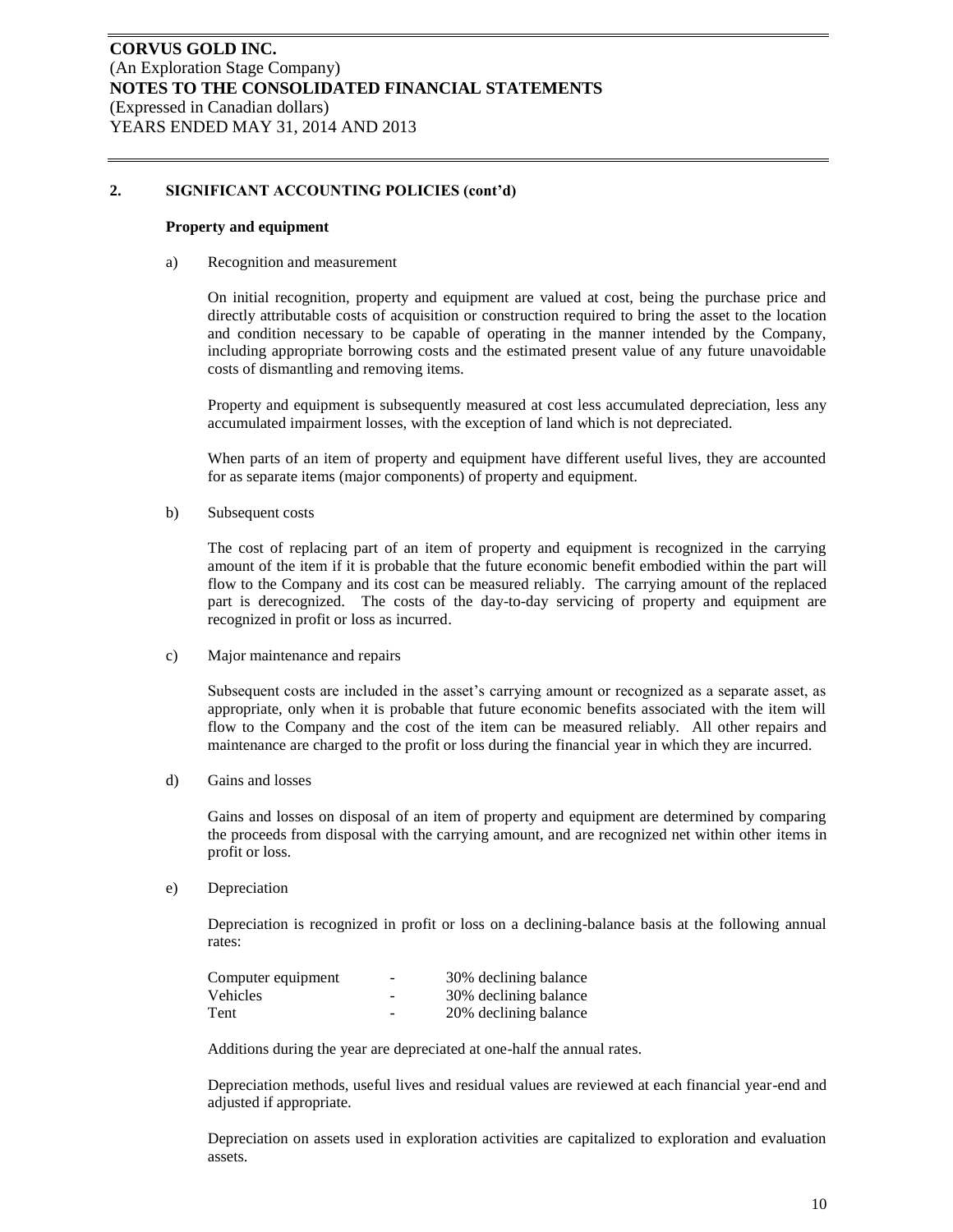### **Mineral exploration and evaluation expenditures**

All of the Company's projects are currently in the exploration and evaluation phase.

a) Pre-exploration costs

Pre-exploration costs are expensed in the year in which they are incurred.

b) Exploration and evaluation expenditures

Once the legal right to explore a property has been acquired, costs directly related to exploration and evaluation expenditures are recognized and capitalized, in addition to the acquisition costs. These direct expenditures include such costs as materials used, geological and geophysical evaluation, surveying costs, drilling costs, payments made to contractors and depreciation on property and equipment during the exploration phase. Costs not directly attributable to exploration and evaluation activities, including general administrative overhead costs, are expensed in the year in which they occur.

When a project is deemed to no longer have commercially viable prospects to the Company, exploration and evaluation expenditures in respect of that project are deemed to be impaired. As a result, those exploration and evaluation expenditure costs, in excess of estimated recoveries, are written-off to the Statement of Comprehensive Income (Loss).

The Company assesses exploration and evaluation assets for impairment at each reporting date.

Once the technical feasibility and commercial viability of extracting the mineral resource has been determined, the property is considered to be a mine under development and is classified as "mine development cost". Exploration and evaluation assets are tested for impairment before the assets are transferred to development properties.

Any incidental revenue earned in connection with exploration activities are applied as a reduction to capitalized exploration costs. Any operational income earned in connection with exploration activities are recognized in the Statement of Comprehensive Loss.

Mineral exploration and evaluation expenditures are classified as intangible assets.

#### **Provisions for environmental rehabilitation**

The Company records a liability based on the best estimate of costs for site closure and reclamation activities that the Company is legally or constructively required to remediate. The liability is recognized at the time environmental disturbance occurs and the resulting costs are capitalized to the corresponding asset. The provision for closure and reclamation liabilities is estimated using expected cash flows based on engineering and environmental reports prepared by third-party industry specialists and/or internal expertise, and discounted at a pre-tax rate specific to the liability. The capitalized amount is depreciated on the same basis as the related asset. The liability is adjusted for the accretion of the discounted obligation and any changes in the amount or timing of the underlying future cash flows. Significant judgments and estimates are involved in forming expectations of the amounts and timing of future closure and reclamation cash flows.

Additional disturbances and changes in closure and reclamation estimates are accounted for as incurred with a change in the corresponding capitalized cost. Costs of rehabilitation projects for which a provision has been recorded are recorded directly against the provision as incurred, most of which are incurred at the end of the life of mine.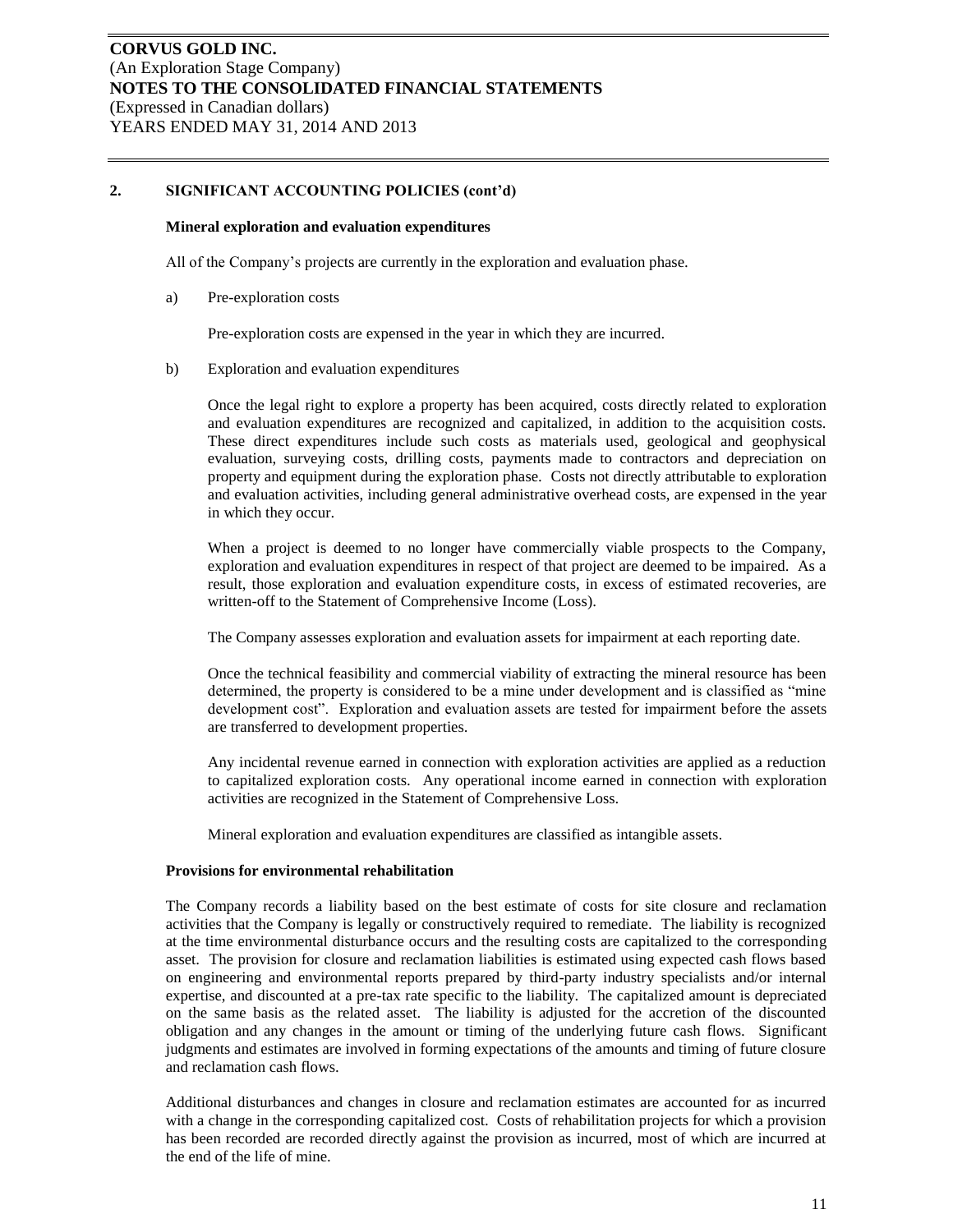#### **Impairment of non-current assets**

Non-current assets are evaluated at each reporting date by management for indicators that carrying value is impaired and may not be recoverable. When indicators of impairment are present the recoverable amount of an asset is evaluated at the level of a cash generating unit ("CGU"), the smallest identifiable group of assets that generates cash inflows that are largely independent of the cash inflows from other assets or groups of assets, where the recoverable amount of a CGU is the greater of the CGU's fair value less costs to sell and its value in use. An impairment loss is recognized in profit or loss to the extent the carrying amount exceeds the recoverable amount.

In calculating recoverable amount, if applicable, the Company uses discounted cash flow techniques to determine fair value when it is not possible to determine fair value either by quotes from an active market or a binding sales agreement. The determination of discounted cash flows is dependent on a number of factors, including future metal prices, the amount of reserves, the cost of bringing the project into production, production schedules, production costs, sustaining capital expenditures, and site closure, restoration and environmental rehabilitation costs. Additionally, the reviews take into account factors such as political, social, legal, and environmental regulations. These factors may change due to changing economic conditions or the accuracy of certain assumptions and, hence, affect the recoverable amount.

The Company uses its best efforts to fully understand all of the aforementioned to make an informed decision based upon historical and current facts surrounding the projects. Discounted cash flow techniques often require management to make estimates and assumptions concerning reserves and expected future production revenues and expenses.

### **Reversal of impairment**

An impairment loss is reversed if there is an indication that there has been a change in the estimates used to determine the recoverable amount. An impairment loss is reversed only to the extent that the asset's carrying amount does not exceed the carrying amount that would have been determined, net of depreciation or amortization, if no impairment loss had been recognized. An impairment loss with respect to goodwill is never reversed.

#### **Share capital**

The proceeds from the exercise of stock options, warrants and escrow shares are recorded as share capital in the amount for which the option, warrant or escrow share enabled the holder to purchase a share in the Company. The Company's common shares are classified as equity instruments.

Commissions paid to agents, and other related share issuance costs, such as legal, auditing, and printing, on the issue of the Company's shares are charged directly to share capital.

#### **Valuation of equity units issued in private placements**

The Company has adopted a residual value method with respect to the measurement of shares and warrants issued as private placement units. The residual value method first allocates value to the more easily measurable component based on fair value and then the residual value, if any, to the less easily measurable component.

The fair value of the common shares issued in the private placements was determined to be the more easily measurable component and were valued at their fair value, as determined by the closing quoted bid price on the announcement date. The balance, if any, is allocated to the attached warrants. Any fair value attributed to the warrants is recorded as warrants.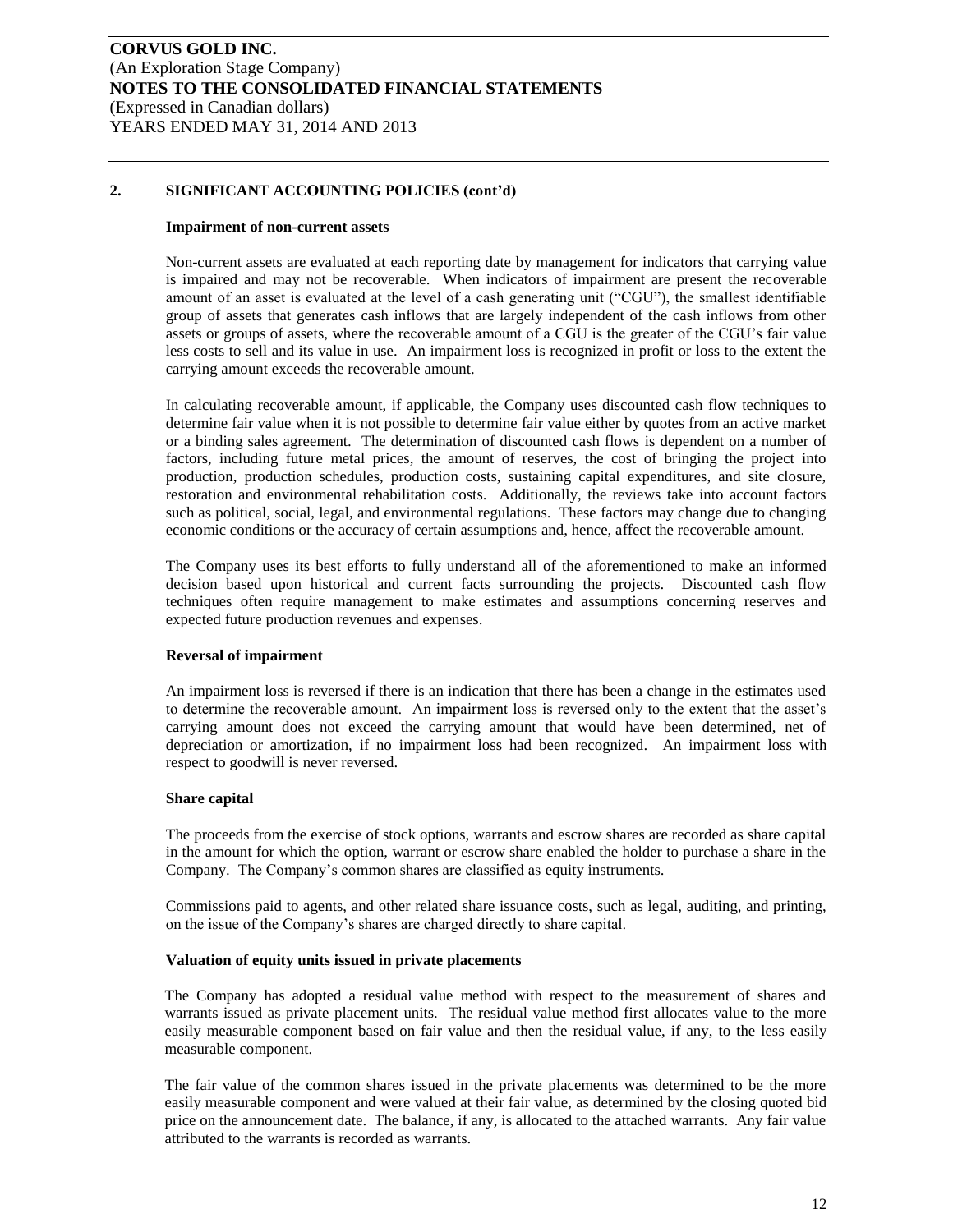#### **Earnings (loss) per share**

Basic loss per share is calculated using the weighted average number of common shares outstanding during the year. The Company uses the treasury stock method to compute the dilutive effect of options, warrants and similar instruments. Under this method, the dilutive effect on earnings (loss) per share is calculated presuming the exercise of outstanding options, warrants and similar instruments. It assumes that the proceeds of such exercise would be used to repurchase common shares at the average market price during the year. However, the calculation of diluted loss per share excludes the effects of various conversions and exercise of options and warrants that would be anti-dilutive. For the year ended May 31, 2014, 6,175,234 outstanding stock options  $(2013 - 4,075,234)$  were not included in the calculation of diluted earnings (loss) per share as their inclusion was anti-dilutive.

#### **Share-based payments**

Where equity-settled share options are awarded to employees, the fair value of the options at the date of grant is charged to the Statement of Comprehensive Income (Loss) over the vesting period. Performance vesting conditions are taken into account by adjusting the number of equity instruments expected to vest at each reporting date so that, ultimately, the cumulative amount recognized over the vesting period is based on the number of options that eventually vest. Non-vesting conditions and market vesting conditions are factored into the fair value of the options granted. As long as all other vesting conditions are satisfied, a charge is made irrespective of whether these vesting conditions are satisfied. The cumulative expense is not adjusted for failure to achieve a market vesting condition or where a nonvesting condition is not satisfied.

Where the terms and conditions of options are modified before they vest, the increase in the fair value of the options, measured immediately before and after the modification, is also charged to the Statement of Comprehensive Income (Loss) over the remaining vesting period.

Where equity instruments are granted to non-employees, they are recorded at the fair value of the goods or services received in the Statement of Comprehensive Income (Loss), unless they are related to the issuance of shares. Amounts related to the issuance of shares are recorded as a reduction of share capital.

When the value of goods or services received in exchange for the share-based payment cannot be reliably estimated, the fair value is measured by use of a valuation model. The expected life used in the model is adjusted, based on management's best estimate, for the effects of non-transferability, exercise restrictions, and behavioural considerations.

All equity-settled share-based payments are reflected in contributed surplus, until exercised. Upon exercise, shares are issued from treasury and the amount reflected in contributed surplus is credited to share capital, adjusted for any consideration paid.

Where a grant of options is cancelled or settled during the vesting period, excluding forfeitures when vesting conditions are not satisfied, the Company immediately accounts for the cancellation as an acceleration of vesting and recognizes the amount that otherwise would have been recognized for services received over the remainder of the vesting period. Any payment made to the employee on the cancellation is accounted for as the repurchase of an equity interest except to the extent the payment exceeds the fair value of the equity instrument granted, measured at the repurchase date. Any such excess is recognized as an expense.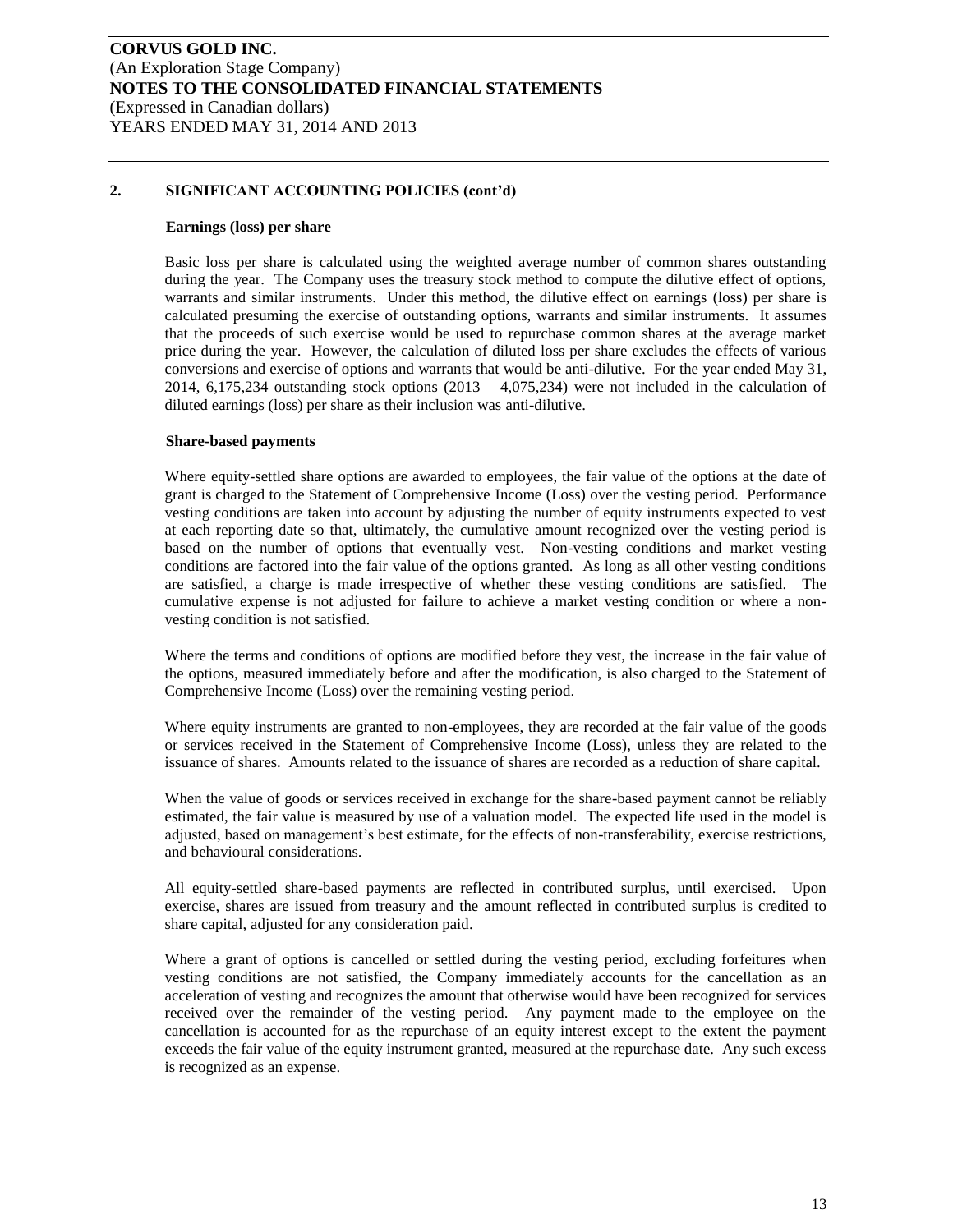#### **Income taxes**

Income tax expense comprises current and deferred tax. Current tax and deferred tax are recognized in net loss except to the extent that it relates to a business combination or items recognized directly in equity or in other comprehensive income (loss).

Current income taxes are recognized for the estimated income taxes payable or receivable on taxable income or loss for the current year and any adjustment to income taxes payable in respect of previous years. Current income taxes are determined using tax rates and tax laws that have been enacted or substantively enacted by the year-end date.

Deferred tax assets and liabilities are recognized where the carrying amount of an asset or liability differs from its tax base, except for taxable temporary differences arising on the initial recognition of goodwill and temporary differences arising on the initial recognition of an asset or liability in a transaction which is not a business combination and at the time of the transaction affects neither accounting nor taxable profit or loss.

Recognition of deferred tax assets for unused tax losses, tax credits and deductible temporary differences is restricted to those instances where it is probable that future taxable profit will be available against which the deferred tax asset can be utilized. At the end of each reporting year the Company reassesses unrecognized deferred tax assets. The Company recognizes a previously unrecognized deferred tax asset to the extent that it has become probable that future taxable profit will allow the deferred tax asset to be recovered.

#### **Non-monetary transactions**

All non-monetary transactions are measured at the fair value of the asset surrendered or the asset received, whichever is more reliable, unless the transaction lacks commercial substance or the fair value cannot be reliably established. The commercial substance requirement is met when the future cash flows are expected to change significantly as a result of the transaction. When the fair value of a non-monetary transaction cannot be reliably measured, it is recorded at the carrying amount (after reduction, when appropriate, for impairment) of the asset given up adjusted by the fair value of any monetary consideration received or given. When the asset received or the consideration given up is shares in an actively traded market, the value of those shares will be considered fair value.

#### **Joint venture accounting**

Where the Company's exploration and development activities are conducted with others, the accounts reflect only the Company's proportionate interest in such activities.

#### **Adoption of accounting policy effective June 1, 2013**

#### IFRS 10 Consolidated Financial Statements

IFRS 10 builds on existing principles by identifying the concept of control as the determining factor in whether an entity should be included within the consolidated financial statements of the parent company. The standard provides additional guidance to assist in the determination of control where this is difficult to assess.

#### IFRS 11 Joint Arrangements

IFRS 11 describes the accounting for arrangements in which there is joint control; proportionate consolidation is not permitted for joint ventures (as newly defined). IFRS 11 replaces IAS 31 Interests in Joint Ventures and SIC 13 Jointly Controlled Entities — Non-Monetary Contributions by Venturers.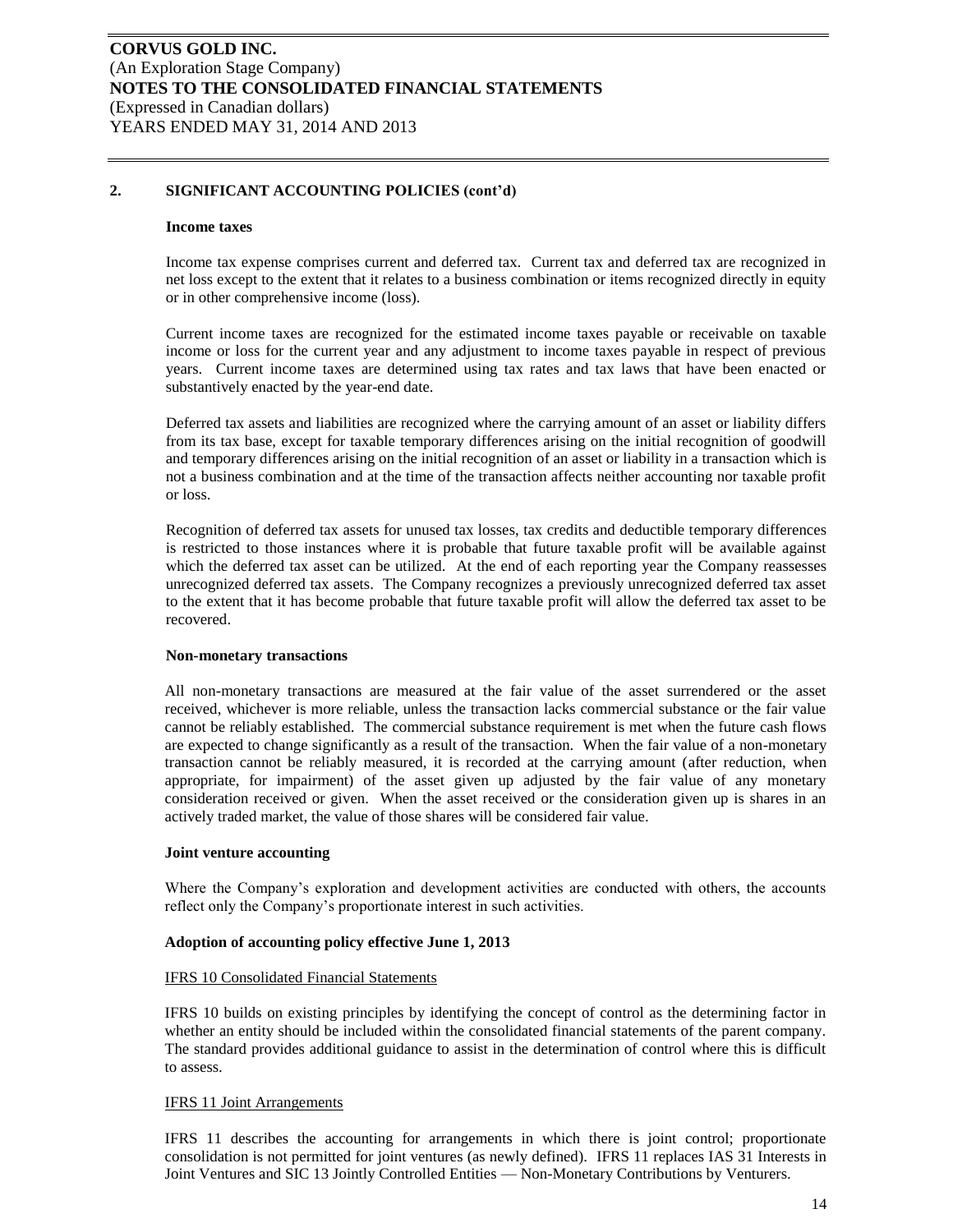### **Adoption of accounting policy effective June 1, 2013 (cont'd)**

#### IFRS 12 Disclosures of Interests in Other Entities

IFRS 12 includes the disclosure requirements for all forms of interests in other entities, including joint arrangements, associates, special purpose vehicles and other off balance sheet vehicles.

#### IFRS 13 Fair Value Measurement

IFRS 13 aims to improve consistency and reduce complexity by providing a precise definition of fair value and a single source of fair value measurement and disclosure requirements for use across IFRSs. The requirements do not extend the use of fair value accounting but provide guidance on how it should be applied where its use is already required or permitted by other standards within IFRS.

#### IAS 27 Separate Financial Statements

IAS 27 addresses accounting for subsidiaries, jointly controlled entities and associates in nonconsolidated financial statements.

#### IAS 28 Investments in Associates and Joint Ventures

IAS 28 amendment requires to include joint ventures in its scope and to address the changes in IFRS 10 - 13.

#### IAS 1 Presentation of Financial Statements

IAS 1 amendment requires components of other comprehensive income (OCI) to be separately presented between those that may be reclassified to income and those that will not.

#### IFRIC 20 Stripping Costs in the Production Phase of a Surface Mine

IFRIC 20 clarifies when production stripping should lead to the recognition of an asset and how that asset should be measured, both initially and in subsequent periods.

The adoption of the above policies had no impact on the consolidated financial statements for the year ended May 31, 2014.

#### **New accounting policies not yet adopted**

The following standards and interpretations have been issued but are not yet effective and have not been early adopted by the Company and the Company has yet to assess the full impact:

#### IAS 32 Financial Instruments: Presentation

IAS 32 amendment provides clarification on the application of offsetting rules. The amendments are effective for the Company for the year ended May 31, 2015.

#### IAS 36 Impairment of Assets

On May 29, 2013, the IASB made amendments to the disclosure requirements of IAS 36, requiring disclosure, in certain instances, of the recoverable amount of an asset or cash generating unit, and the basis for the determination of fair value less costs of disposal, when an impairment loss is recognized or when an impairment loss is subsequently reversed. These amendments will be effective for the Company for the year ended May 31, 2015.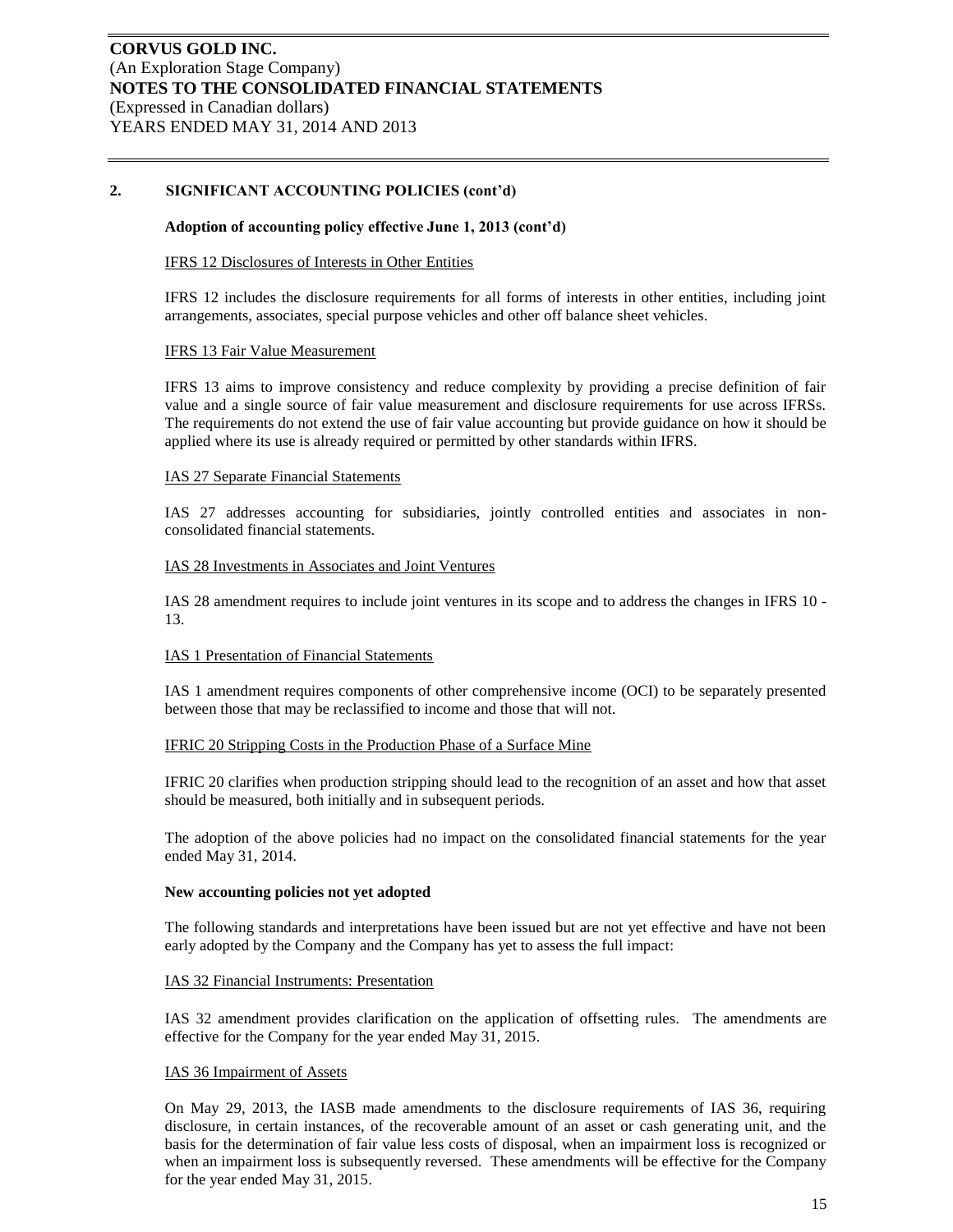#### **New accounting policies not yet adopted (cont'd)**

#### IFRIC 21 Levies

IFRIC 21 sets out the accounting for an obligation to pay a levy that is not income tax. This interpretation addresses what the obligating event is that give rise to pay a levy and when a liability should be recognized. The standard will be effective for the Company for the year ended May 31, 2015.

#### IFRS 9 Financial Instruments

IFRS 9 Financial Instruments is part of the IASB's wider project to replace IAS 39 Financial Instruments: Recognition and Measurement. IFRS 9 retains but simplifies the mixed measurement model and establishes two primary measurement categories for financial assets: amortized cost and fair value. The basis of classification depends on the entity's business model and the contractual cash flow characteristics of the financial asset. The standard will be effective for the Company for the year ended May 31, 2019.

### **3. RISK MANAGEMENT AND FINANCIAL INSTRUMENTS**

#### *Fair Value of Financial Instruments*

The carrying values of cash and cash equivalents, accounts receivable, marketable securities and accounts payable and accrued liabilities approximate their fair values due to the short-term maturity of these financial instruments. The fair values of amounts due to related parties included in accounts payable and accrued liabilities have not been disclosed as their fair values cannot be reliably measured since the parties are not at arm's length.

#### *Fair Value Hierarchy*

Financial instruments recorded at fair value on the Consolidated Statements of Financial Position are classified using a fair value hierarchy that reflects the significance of the inputs used in making the measurements. The fair value hierarchy has the following levels:

- Level 1 valuation based on quoted prices (unadjusted) in active markets for identical assets or liabilities;
- Level 2 valuation techniques based on inputs other than quoted prices included in level 1 that are observable for the asset or liability, either directly (i.e. as prices) or indirectly (i.e. derived from prices); and
- Level 3 valuation techniques using inputs for the asset or liability that are not based on observable market data (unobservable inputs).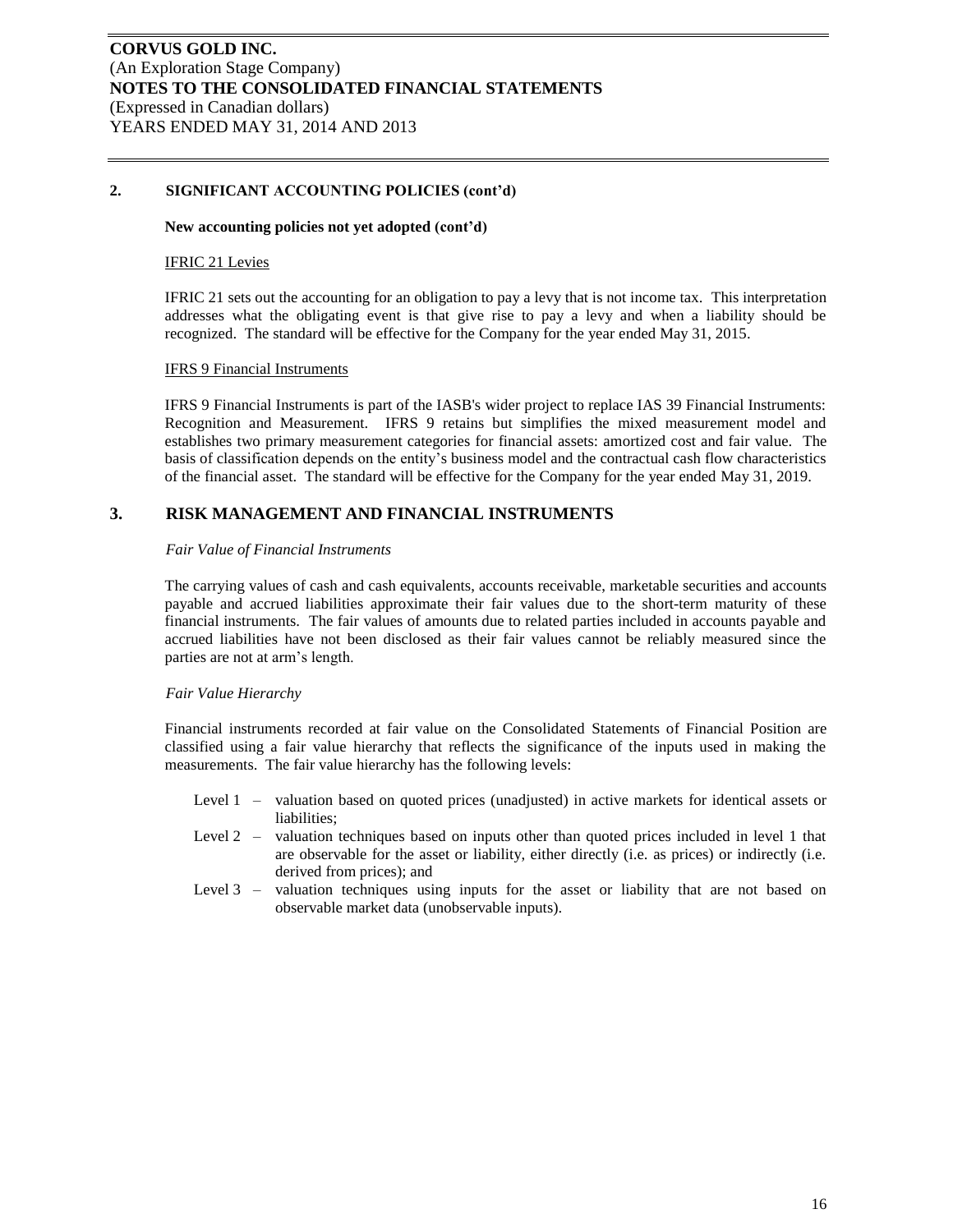### **3. RISK MANAGEMENT AND FINANCIAL INSTRUMENTS (cont'd)**

The fair value hierarchy requires the use of observable market inputs whenever such inputs exist. A financial instrument is classified to the lowest level of the hierarchy for which a significant input has been considered in measuring fair value. The following table presents the financial instruments recorded at fair value in the Consolidated Statements of Financial Position, classified using the fair value hierarchy described above:

| May 31, 2014              | <b>Level 1</b> |  | <b>Level 2</b> |         | Level 3 |  |
|---------------------------|----------------|--|----------------|---------|---------|--|
|                           | 3,227,970      |  |                |         |         |  |
| Cash and cash equivalents |                |  |                |         |         |  |
| Marketable securities     | 147,451        |  |                |         |         |  |
|                           |                |  |                |         |         |  |
| May 31, 2013              | <b>Level 1</b> |  | <b>Level 2</b> | Level 3 |         |  |
|                           |                |  |                |         |         |  |
| Cash and cash equivalents | 7,867,270      |  |                |         |         |  |
| Marketable securities     |                |  |                |         |         |  |

The Company's risk exposure and the impact on the Company's financial instruments are summarized below:

### **a) Credit risk**

Concentration of credit risk exists with respect to the Company's cash and cash equivalents as all amounts are held at a major Canadian financial institution and a major American financial institution. The Company's concentration of credit risk and maximum exposure thereto in Canada and the United States are as follows:

|                                                                                 | 2014 |                      |  | 2013                 |
|---------------------------------------------------------------------------------|------|----------------------|--|----------------------|
| Cash and cash equivalents - Canada<br>Cash and cash equivalents – United States |      | 946.978<br>2,280,992 |  | 7,551,449<br>315,821 |
| Cash and cash equivalents                                                       |      | 3.227.970            |  | 7.867.270            |

At May 31, 2014, the Company held a total of \$750,000 (2013 - \$7,317,350) cash equivalents which consist of Guaranteed Investment Certificates ("GICs"):

|                              | <b>Ouantity</b> | <b>Maturity Date</b> | <b>Annual Yield</b> |
|------------------------------|-----------------|----------------------|---------------------|
| <b>BMO</b> Variable Rate GIC | 750.000         | November 24, 2014    | 1.20%               |

The Company's cash and cash equivalents at May 31, 2014 consists of \$946,978 in Canada and \$2,280,992 in the United States. Concentration of credit risk exists with respect to the Company's Canadian cash and cash equivalents as all amounts are held at a major Canadian financial institutions. Credit risk with regard to cash held in the United States is mitigated as the amount held in the United States is only sufficient to cover short-term requirements. With respect to receivables at May 31, 2014, the Company is not exposed to significant credit risk as the majority are from governmental agencies and interest accruals.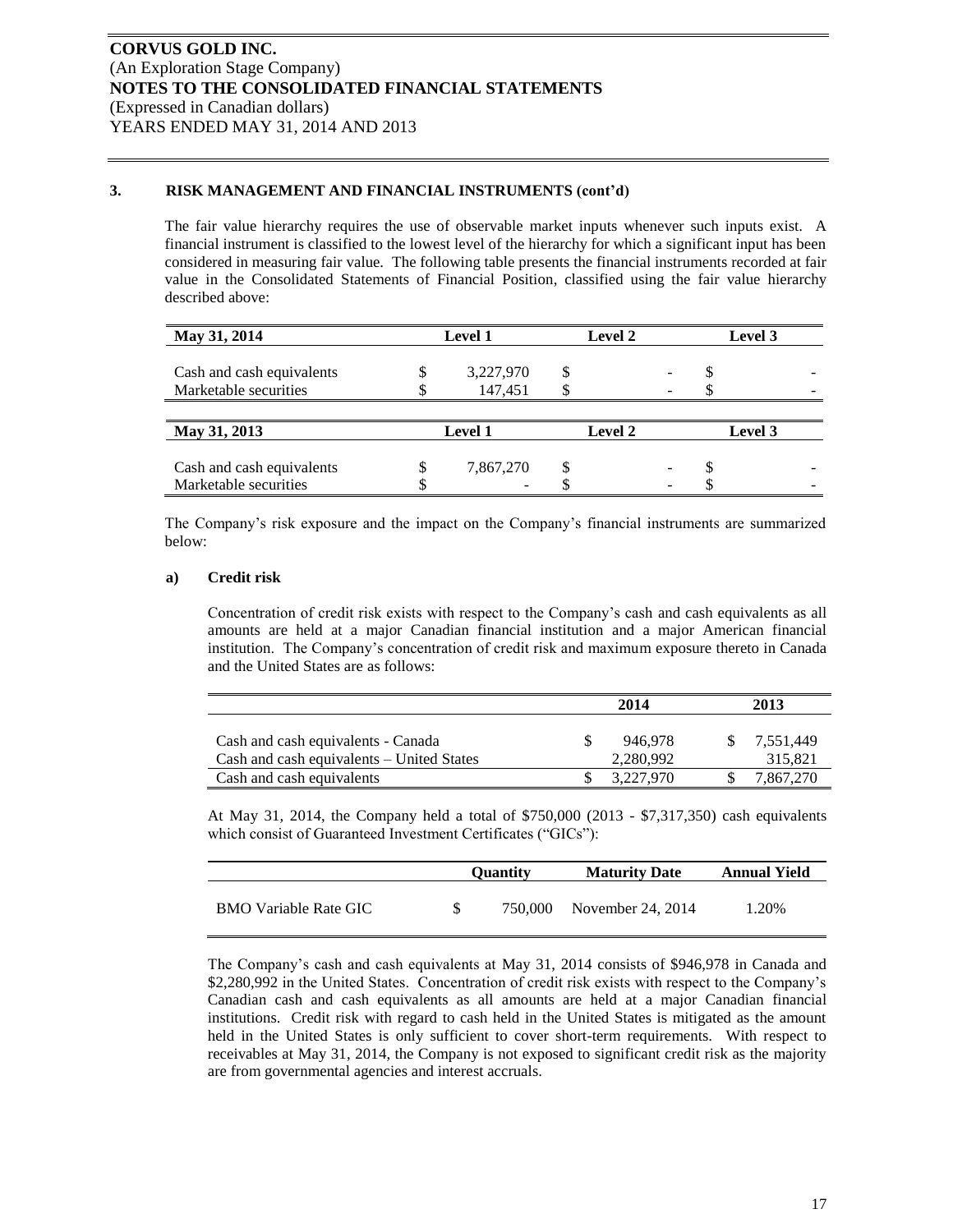### **3. RISK MANAGEMENT AND FINANCIAL INSTRUMENTS (cont'd)**

### **b) Liquidity risk**

Liquidity risk is the risk that the Company will not be able to meet its financial obligations as they fall due. The Company's approach to managing liquidity risk is to provide reasonable assurance that it will have sufficient funds to meet liabilities when due. The Company manages its liquidity risk by forecasting cash flows from operations and anticipated investing and financing activities. At May 31, 2014, the Company had cash and cash equivalents balance of \$3,227,970, which will be sufficient to meet its obligations related to its accounts payable and accrued liabilities of \$622,950.

Accounts payable and accrued liabilities and are due within three months of the year end as shown below. The Company does not have any derivative financial liabilities.

Current liabilities as at May 31, 2014 were as follows:

|                              | $0$ to $3$ | 3 to 6 |   | 6 to 12 |   |              |
|------------------------------|------------|--------|---|---------|---|--------------|
|                              | months     | months |   | months  |   | <b>Total</b> |
|                              |            |        |   |         |   |              |
|                              |            |        |   |         |   |              |
| Accounts payable and accrued |            |        |   |         |   |              |
| liabilities                  | 622,950    |        | - |         | - | 622.950      |

Current liabilities as at May 31, 2013 were as follows:

|                                             | $0$ to $3$<br>3 to 6<br>months<br>months |         | 6 to 12<br>months |                          |  | <b>Total</b>    |  |         |
|---------------------------------------------|------------------------------------------|---------|-------------------|--------------------------|--|-----------------|--|---------|
| Accounts payable and accrued<br>liabilities |                                          | 520,450 | S                 | $\overline{\phantom{a}}$ |  | $\qquad \qquad$ |  | 520,450 |

#### **c) Market risk**

Market risk is the risk that the fair value or future cash flows of a financial instrument will fluctuate because of changes in market prices. Market risk comprises three types of risk: interest rate risk, foreign currency risk and other price risk.

(i) Interest rate risk

The Company is not subject to material interest rate risk.

(ii) Foreign currency risk

The Company is exposed to foreign currency risk to the extent that certain monetary financial instruments and other assets are denominated in United States dollars. The Company has not entered into any foreign currency contracts to mitigate this risk, as it believes this risk is minimized by the minimal amount of cash held in United States funds, nor entered into any hedging arrangements with respect to mineral exploration and evaluation expenditure commitments denominated in United States dollars. The Company's sensitivity analysis suggests that a consistent 8% change in the absolute rate of exchange for the United States dollars, the foreign currency for which the Company has net assets employed, would affect net assets by approximately \$495,000, foreign exchange gain (loss) by approximately \$5,000 and accumulated other comprehensive income by \$490,000. As at May 31, 2014, the Company had the following financial instruments in USD: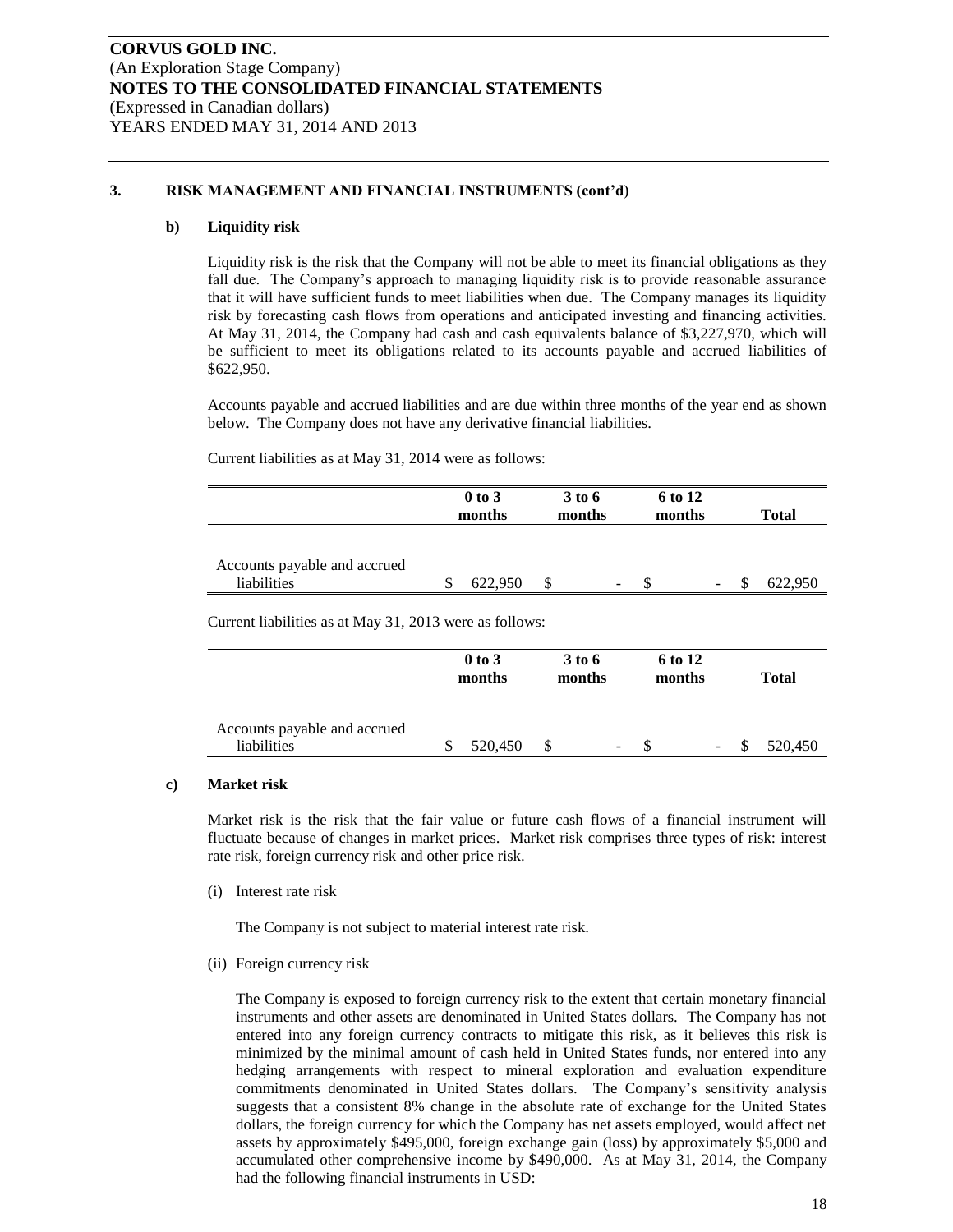### **3. RISK MANAGEMENT AND FINANCIAL INSTRUMENTS (cont'd)**

### **c) Market risk (cont'd)**

(ii) Foreign currency risk (cont'd)

|                                          |   | <b>CAD</b> equivalent |    | USD       |  |  |
|------------------------------------------|---|-----------------------|----|-----------|--|--|
|                                          |   |                       |    |           |  |  |
| Cash                                     |   | 2,344,509             |    | 2,162,432 |  |  |
| Marketable securities                    | S | 147.451               | \$ | 136,000   |  |  |
| Accounts payable and accrued liabilities | S | 458,952               | \$ | 423,310   |  |  |
| Promissory notes                         |   | 260,208               | S  | 240,000   |  |  |

As at May 31, 2014, USD amounts were converted at a rate of USD 1.00 to CAD 1.0842.

(iii) Other price risk

Other price risk is the risk that the fair value or future cash flows of a financial instrument will fluctuate because of changes in market prices, other than those arising from interest rate risk or foreign exchange risk or commodity price risk. The Company has no financial instruments exposed to such risk.

### **4. MARKETABLE SECURITIES**

As at May 31, 2014, the Company held 200,000 (May 31, 2013 – nil) common shares of WestMountain Gold with a fair value of \$147,451 (May 31, 2013 - \$nil). The company classified these shares as heldfor-trading.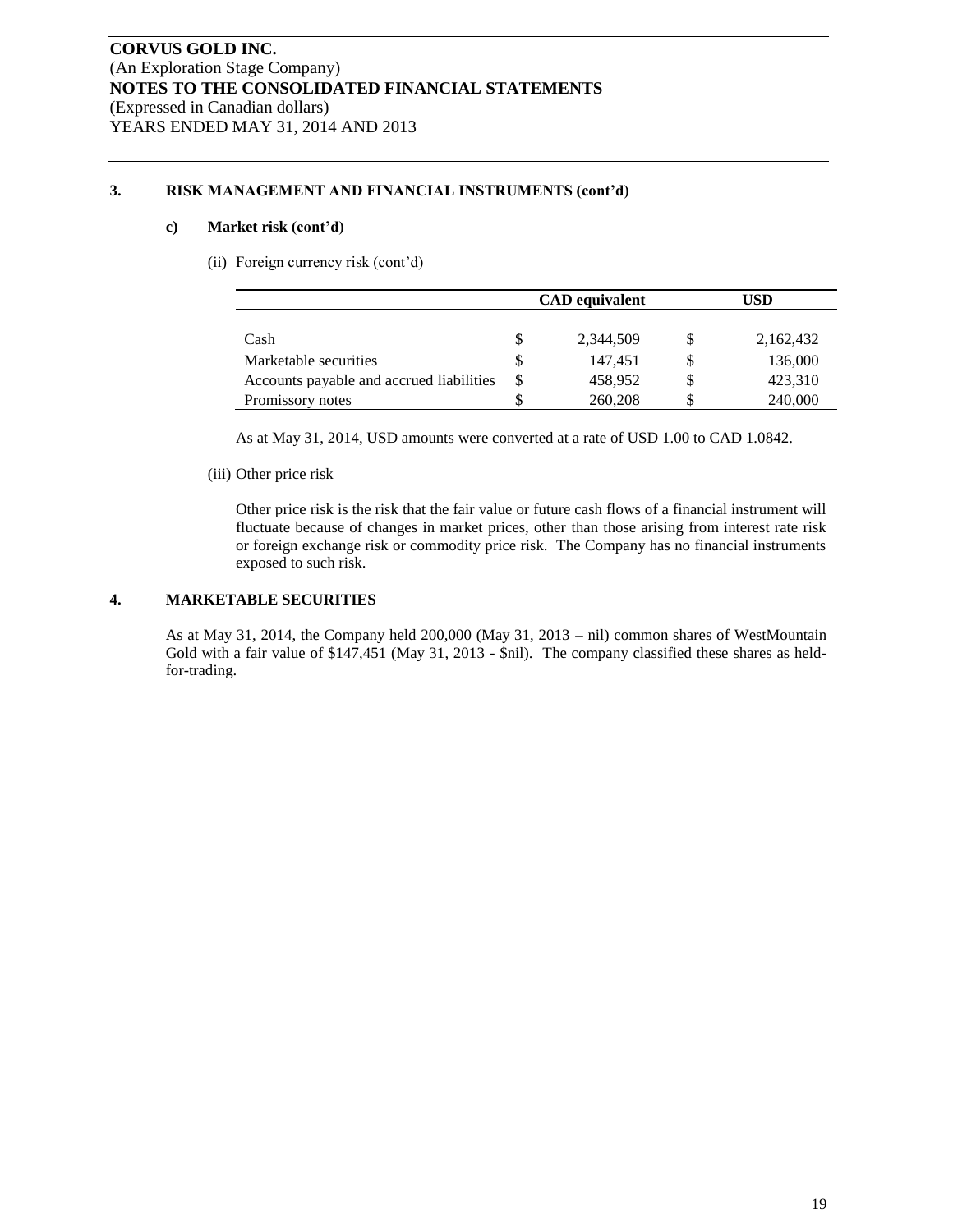## **5. PROPERTY AND EQUIPMENT**

|                                                           | Computer     |                 |               |             |              |              |
|-----------------------------------------------------------|--------------|-----------------|---------------|-------------|--------------|--------------|
|                                                           | Equipment    | <b>Vehicles</b> |               | <b>Tent</b> |              | <b>Total</b> |
| Cost                                                      |              |                 |               |             |              |              |
| <b>Balance, May 31, 2012</b>                              | \$<br>23,820 | \$<br>38,001    | \$            |             | \$           | 61,821       |
| <b>Additions</b>                                          | 11,464       | 32,191          |               |             |              | 43,655       |
| Currency translation                                      |              |                 |               |             |              |              |
| adjustments                                               | 368          | 536             |               |             |              | 904          |
| <b>Balance, May 31, 2013</b>                              | 35,652       | 70,728          |               |             |              | 106,380      |
| <b>Additions</b>                                          | 1,706        |                 |               | 54,698      |              | 56,404       |
| Currency translation                                      |              |                 |               |             |              |              |
| adjustments                                               | 1,375        | 3,234           |               | (488)       |              | 4,121        |
|                                                           |              |                 |               |             |              |              |
| <b>Balance, May 31, 2014</b>                              | \$<br>38,733 | \$<br>73,962    | \$            | 54,210      | \$           | 166,905      |
|                                                           |              |                 |               |             |              |              |
| <b>Depreciation</b>                                       | \$<br>8,056  | \$<br>15,390    | $\mathsf{\$}$ |             | $\mathbb{S}$ | 23,446       |
| <b>Balance, May 31, 2012</b><br>Depreciation for the year | 6,350        | 11,407          |               |             |              | 17,757       |
| Currency translation                                      |              |                 |               |             |              |              |
| adjustments                                               | 187          | 348             |               |             |              | 535          |
|                                                           |              |                 |               |             |              |              |
| <b>Balance, May 31, 2013</b>                              | 14,593       | 27,145          |               |             |              | 41,738       |
| Depreciation for the year                                 | 6,713        | 13,446          |               | 5,498       |              | 25,657       |
| Currency translation                                      |              |                 |               |             |              |              |
| adjustments                                               | 672          | 1,467           |               | (76)        |              | 2,063        |
| Balance at May 31, 2014                                   | \$<br>21,978 | \$<br>42,058    | \$            | 5,422       | \$           | 69,458       |
| <b>Carrying amounts</b>                                   |              |                 |               |             |              |              |
| At May 31, 2013                                           | \$<br>21,059 | \$<br>43,583    | \$            |             | \$           | 64,642       |
| At May 31, 2014                                           | \$<br>16,755 | \$<br>31,904    | \$            | 48,788      | \$           | 97,447       |

### **6. RECLAMATION BOND**

As at May 31, 2014 the Company has not commenced development of any exploration and evaluation assets and accordingly a reasonable estimate of the timing of the cash flows cannot be made. The Company has posted non-interest bearing bonds totalling \$522,332 (USD 481,767) (2013 - \$496,378 (USD 478,760)) with the Nevada Division of Minerals in the State of Nevada as security for these obligations. Fair value cannot be reasonably determined and accordingly the bonds have been recorded at historical cost, adjusted for current exchange rates.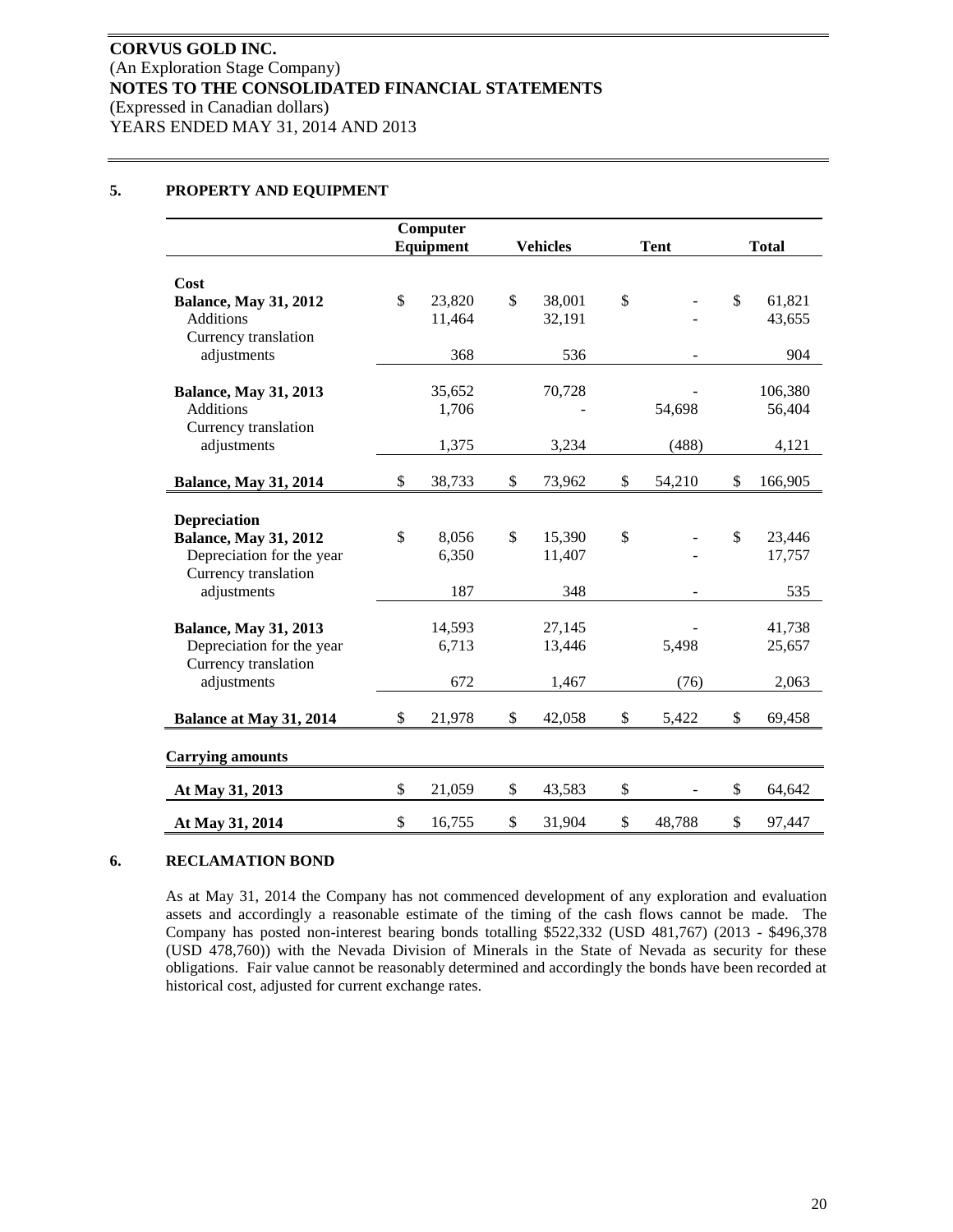# **CORVUS GOLD INC.** (An Exploration Stage Company) **NOTES TO THE CONSOLIDATED FINANCIAL STATEMENTS** (Expressed in Canadian dollars) YEARS ENDED MAY 31, 2014 AND 2013

# **7. EXPLORATION AND EVALUATION ASSETS**

Accumulated costs in respect of mineral tenures and mineral rights owned, leased or under option, consist of the following:

|                                                                                                                                                                                                                                                                                | West Pogo                             | Chisna                                                                  | North Bullfrog                                                                                                 |     | <b>LMS</b>                                         | Terra                                                     | Gerfaut                                                            | <b>Total</b>                                                                                                                                  |
|--------------------------------------------------------------------------------------------------------------------------------------------------------------------------------------------------------------------------------------------------------------------------------|---------------------------------------|-------------------------------------------------------------------------|----------------------------------------------------------------------------------------------------------------|-----|----------------------------------------------------|-----------------------------------------------------------|--------------------------------------------------------------------|-----------------------------------------------------------------------------------------------------------------------------------------------|
|                                                                                                                                                                                                                                                                                | (note 7(b))                           | (note 7(a))                                                             | (note 7(e))                                                                                                    |     | (note 7(c))                                        | (note 7(d))                                               | (note 7(f))                                                        |                                                                                                                                               |
| <b>Balance, May 31, 2012</b>                                                                                                                                                                                                                                                   | \$<br>603,848                         | \$<br>1,900,581                                                         | \$<br>9,775,562                                                                                                | -SS | 2,600,181                                          | 3,802,518                                                 | \$<br>19,122                                                       | \$18,701,812                                                                                                                                  |
| Acquisition costs:<br>Cash payments<br>Common shares issued                                                                                                                                                                                                                    |                                       |                                                                         | 533,164                                                                                                        |     |                                                    |                                                           |                                                                    | 533,164                                                                                                                                       |
|                                                                                                                                                                                                                                                                                | $\sim$                                |                                                                         | 533,164                                                                                                        |     |                                                    |                                                           | $\overline{\phantom{a}}$                                           | 533,164                                                                                                                                       |
| Deferred exploration costs:<br>Advance to contractors<br>Aircraft services<br>Assay<br><b>Drilling</b><br>Equipment rental<br>Field costs<br>Geological/Geophysical<br>Land maintenance & tenure<br>Permits<br>Professional fees<br><b>Studies</b><br>Transportation<br>Travel | 1,863<br>414<br>953<br>(351)<br>1,182 | 7,573<br>3,864<br>578<br>12,820<br>26,654<br>302,609<br>10,438<br>6,741 | 428,204<br>958,017<br>1,597,604<br>132,780<br>302,210<br>741,735<br>464,597<br>281,424<br>2,984,170<br>248,234 |     | 10,201<br>303<br>1,246<br>28,630<br>1,829<br>1,539 | 9,801<br>591<br>1,302<br>18,436<br>121<br>39,285<br>4,273 | 74,193<br>100,808<br>20,414<br>53,898<br>14,923<br>3,000<br>44,052 | 428,204<br>93,430<br>1,063,280<br>1,607,805<br>133,358<br>337,463<br>842,922<br>810,529<br>281,424<br>49,723<br>2,984,170<br>4,829<br>306,021 |
|                                                                                                                                                                                                                                                                                | 4,061                                 | 371,277                                                                 | 8,138,975                                                                                                      |     | 43,748                                             | 73,809                                                    | 311,288                                                            | 8,943,158                                                                                                                                     |
| Total expenditures for the year<br><b>Cost Recovery</b><br>Write-off<br>Currency translation adjustments                                                                                                                                                                       | 4,061<br>3,174                        | 371,277<br>21,827                                                       | 8,672,139<br>284,523                                                                                           |     | 43,748<br>11,959                                   | 73,809<br>(150, 405)<br>11,530                            | 311,288<br>(330, 410)                                              | 9,476,322<br>(150, 405)<br>(330, 410)<br>333,013                                                                                              |
| <b>Balance, May 31, 2013</b>                                                                                                                                                                                                                                                   | \$<br>611,083                         | \$<br>2,293,685                                                         | \$<br>18,732,224                                                                                               | \$  | 2,655,888                                          | \$<br>3,737,452                                           | \$<br>$\sim$                                                       | \$28,030,332                                                                                                                                  |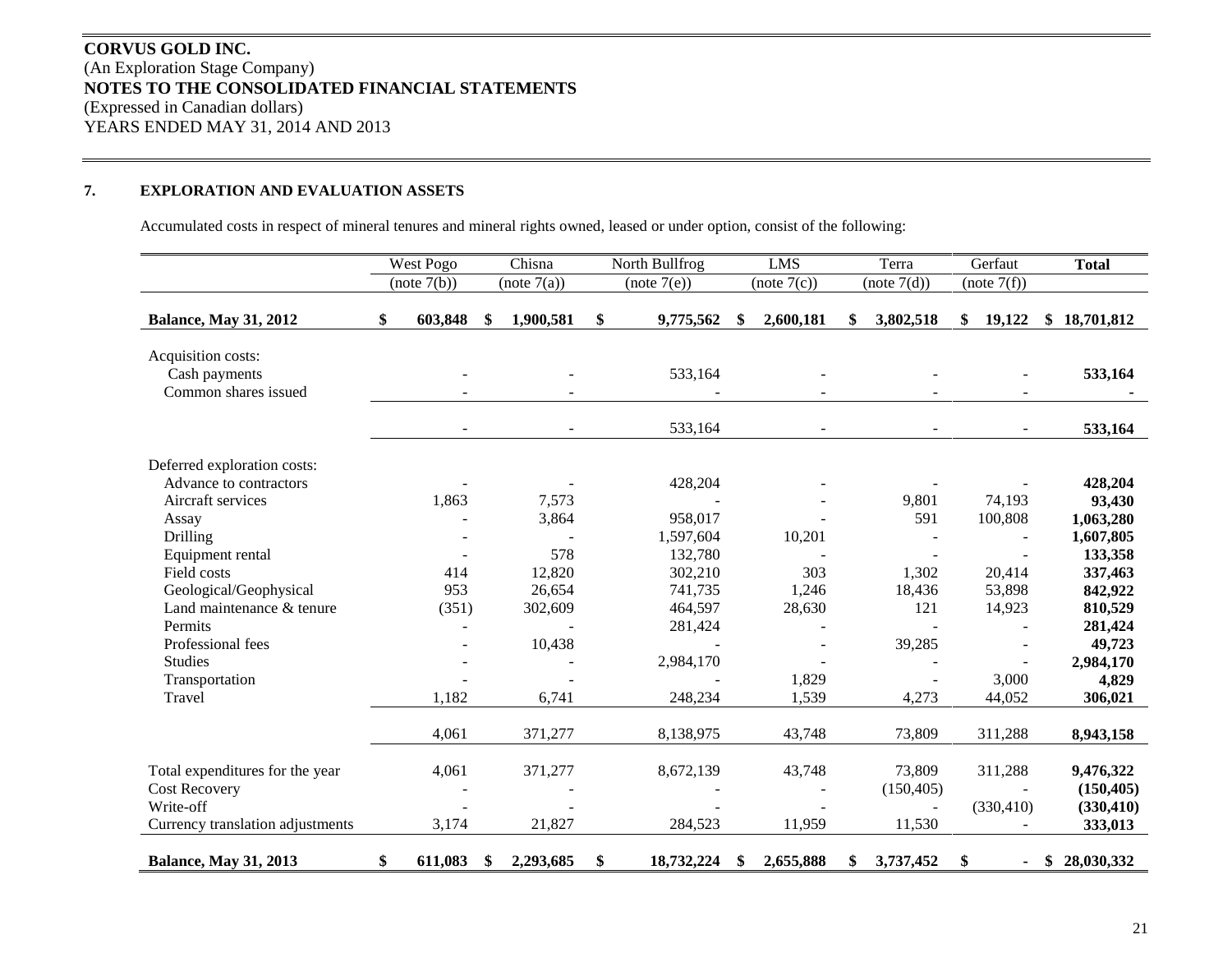# **CORVUS GOLD INC.** (An Exploration Stage Company) **NOTES TO THE CONSOLIDATED FINANCIAL STATEMENTS** (Expressed in Canadian dollars) YEARS ENDED MAY 31, 2014 AND 2013

# **7. EXPLORATION AND EVALUATION ASSETS (cont'd)**

Accumulated costs in respect of mineral tenures and mineral rights owned, leased or under option, consist of the following (cont'd):

|                                                                  | West Pogo                      | Chisna<br>North Bullfrog       |                               | <b>LMS</b>                 | Terra                      | Gerfaut      | <b>Total</b>               |
|------------------------------------------------------------------|--------------------------------|--------------------------------|-------------------------------|----------------------------|----------------------------|--------------|----------------------------|
|                                                                  | (note 7(b))                    | (note 7(a))                    | (note 7(e))                   | (note 7(c))                | (note 7(d))                | (note 7(f))  |                            |
| <b>Balance, May 31, 2013</b><br>(carried forward)                | \$<br>611,083                  | 2,293,685<br><sup>\$</sup>     | $\mathbb{S}$<br>18,732,224    | 2,655,888<br>-\$           | 3,737,452<br>\$.           | \$           | \$28,030,332               |
| Acquisition costs:<br>Cash payments<br>Common shares issued      |                                |                                | 1,135,991                     |                            |                            |              | 1,135,991                  |
|                                                                  | $\overline{\phantom{a}}$       |                                | 1,135,991                     |                            |                            |              | 1,135,991                  |
| Deferred exploration costs:<br>Advance to contractors            |                                |                                | (324, 141)                    |                            |                            |              | (324, 141)                 |
| Aircraft services<br>Assay                                       |                                |                                | $\blacksquare$<br>1,774,143   | 440                        | 1,778                      |              | 1,778<br>1,774,583         |
| Drilling<br>Equipment rental                                     |                                |                                | 2,719,667<br>254,094          |                            | 840                        |              | 2,719,667<br>254,934       |
| Field costs<br>Geological/Geophysical                            |                                | 13,572<br>12,287               | 333,334<br>1,083,154          | 557<br>12,647              | 8<br>32,073                | 2,817<br>31  | 350,288<br>1,140,192       |
| Land maintenance & tenure<br>Permits                             | 3,373                          | 242,543                        | 301,320<br>7,256              | 20,701                     | 95,735                     |              | 663,672<br>7,256           |
| Professional fees<br><b>Studies</b>                              |                                |                                | 1,066,969                     |                            | 7,341                      |              | 7,341<br>1,066,969         |
| Transportation<br>Travel                                         |                                | 1,526<br>8,601                 | 229,671                       | 1,755                      | 4,442                      |              | 3,281<br>242,714           |
|                                                                  | 3,373                          | 278,529                        | 7,445,467                     | 36,100                     | 142,217                    | 2,848        | 7,908,534                  |
| Total expenditures for the year<br><b>Cost Recovery</b>          | 3,373                          | 278,529                        | 8,581,458                     | 36,100                     | 142,217<br>(95, 957)       | 2,848        | 9,044,525<br>(95, 957)     |
| Write-off<br>Proceeds on sale of property                        | (614, 456)                     |                                |                               |                            | (1,631,436)<br>(2,152,276) | (2,848)      | (2,248,740)<br>(2,152,276) |
| Currency translation adjustments<br><b>Balance, May 31, 2014</b> | $\overline{\phantom{a}}$<br>\$ | 108,440<br>2,680,654<br>$-$ \$ | 1,035,016<br>\$<br>28,348,698 | 122,331<br>2,814,319<br>\$ | \$                         | $\sim$<br>\$ | 1,265,787<br>\$33,843,671  |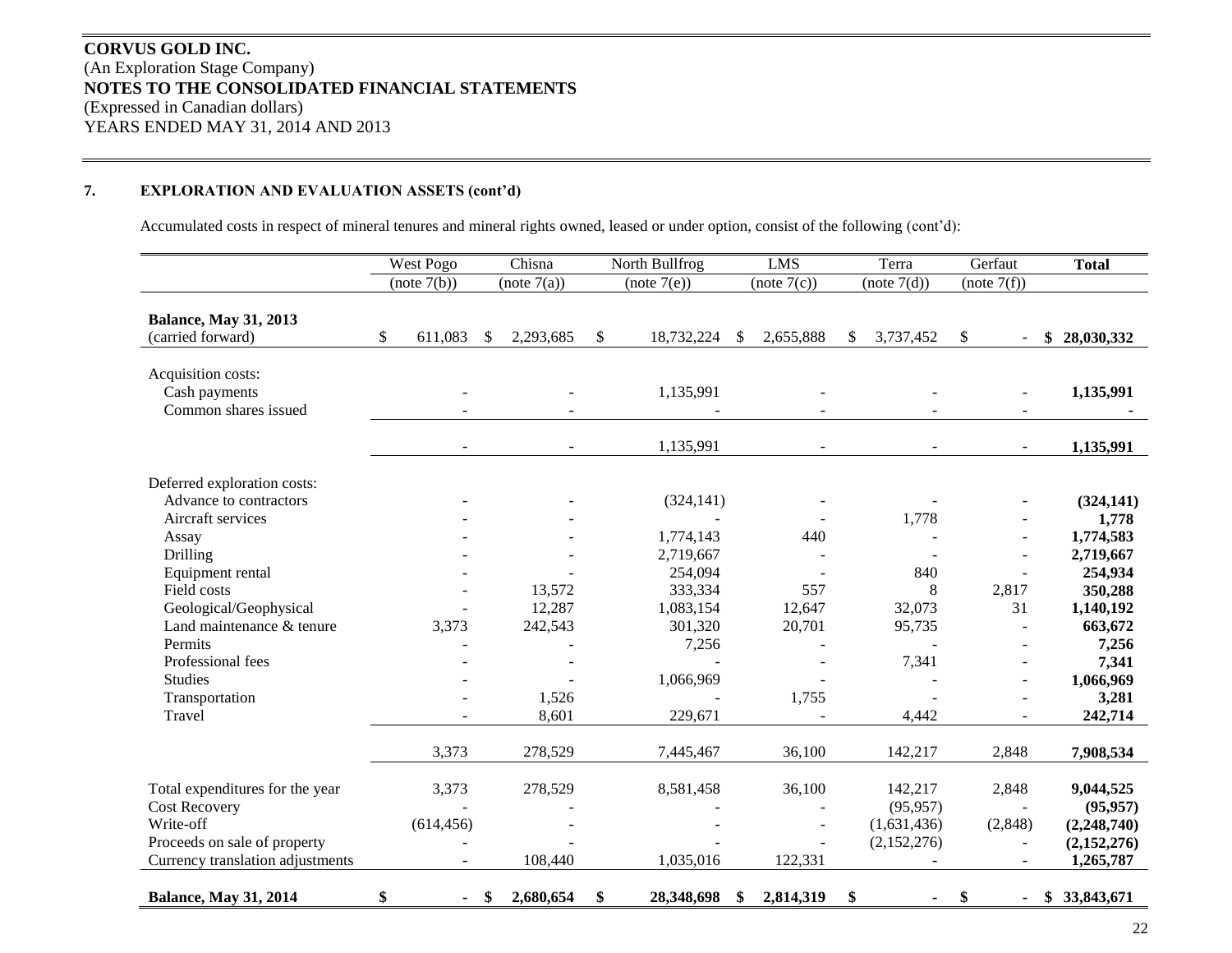On August 25, 2010, International Tower Hill Mines Ltd. ("ITH") completed a Plan of Arrangement (the "Arrangement") whereby its existing Alaska mineral properties (other than the Livengood project) and related assets and the North Bullfrog mineral property and related assets in Nevada were indirectly spun out into Corvus. As a consequence of the completion of the Arrangement, Corvus now holds the Terra, Chisna, LMS, West Pogo and North Bullfrog properties ("Spin-out Properties").

Pursuant to the Arrangement, the obligations and interests in the Spin-out Properties under the various property and related agreements have been transferred from ITH to the Company.

#### **a) Chisna Property, Alaska**

The Chisna property is located in the eastern Alaska Range, Alaska, and is comprised of unpatented mineral claims owned 100% by the Company and fee simple lands leased from Ahtna Incorporated.

On November 2, 2009, ITH and Talon Gold Alaska, Inc. (ITH's wholly-owned Alaskan subsidiary) ("Talon Gold") entered into an agreement (as amended) with Ocean Park Ventures Corp. ("OPV"). Pursuant to the agreement, an Alaskan subsidiary of OPV ("Subco") and Raven Gold formed a joint venture (the "OPV/Raven JV") for the purpose of exploring and developing the Chisna property.

On November 7, 2012, OPV withdrew from the joint venture and thereby returned 100% of the Chisna Project to the Company.

On March 24, 2010, Raven Gold entered into a Mineral Exploration Agreement with Option to Lease with Ahtna Incorporated ("Ahtna"), an Alaska Native Regional Corporation, concerning approximately 26,516 hectares of fee simple lands in the Athell Area of Alaska surrounding or adjacent to some of the blocks of mineral claims owned by Raven Gold (the "Ahtna Agreement").

The key terms of the Ahtna Agreement include the following:

- exclusive right to explore, and the option to enter into a mining lease to develop and mine, the subject lands for a six-year period
- annual option payments of USD 1.00 USD 1.25 per acre
- minimum exploration expenditures of USD 4.00 USD 8.00 per acre, provided that if the agreement is not terminated at the end of any option year, the exploration expenditures for the next year become a firm commitment
- at the end of the third year, Raven Gold will release at least 50% of the original lands subject to the agreement
- preferential contracting, hiring and training practice for Ahtna shareholders or designees
- scholarship contributions to the Ahtna Heritage Foundation (USD 10,000/year, subject to increase for inflation)
- all surface work subject to Ahtna archaeological and cultural clearance

Upon Raven Gold having expended an aggregate of USD 1,000,000 (including 2,500 feet of core drilling) and having completed a feasibility study over some or all of the land subject to the exploration agreement within the six year term of the Ahtna Agreement, Raven Gold has the option to enter into a mining lease. The key terms of the mining lease include:

- exclusive mining rights for an initial term of ten years and so long thereafter as commercial production continues
- minimum exploration expenditures of USD 4.00 USD 9.00 per acre subject to the lease until commercial production is achieved, escalating over time
- advance minimum royalty payments of USD 6.00 USD 12.00 per acre escalating over time (50% deductible from production royalties)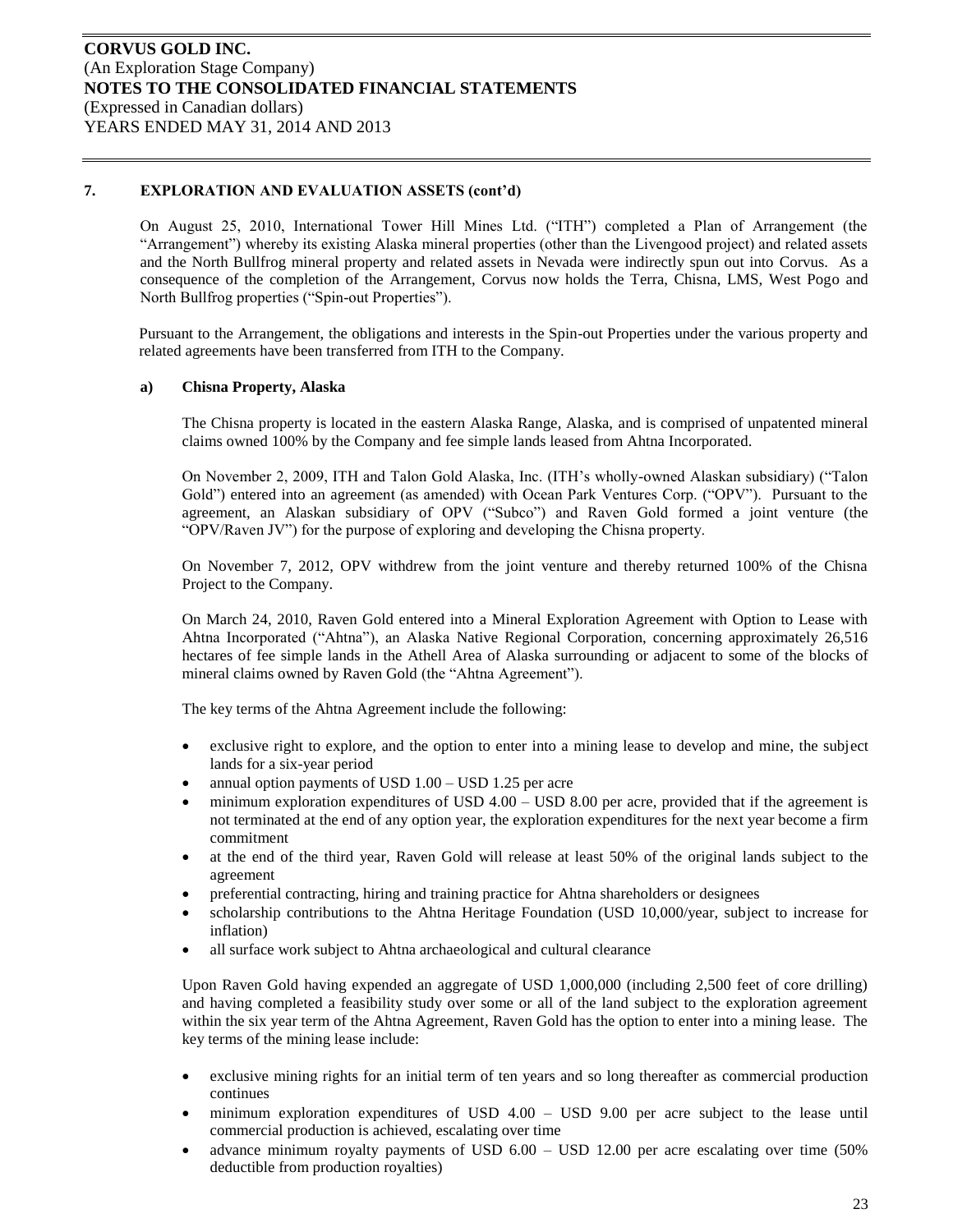### **a) Chisna Property, Alaska (cont'd)**

- NSR production royalties for gold and silver scaled from 2.5% (gold price USD 550 per ounce or less) to 14% (gold price USD 1,900 per ounce or higher). 2.5% on base metals and 3% on all minerals other than gold, silver or base metals
- in the event Raven Gold acquires rights to minerals within the area subject to the lease, the acquired minerals lands are subject to a production royalty in favour of Ahtna of 2% of the gross value of any gold and silver and a NSR of 1% on base metals
- Ahtna is also entitled to receive an amount by which 20% of the net profits realized by Raven Gold from its mining operations on Ahtna minerals (10% in the case of non-Ahtna minerals) in any year exceed the aggregate royalties paid by Raven Gold to Ahtna in that year
- Ahtna has the right to acquire a working interest in the lands subject to the lease, which is to be greater than or equal to 10% but not more than 15%, upon Raven Gold having made a production decision, and in consideration, Ahtna will be required to fund ongoing operations after such exercise in an amount equal to 200% of Ahtna's percentage share of the pre-production expenditures incurred by Raven Gold (not including advance minimum royalty payments to Ahtna).

As at May 31, 2014, the Ahtna Agreement is in good standing and the Company has made the required option payments, and completed the minimum exploration expenditures and contributions.

#### **b) West Pogo Property, Alaska**

The West Pogo property is located approximately 50 kilometres north of Delta Junction, Alaska, and consists of unpatented mineral claims owned 100% by the Company.

On March 5, 2012, Raven Gold granted to Alix Resources Corp. ("Alix") the right to earn an interest in the West Pogo Property. In order to earn a 60% interest in the project, Alix is required to incur USD 5,000,000 in work expenditures on the project (with year one being USD 250,000) and pay annual payments of USD 25,000 (paid USD 25,000 on March 19, 2012) to Raven Gold, all over 5 years. Raven Gold will retain a 2 – 3% NSR royalty on the project, with Alix having the right to purchase 1% of the royalty for USD 1,000,000. Alix has the right to purchase Raven Gold's interest in the project by converting each 10% of interest into an additional 1% NSR. Alix did not make the required 2013 option payment and the joint venture has been terminated and the project returned 100% to Raven Gold.

During the year ended May 31, 2014, the Company wrote off the West Pogo property, as there has been a delay in exploration work on the property for an extended period of time.

### **c) LMS Property, Alaska**

The LMS property consists of unpatented mineral claims owned 100% by the Company.

#### **d) Terra Property, Alaska**

The Terra Property consists of State of Alaska unpatented lode mining claims held by the Company and State of Alaska unpatented lode mining claims leased from an individual. The lease requires a payment on execution of USD 25,000 (paid), and advance minimum royalties of USD 25,000 on or before March 22, 2006 (paid), USD 50,000 on or before March 22, 2007 (paid), USD 75,000 on or before March 22, 2008 (paid), USD 100,000 on or before March 22, 2009 (paid) and each subsequent March 22 until March 22, 2015 (paid USD 100,000 on each of February 2, 2010, March 21, 2011, March 22, 2012, and March 21, 2013), and thereafter USD 125,000 until the expiry of the lease (all of which are recoverable from production royalties). The lessor is entitled to receive a NSR production royalty on gold equal to 3.0% if the gold price is USD 450 per ounce or lower and 4% if the gold price is USD 450 per ounce or higher, plus a NSR royalty of 4% on all other mineral products other than gold. 1% of the royalty may be purchased for USD 1,000,000 and a further 1% for USD 3,000,000.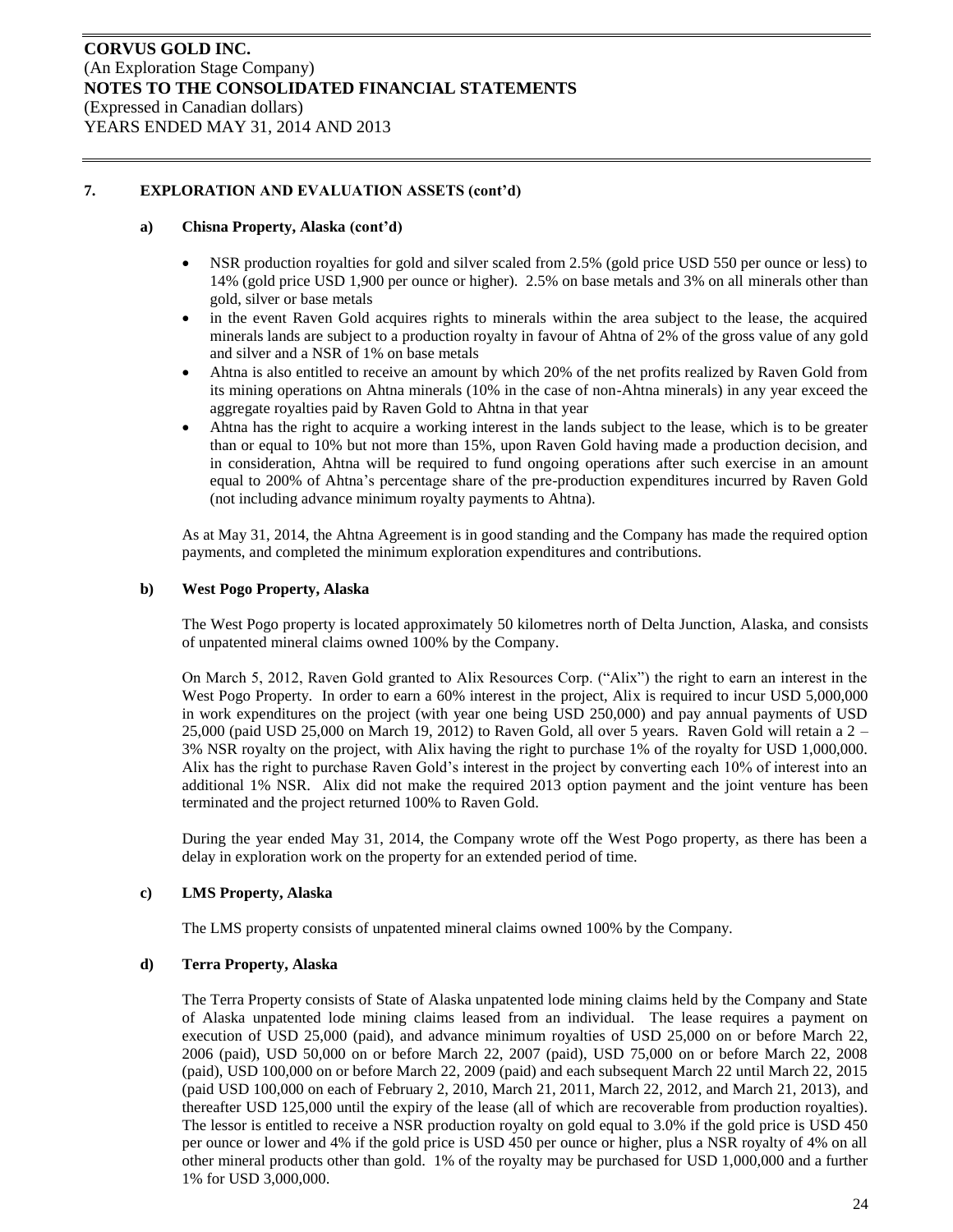#### **d) Terra Property, Alaska (cont'd)**

On February 26, 2010, ITH signed a letter of intent ("LOI") to enter into a joint venture with American Mining Corporation ("AMC"), a private Nevada corporation, on the Terra Property. Pursuant to the LOI, an Alaskan subsidiary of AMC and Raven Gold were to form a joint venture with the aim of developing the Terra Property to production. On May 17, 2010, AMC assigned the Terra Project LOI to Terra Mining Corporation ("TMC"), a company incorporated under the laws of British Columbia. On September 15, 2010, Raven Gold and Terra Gold Corporation (a US subsidiary of TMC) ("TGC") entered into the formal joint venture agreement (as amended) to give effect to the joint venture ("Terra JV"). On March 1, 2011, TMC was acquired by, and became a wholly owned subsidiary of, WestMountain Index Advisor, Inc. a public company based in Denver, Colorado ("WestMountain").

Effective September 15, 2010, TGC will have an initial 51% interest in the Terra Property, subject to TGC funding an aggregate of USD 6,000,000 in direct exploration and development expenditures on or before December 31, 2013 with initial USD 1,000,000 being required prior to December 31, 2011. As part of the funding, TGC will pay Raven Gold an aggregate of USD 200,000 as payment for the camp and equipment previously constructed by ITH and acquired by Raven Gold (USD 33,000 received February 16, 2012, USD 67,000 received March 5, 2012 and USD 100,000 received on January 4, 2013).

TGC is required to pay to ITH, the former holder of the Terra Property, an aggregate of USD 300,000 (USD 300,000 received by ITH) in stages to December 31, 2012. TGC/TMC are required to deliver to ITH an aggregate of 750,000 common shares of TMC (now 750,000 WestMountain common shares) prior to December 31, 2012 (750,000 common shares received by ITH).

TGC has granted Raven Gold a sliding scale NSR royalty between 0.5% and 5% on all precious metal production for the Terra Property and a 1% NSR royalty on all base metal production.

If TGC fails to fund any portion of the initial first year commitment and eventual three year commitment, or if the required payments and shares are not delivered to ITH, Raven Gold will be entitled to terminate the agreement and retain 100% of the property.

After it has completed its initial USD 6,000,000 contribution, TGC will have the option to increase its interest in the project by 29% (to a total of 80%) by funding an additional USD 3,050,000 of development work. To exercise such option, TGC/TMC will be required to pay ITH an additional USD 150,000 and deliver an additional 250,000 common shares of WestMountain.

Following TGC having completed its initial contribution (if it does not elect to acquire an additional 29% interest) or having earned an 80% interest (if it does), each party will be required to contribute its pro rata share of further expenditures. Should the interest of Raven Gold be diluted below 10% as a consequence of it not funding its proportionate share of the joint venture expenditures, the residual interest of Raven Gold interest will be converted to an additional property wide 1% NSR royalty on all metals produced.

On February 14, 2014, Raven Gold completed the sale of its minority interest in the Terra Property to TGC for USD 1,800,000 (received) and 200,000 common shares (valued using the closing market value of USD\$0.80 and foreign exchange rate of 1 USD to 1.09810 CAD on February 14, 2014, the date the sale was completed) of WesterMountain (received on March 11, 2014 and value at \$175,696). As a result, there was a net loss on sale of \$1,631,436 (2013 - \$nil) during the year ended May 31, 2014.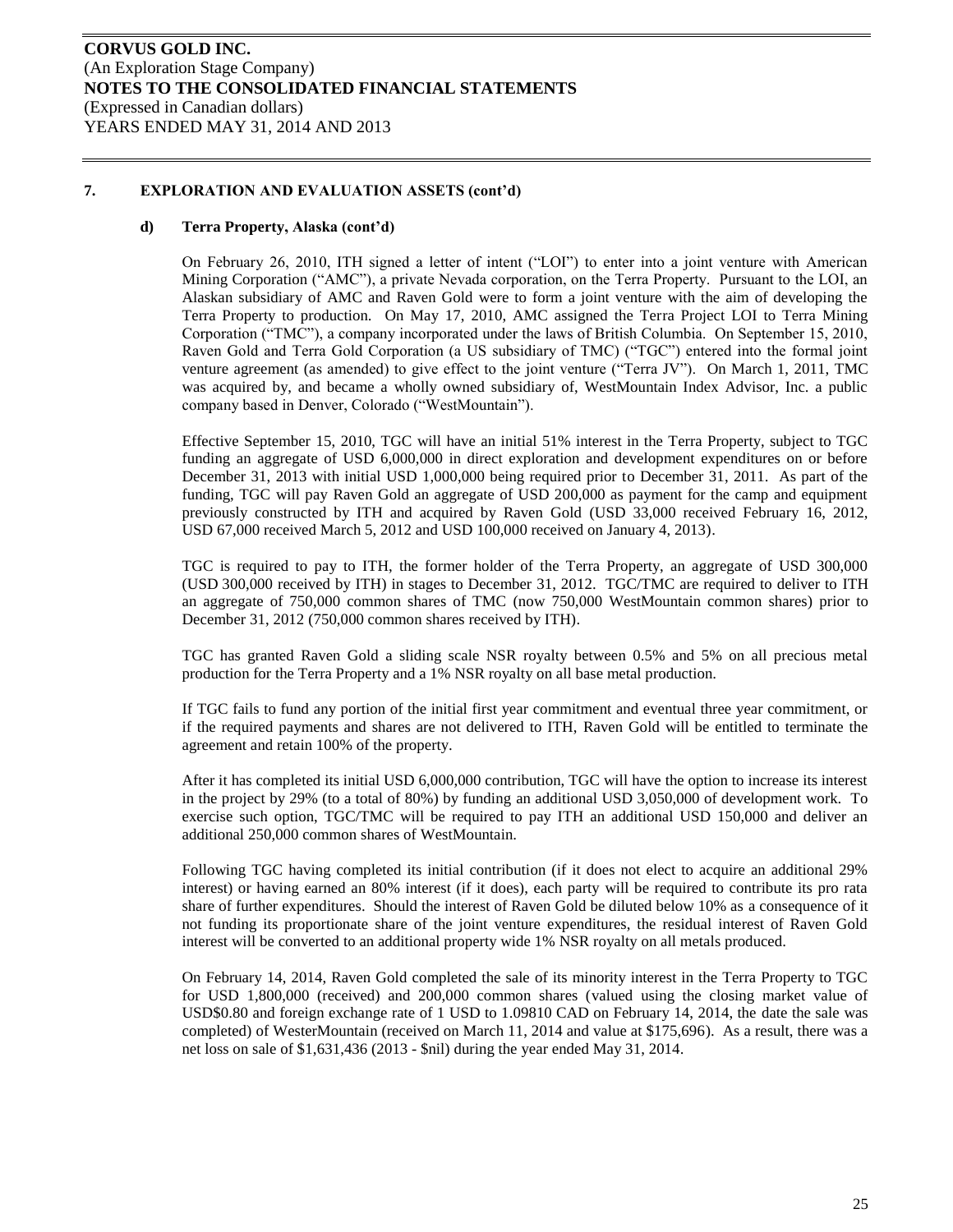#### **e) North Bullfrog Project, Nevada**

The Company's North Bullfrog project consists of certain leased patented lode mining claims and federal unpatented mining claims owned 100% by the Company.

#### (i) **Interests acquired from Redstar Gold Corp.**

On October 9, 2009, a US subsidiary of ITH at the time (Corvus Nevada) completed the acquisition of all of the interests of Redstar Gold Corp. ("Redstar") and Redstar Gold U.S.A. Inc. ("Redstar US") in the North Bullfrog project, which consisted of the following leases:

- (1) Pursuant to a mining lease and option to purchase agreement made effective October 27, 2008 between Redstar and an arm's length limited liability company, Redstar has leased (and has the option to purchase) 12 patented mining claims referred to as the "Connection" property. The ten-year, renewable mining lease requires advance minimum royalty payments (recoupable from production royalties, but not applicable to the purchase price if the option to purchase is exercised) of USD 10,800 (paid) on signing and annual payments for the first three anniversaries of USD 10,800 (paid) and USD 16,200 for every year thereafter (paid to September 30, 2013). Redstar has an option to purchase the property (subject to the NSR royalty below) for USD 1,000,000 at any time during the life of the lease. Production is subject to a 4% NSR royalty, which may be purchased by the lessee for USD 1,250,000 per 1% (USD 5,000,000 for the entire royalty).
- (2) Pursuant to a mining lease made and entered into as of May 8, 2006 between Redstar and two arm's length individuals, Redstar has leased 3 patented mining claims which form part of the North Bullfrog project holdings. The lease is for an initial term of 10 years, and for so long thereafter as mining activities continue on the claims or contiguous claims held by the lessee. The lessee is required to pay advance minimum royalty payments (recoupable from production royalties) of USD 4,000 on execution, USD 3,500 on each of May 8, 2007, 2008 and 2009 (paid), USD 4,500 on May 8, 2010 and each anniversary thereafter, adjusted for inflation (paid to May 8, 2014). The lessor is entitled to receive a 2% NSR royalty on all production, which may be purchased by the lessee for USD 1,000,000 per 1% (USD 2,000,000 for the entire royalty).
- (3) Pursuant to a mining lease made and entered into as of May 8, 2006 between Redstar and an arm's length private Nevada corporation, Redstar has leased 2 patented mining claims which form part of the North Bullfrog project holdings. The lease is for an initial term of 10 years, and for so long thereafter as mining activities continue on the claims or contiguous claims held by the lessee. The lessee is required to pay advance minimum royalty payments (recoupable from production royalties) of USD 2,000 on execution, USD 2,000 on each of May 8, 2007, 2008 and 2009 (paid), USD 3,000 on May 8, 2010 and each anniversary thereafter, adjusted for inflation (paid to May 8, 2014). The lessor is entitled to receive a 3% NSR royalty on all production, which may be purchased by the lessee for USD 850,000 per 1% (USD 2,550,000 for the entire royalty).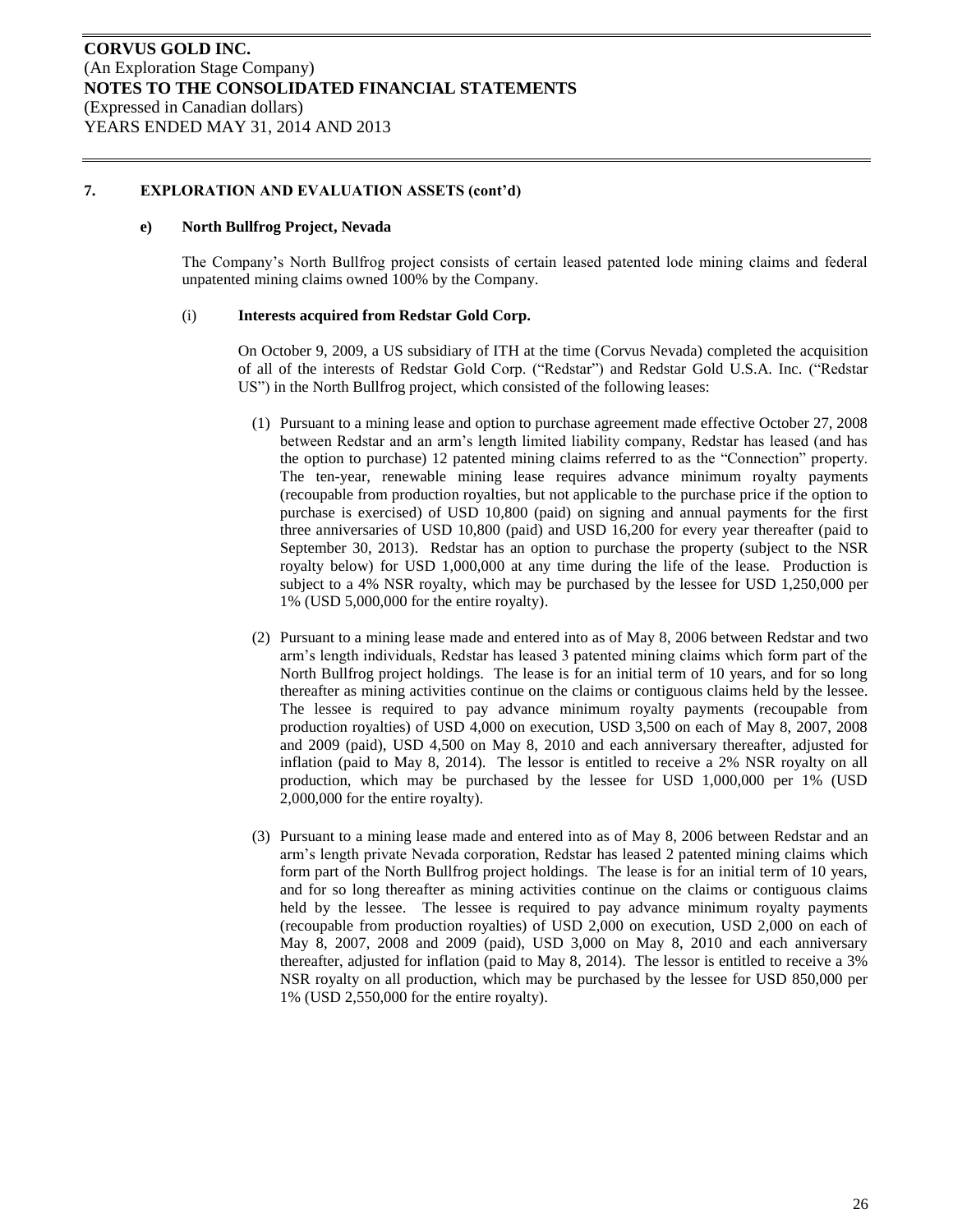#### **e) North Bullfrog Project, Nevada (cont'd)**

#### (i) **Interests acquired from Redstar Gold Corp. (cont'd)**

- (4) Pursuant to a mining lease made and entered into as of May 16, 2006 between Redstar and an arm's length individual, Redstar has leased 12 patented mineral claims which form part of the North Bullfrog project holdings. The lease is for an initial term of 10 years, and for so long thereafter as mining activities continue on the claims or contiguous claims held by the lessee. The lessee is required to pay advance minimum royalty payments (recoupable from production royalties) of USD 20,500 on execution and USD 20,000 on each anniversary thereafter (paid to May 16, 2014). The lessor is entitled to receive a 4% NSR royalty on all production, which may be purchased by the lessee for USD 1,000,000 per 1% (USD 4,000,000 for the entire royalty).
- (5) Pursuant to a mining lease made and entered into as of May 22, 2006 between Redstar and two arm's length individuals, Redstar has leased 3 patented mineral claims which form part of the North Bullfrog project holdings. The lease is for an initial term of 10 years, and for so long thereafter as mining activities continue on the claims or contiguous claims held by the lessee. The lessee is required to pay advance minimum royalty payments (recoupable from production royalties) of USD 8,000 on execution, USD 4,800 on each of May 22, 2007, 2008 and 2009 (paid), USD 7,200 on May 22, 2010 and each anniversary thereafter, adjusted for inflation (paid to May 22, 2014). The lessor is entitled to receive a 2% NSR royalty on all production, which may be purchased by the lessee for USD 1,000,000 per 1% (USD 2,000,000 for the entire royalty).
- (6) Pursuant to a mining lease made and entered into as of June 16, 2006 between Redstar and an arm's length individual, Redstar has leased one patented mineral claims which form part of the North Bullfrog project holdings. The lease is for an initial term of 10 years, and for so long thereafter as mining activities continue on the claims or contiguous claims held by the lessee. The lessee is required to pay advance minimum royalty payments (recoupable from production royalties) of USD 2,000 on execution, USD 2,000 on each of June 16, 2007, 2008 and 2009 (paid), USD 3,000 on June 16, 2010 and each anniversary thereafter, adjusted for inflation (paid to June 16, 2013 and subsequently to June 16, 2014). The lessor is entitled to receive a 2% NSR royalty on all production, which may be purchased by the lessee for USD 1,000,000 per 1% (USD 2,000,000 for the entire royalty).

As a consequence of the acquisition of Redstar and Redstar US's interest in the foregoing leases, Corvus Nevada is now the lessee under all of such leases. The Company acquired all of the shares of Corvus Nevada on August 26, 2010 upon the completion of the Arrangement.

#### (ii) **Interests acquired directly by Corvus Nevada**

- (1) Pursuant to a mining lease and option to purchase agreement made effective December 1, 2007 between Corvus Nevada and a group of arm's length limited partnerships, Corvus Nevada has leased (and has the option to purchase) patented mining claims referred to as the "Mayflower" claims which form part of the North Bullfrog project. The terms of the lease/option are as follows:
	- ¤ *Terms*: Initial term of five years, commencing December 1, 2007, with the option to extend the lease for an additional five years. The lease will continue for as long thereafter as the property is in commercial production or, alternatively, for an additional three years if Corvus Nevada makes advance minimum royalty payments of USD 100,000 per year (which are recoupable against actual production royalties).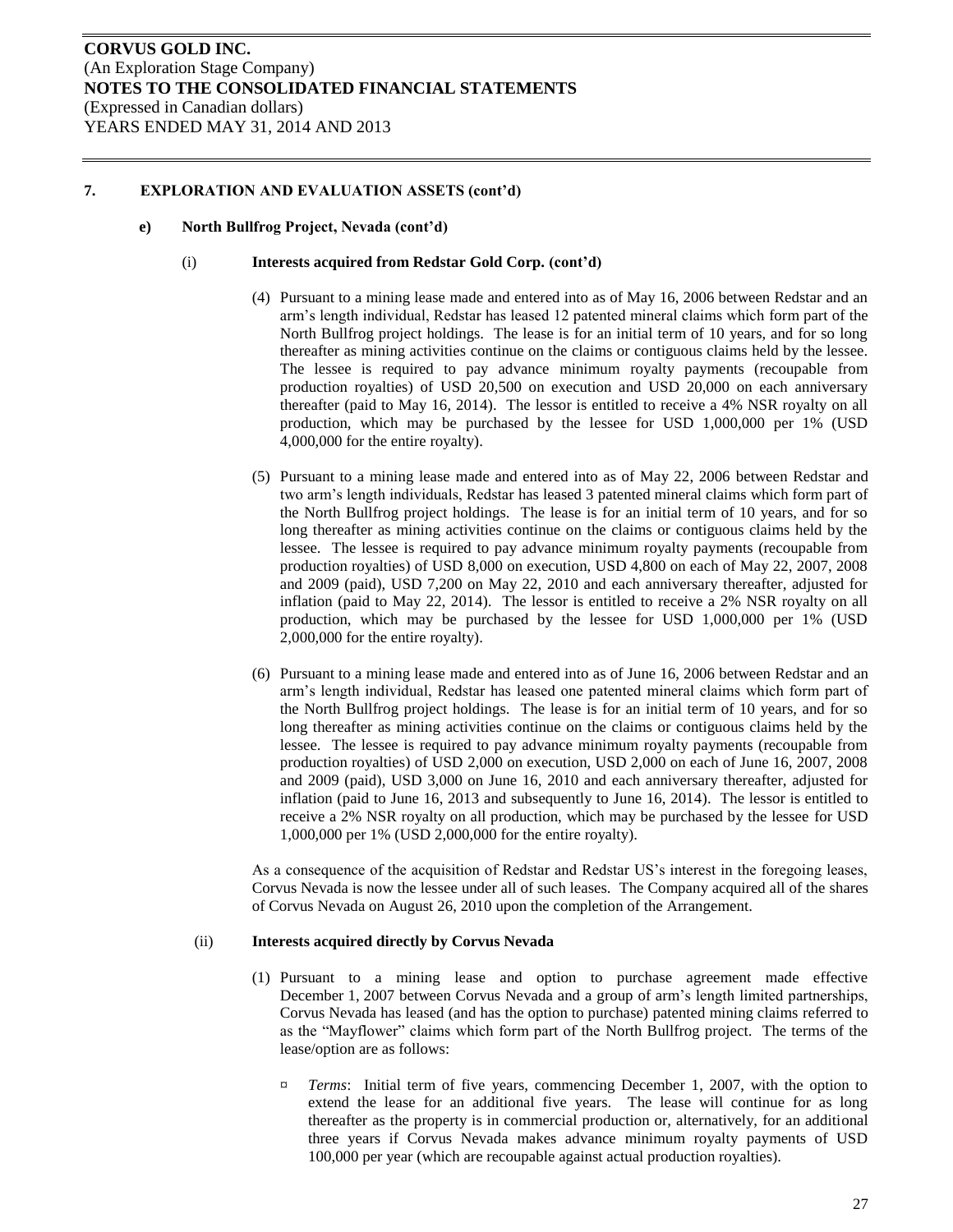#### **e) North Bullfrog Project, Nevada (cont'd)**

#### (ii) **Interests acquired directly by Corvus Nevada (cont'd)**

- ¤ *Lease Payments*: USD 5,000 (paid) and 25,000 common shares of ITH (delivered) following regulatory acceptance of the transaction; and an additional USD 5,000 and 20,000 common shares on each of the first through fourth lease anniversaries (paid and issued). Pursuant to an agreement with the lessors, in lieu of the 20,000 ITH shares due December 1, 2010, Corvus Nevada paid USD 108,750 on November 10, 2010 and delivered 46,250 common shares of the Company on December 2, 2010. If Corvus Nevada elects to extend the lease for a second five-year term, it will pay USD 10,000 and deliver 50,000 common shares of ITH upon election being made, and an additional 50,000 common shares of ITH on each of the fifth through ninth anniversaries (USD10,000 paid on October 31, 2012 and 50,000 common shares of ITH delivered on October 25, 2012 paid with cash of \$126,924, and USD 10,000 paid on November 13, 2013 and 50,000 common shares of ITH delivered on November 25, 2013 paid with cash of \$35,871).
- ¤ *Work Commitments*: USD 100,000 per year for the first three years (incurred), USD 200,000 per year for the years  $4 - 6$  (incurred) and USD 300,000 for the years  $7 - 10$ . Excess expenditures in any year may be carried forward. If Corvus Nevada does not incur the required expenditures in year one, the deficiency is required to be paid to the lessors.
- ¤ *Retained Royalty*: Corvus Nevada will pay the lessors a NSR royalty of 2% if the average gold price is USD 400 per ounce or less, 3% if the average gold price is between USD 401 and USD 500 per ounce and 4% if the average gold price is greater than USD 500 per ounce.
- (2) Pursuant to a mining lease and option to purchase made effective March 1, 2011 between Corvus Nevada and an arm's length individual, Corvus Nevada has leased, and has the option to purchase, 2 patented mineral claims which form part of the North Bullfrog project holdings. The lease is for an initial term of 10 years, subject to extension for an additional 10 years (provided advance minimum royalties are timely paid), and for so long thereafter as mining activities continue on the claims. The lessee is required to pay advance minimum royalty payments (recoupable from production royalties, but not applicable to the purchase price if the option to purchase is exercised) of USD 20,000 on execution (paid), USD 25,000 on each of March 1, 2012 (paid), 2013 (paid) and 2014 (paid), USD 30,000 on March 1, 2015 and each anniversary thereafter, adjusted for inflation. The lessor is entitled to receive a 2% NSR royalty on all production. The lessee may purchase the royalty for USD 1,000,000 per 1%. If the lessee purchases the entire royalty (USD 2,000,000) the lessee will also acquire all interest of the lessor in the subject property.
- (3) Pursuant to a purchase agreement made effective March 28, 2013, Corvus Nevada has agreed to purchase the surface rights of five patented mining claims owned by two arm's length individuals for USD 160,000 payable on closing (March 28, 2013). The Terms include payment by Corvus Nevada of a fee of USD 0.02 per ton of overburden to be stored on the property, subject to payment of a minimum of 12 million short tons. The minimum tonnage fee (USD 240,000) bears interest at 4.77% per annum from closing and is evidenced by a promissory note due on the sooner of the commencing of use of the property for waste materials storage or December 31, 2015. As a result, the Company recorded \$406,240 (USD 400,000) in acquisition costs with \$157,408 paid in cash and the remaining \$248,832 (USD 240,000) in promissory note payable (note 8) during the year ended May 31, 2013.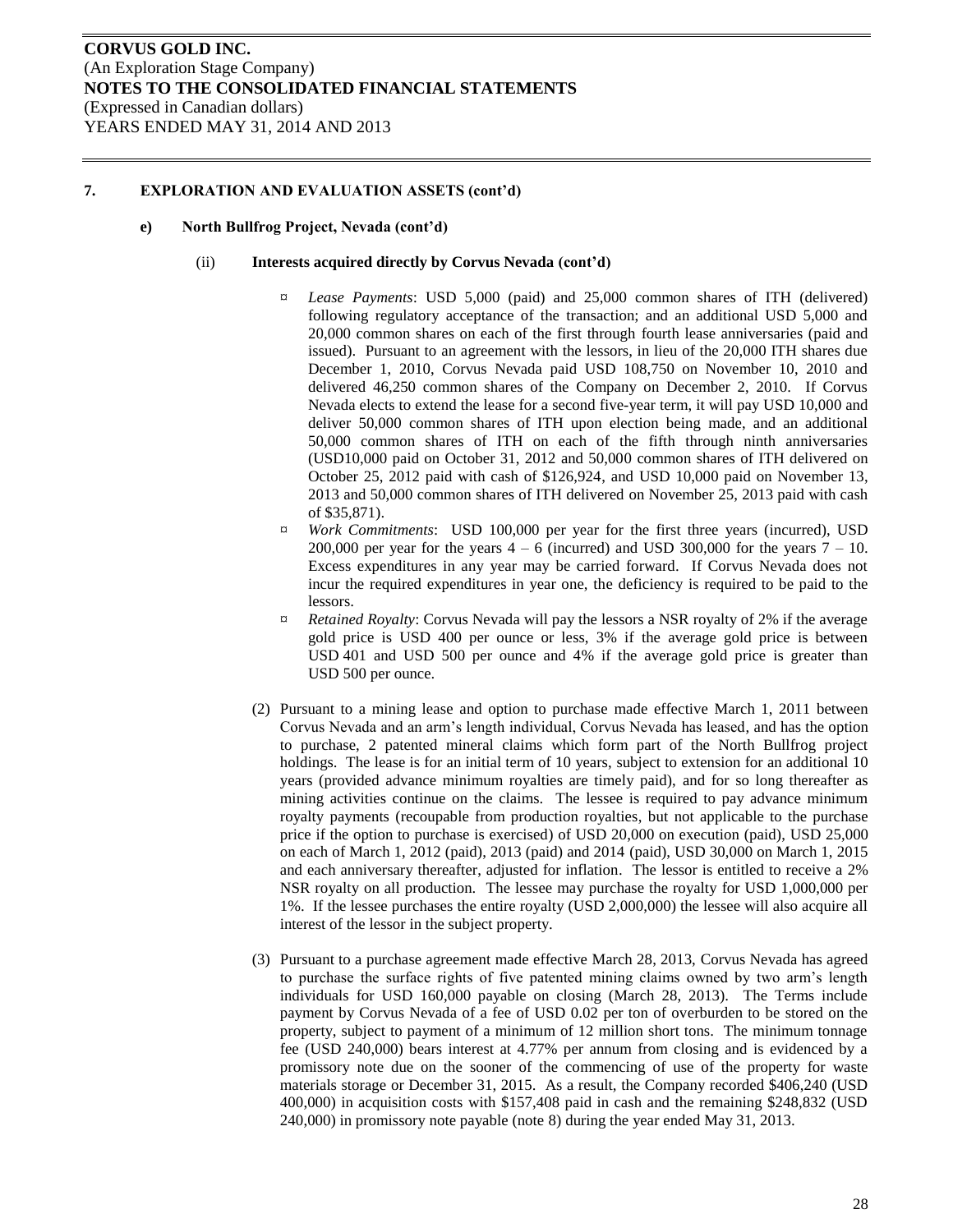#### **e) North Bullfrog Project, Nevada (cont'd)**

#### (ii) **Interests acquired directly by Corvus Nevada (cont'd)**

(4) In December 2013, SoN completed the purchase of a parcel of land approximately 30 km north of the North Bullfrog project which carries with it 1,600 acre feet of irrigation water rights. The cost of the land and associated water rights was cash payment of \$1,100,118 (USD 1,034,626).

### **f) Gerfaut Property, Quebec**

On February 2, 2012, the Company signed an agreement ("Gerfaut Agreement") with respect to an option/joint venture with Les Ressources Tectonic Inc. ("LRT"), an arm's length private company, whereby the Company may acquire up to an 80% interest in the Gerfaut Property ("Gerfaut claims"), consisting of mineral claims located in Northern Quebec.

During the year ended May 31, 2013, the Company terminated the Gerfaut Agreement. As a result, the Company wrote-off exploration and evaluations costs of \$2,848 (2013 - \$330,410) during the year ended May 31, 2014.

#### **Acquisitions**

The acquisition of title to mineral properties is a detailed and time-consuming process. The Company has taken steps, in accordance with industry norms, to verify title to mineral properties in which it has an interest. Although the Company has taken every reasonable precaution to ensure that legal title to its properties is properly recorded in the name of the Company (or, in the case of an option, in the name of the relevant optionor), there can be no assurance that such title will ultimately be secured.

### **Environmental Expenditures**

The operations of the Company may in the future be affected from time to time in varying degrees by changes in environmental regulations, including those for future removal and site restoration costs. Both the likelihood of new regulations and their overall effect upon the Company vary greatly and are not predictable. The Company's policy is to meet or, if possible, surpass standards set by relevant legislation by application of technically proven and economically feasible measures.

Environmental expenditures that relate to ongoing environmental and reclamation programs are charged against earnings as incurred or capitalized and amortized depending on their future economic benefits. Estimated future removal and site restoration costs, when the ultimate liability is reasonably determinable, are charged against earnings over the estimated remaining life of the related business operation, net of expected recoveries. The Company has determined as of May 31, 2014, the disturbances to earth are minimal, therefore has not recorded a provision for environmental expenditures.

### **8. PROMISSORY NOTE PAYABLE**

As at March 28, 2013 the Company issued a promissory note payable of USD 240,000 (May 31, 2013 – \$248,832 (USD 240,000)) bearing interest at 4.77% per annum due on the sooner of the commencing of use of the property for waste materials storage as stated in note  $7(e)$ (ii)(3) or December 31, 2015. At May 31, 2014, the promissory note payable was translated to \$260,208.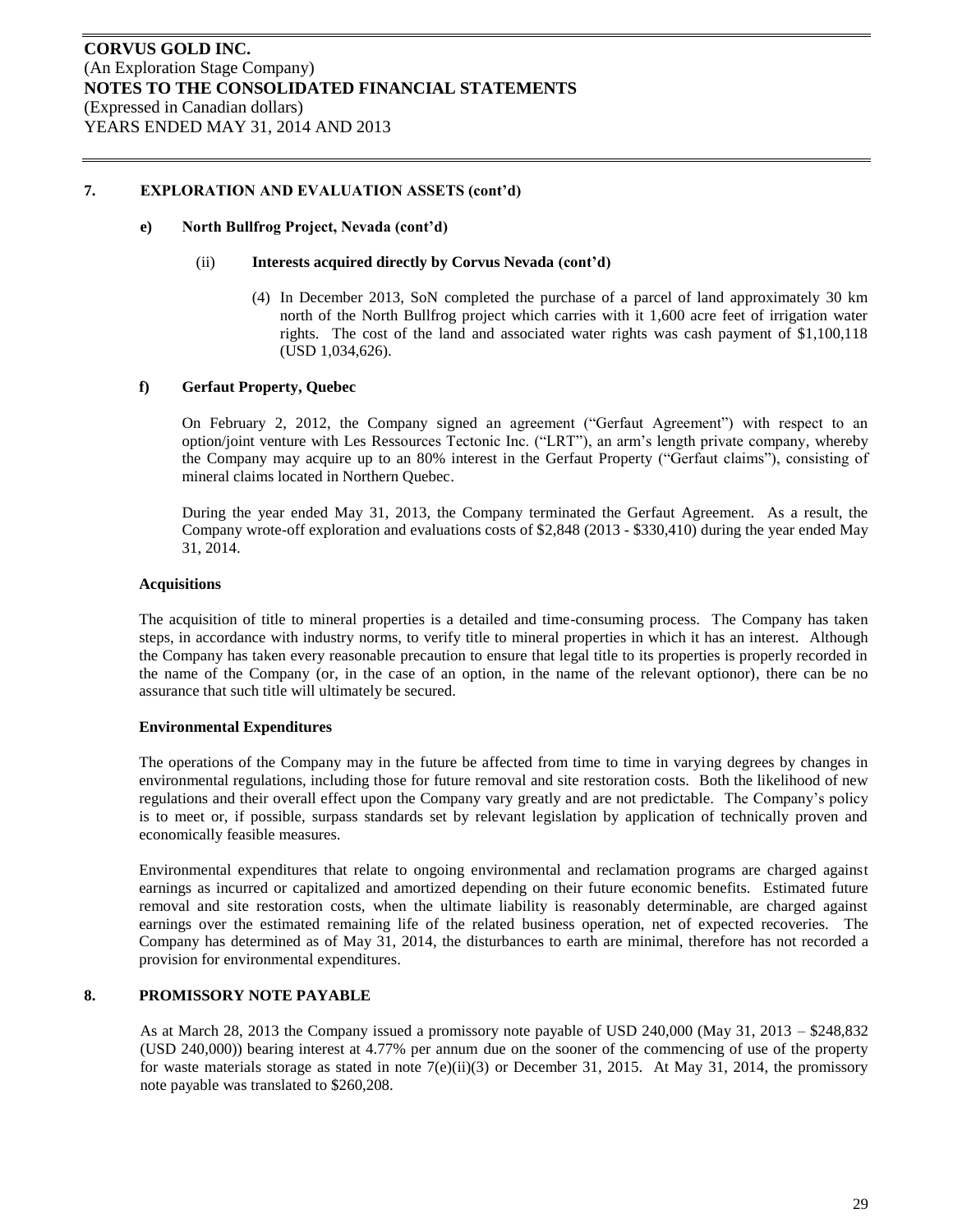### **9. SHARE CAPITAL**

#### **Authorized**

Unlimited common shares without par value.

#### **Share issuances**

During the year ended May 31, 2014:

- a) On November 25, 2013, the Company closed a non-brokered private placement equity financing and issued 5,230,000 common shares at a price of \$1.00 per share for gross proceeds of \$5,230,000. A finder's fee equal to 5% of the proceeds raised from the sale of 420,000 common shares was paid, amounting to \$21,000. In connection with the financing, the Company paid an additional \$19,312 in share issuance costs.
- b) An aggregate of 70,000 shares were issued on exercise of 70,000 stock options for gross proceeds of \$48,300.

During the year ended May 31, 2013:

- a) On April 2, 2013 the Company closed a non-brokered private placement equity financing and issued 8,300,000 common shares at a price of \$0.87 per share for gross proceeds of \$7,221,000. In connection with the financing, the Company paid \$17,192 in share issuance costs.
- b) On November 2, 2012, the Company closed a non-brokered private placement equity financing and issued 3,250,001 common shares at a price of \$1.07 per share for gross proceeds of \$3,477,501. A finder's fee equal to 4% of the proceeds raised from the sale of 733,477 common shares was paid, amounting to \$31,393. In connection with the financing, the Company paid an additional \$14,290 in share issuance costs.
- c) An aggregate of 3,329,766 common shares were issued on exercise of 3,329,766 stock options for gross proceeds of \$2,550,209.
- d) An aggregate of 325,000 common shares were issued on exercise of 325,000 warrants for gross proceeds of \$357,500.

#### **Warrants**

Warrants transactions are summarized as follows:

|                                |           | 2014                     | 2013                     |                       |  |
|--------------------------------|-----------|--------------------------|--------------------------|-----------------------|--|
|                                |           | Weighted                 |                          | Weighted              |  |
|                                | Number of | Average                  | Number of                | Average               |  |
|                                | Warrants  | <b>Exercise Price</b>    | Warrants                 | <b>Exercise Price</b> |  |
|                                |           |                          |                          |                       |  |
| Balance, beginning of the year |           | $\overline{\phantom{a}}$ | 325,000                  | 1.10                  |  |
| Exercised (Agents' Warrants)   |           | $\overline{\phantom{a}}$ | (325,000)                | 1.10)                 |  |
|                                |           |                          |                          |                       |  |
| Balance, end of the year       |           | $\overline{\phantom{a}}$ | $\overline{\phantom{a}}$ | -                     |  |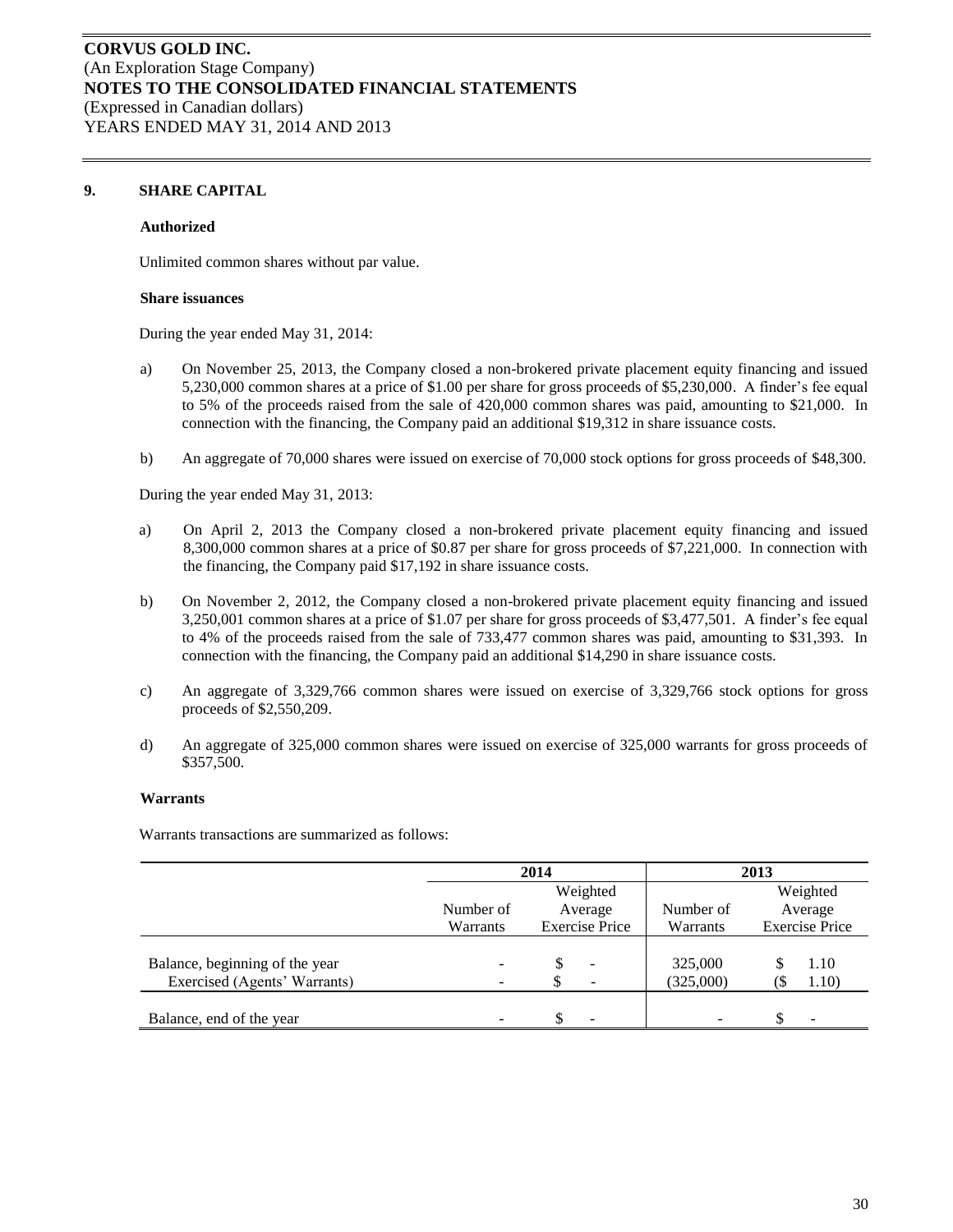### **9. SHARE CAPITAL (cont'd)**

#### **Stock options**

Stock options awarded to employees and non-employees by the Company are measured and recognized in the Consolidated Statement of Comprehensive Loss or added to exploration and evaluation assets at the fair value of the award. The fair value of all forms of share-based payments is charged to operations or capitalized to exploration and evaluation assets over the vesting period of the options granted. Fair value is estimated using the Black-Scholes option pricing model.

The Company has adopted an incentive stock option plan (the "2010 Plan"). The essential elements of the 2010 Plan provide that the aggregate number of common shares of the Company's share capital that may be made issuable pursuant to options granted under the 2010 Plan (together with any other shares which may be issued under other share compensation plans of the Company) may not exceed 10% of the number of issued shares of the Company at the time of the granting of the options. Options granted under the 2010 Plan will have a maximum term of ten years. The exercise price of options granted under the 2010 Plan will not be less than the greater of the market price of the common shares (as defined by the Toronto Stock Exchange ("TSX"), currently defined as the 5 day volume weighted average price for the 5 trading days immediately preceding the date of grant) or the closing market price of the Company's common shares for the trading day immediately preceding the date of grant), or such other price as may be agreed to by the Company and accepted by the TSX. Options granted under the 2010 Plan vest immediately, unless otherwise determined by the directors at the date of grant.

Pursuant to the 2010 Plan, on August 16, 2013, the Company granted incentive stock options to officers, directors, consultants and employees of the Company to purchase 2,470,000 common shares in the share capital of the Company. The options are exercisable on or before August 16, 2018 at a price of \$0.76 per share. The options will vest as to one-third on August 16, 2013, one-third on August 16, 2014, and the balance on August 16, 2015.

On September 27, 2012, the Company granted incentive stock options to a consultant of the Company to purchase 150,000 common shares in the share capital of the Company. The options are exercisable on or before September 27, 2014 at a price of \$1.08 per share. The options will vest as to one-quarter on September 27, 2012, one-quarter on January 27, 2013, one-quarter on May 27, 2013, and the balance on September 27, 2013.

On September 19, 2012, the Company granted incentive stock options to consultants and employees of the Company to purchase 2,995,000 common shares in the share capital of the Company. The options are exercisable on or before September 19, 2017 at a price of \$0.96 per share. The options will vest as to one-third on September 19, 2012, onethird on September 19, 2013, and the balance on September 19, 2014.

A summary of the status of the stock option plan as of May 31, 2014 and 2013, and changes during the years are presented below:

|                                                                                | 2014                                            |                                                 | 2013                                              |                                                        |
|--------------------------------------------------------------------------------|-------------------------------------------------|-------------------------------------------------|---------------------------------------------------|--------------------------------------------------------|
|                                                                                | Number of<br><b>Options</b>                     | Weighted<br>Average<br><b>Exercise</b><br>Price | Number of<br><b>Options</b>                       | Weighted<br>Average<br><b>Exercise</b><br><b>Price</b> |
| Balance, beginning of the year<br>Granted<br>Exercised<br>Forfeited<br>Expired | 4,075,234<br>2,470,000<br>(70,000)<br>(300,000) | \$.<br>0.88<br>0.76<br>(0.69)<br>(0.81)         | 4.300,000<br>3,145,000<br>(3,329,766)<br>(40,000) | \$<br>0.72<br>0.97<br>0.77<br>(0.82)                   |
| Balance, end of the year                                                       | 6,175,234                                       | 0.84<br>\$                                      | 4,075,234                                         | \$<br>0.88                                             |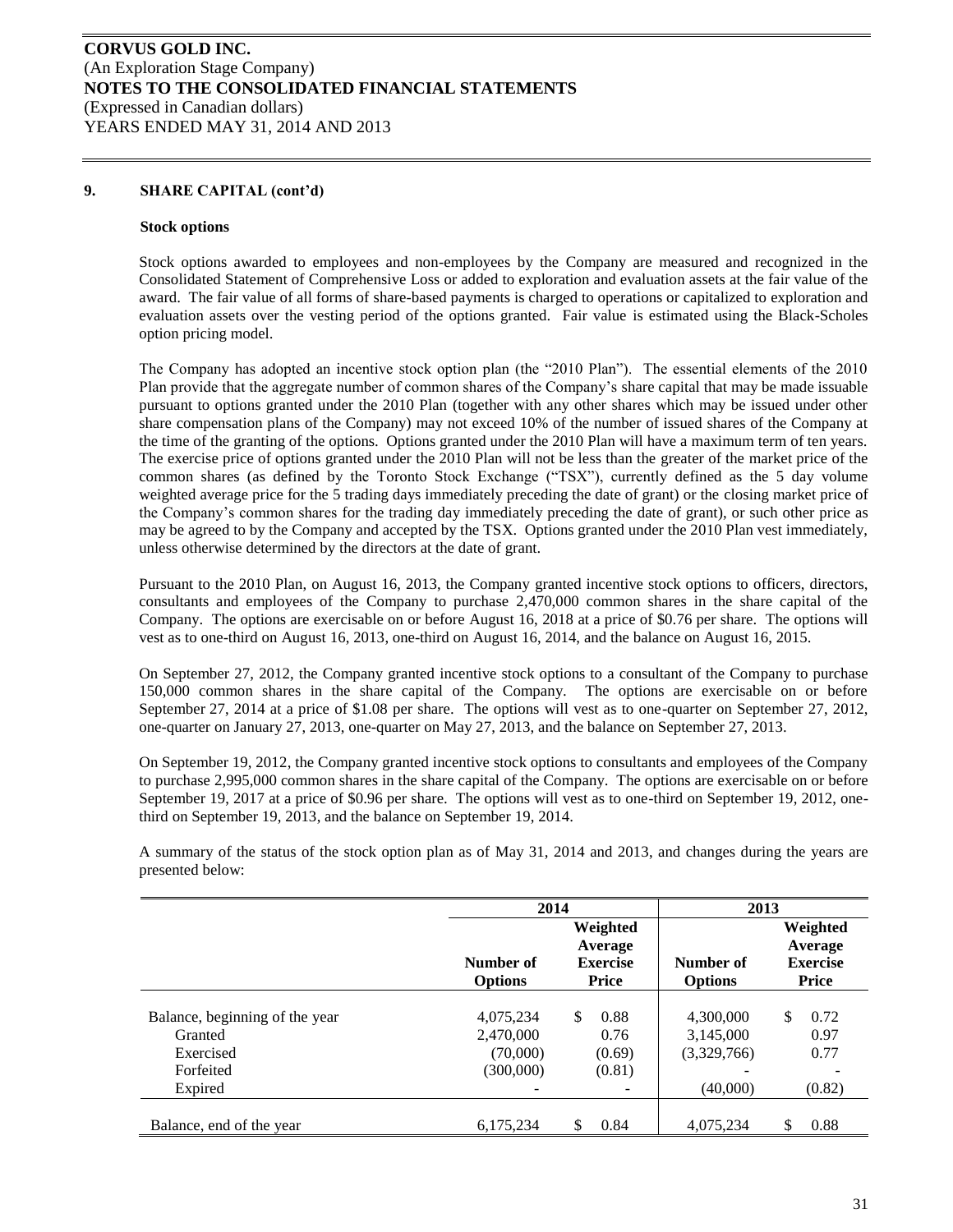### **9. SHARE CAPITAL (cont'd)**

#### **Stock options (cont'd)**

The weighted average share price for the options exercised during the year ended May 31, 2014 was \$0.76 (May 31, 2013 - \$1.07). The weighted average remaining contractual life of options outstanding at May 31, 2014 was 3.46 years (2013 – 3.90 years).

Stock options outstanding are as follows:

|                                   |                 | 2014           |                    |                                | 2013           |                    |
|-----------------------------------|-----------------|----------------|--------------------|--------------------------------|----------------|--------------------|
|                                   |                 | <b>Number</b>  | <b>Exercisable</b> |                                |                | <b>Exercisable</b> |
|                                   | <b>Exercise</b> | of             | at Year-           | <b>Exercise</b>                | Number of      | at Year-           |
| <b>Expiry Date</b>                | <b>Price</b>    | <b>Options</b> | End                | Price                          | <b>Options</b> | End                |
| May 30, 2013                      |                 |                |                    |                                |                |                    |
| <i>(extended)</i><br>August<br>to | 17.             |                |                    |                                |                |                    |
| 2013)                             | \$              |                | $\sim$             | <sup>\$</sup><br>0.69          | 70,000         | 70,000             |
| September 27, 2014                | \$<br>1.08      | 150,000        | 150,000            | \$.<br>1.08                    | 150,000        | 37,500             |
| July 29, 2016                     | \$<br>0.50      | 483.334        | 483.334            | \$.<br>0.50                    | 583,334        | 362,334            |
| November 17, 2016                 | \$.<br>0.67     | 210,000        | 210,000            | \$<br>0.67                     | 210,000        | 138,600            |
| May 29, 2017                      | \$<br>0.92      | 300,000        | 300,000            | \$<br>0.92                     | 300,000        | 99,000             |
| September 19, 2017                | \$<br>0.96      | 2,561,900      | 1,628,370          | \$.<br>0.96                    | 2,761,900      | 755,250            |
| August 16, 2018                   | 0.76<br>S.      | 2,470,000      | 822,510            | \$<br>$\overline{\phantom{a}}$ |                |                    |
|                                   |                 | 6,175,234      | 3,594,214          |                                | 4,075,234      | 1,462,684          |

#### **Share-based payments**

The Company uses the fair value method for determining stock-based compensation for all options granted during the years. The fair value of options granted was \$1,449,654 (2013 - \$2,425,846), determined using the Black-Scholes option pricing model based on the following weighted average assumptions:

| For the year ended May 31, | 2014    | 2013       |
|----------------------------|---------|------------|
|                            |         |            |
| Risk-free interest rate    | 1.96%   | 1.40%      |
| Expected life of options   | 5 years | 4.86 years |
| Annualized volatility      | 100%    | 100%       |
| Dividend yield             | $0\%$   | $0\%$      |
| Exercise price             | \$0.76  | \$0.97     |
|                            |         |            |
| Fair value per share       | \$0.59  | \$0.77     |

Annualized volatility was determined by reference to historic volatility of similar entities following a comparable period in their lives.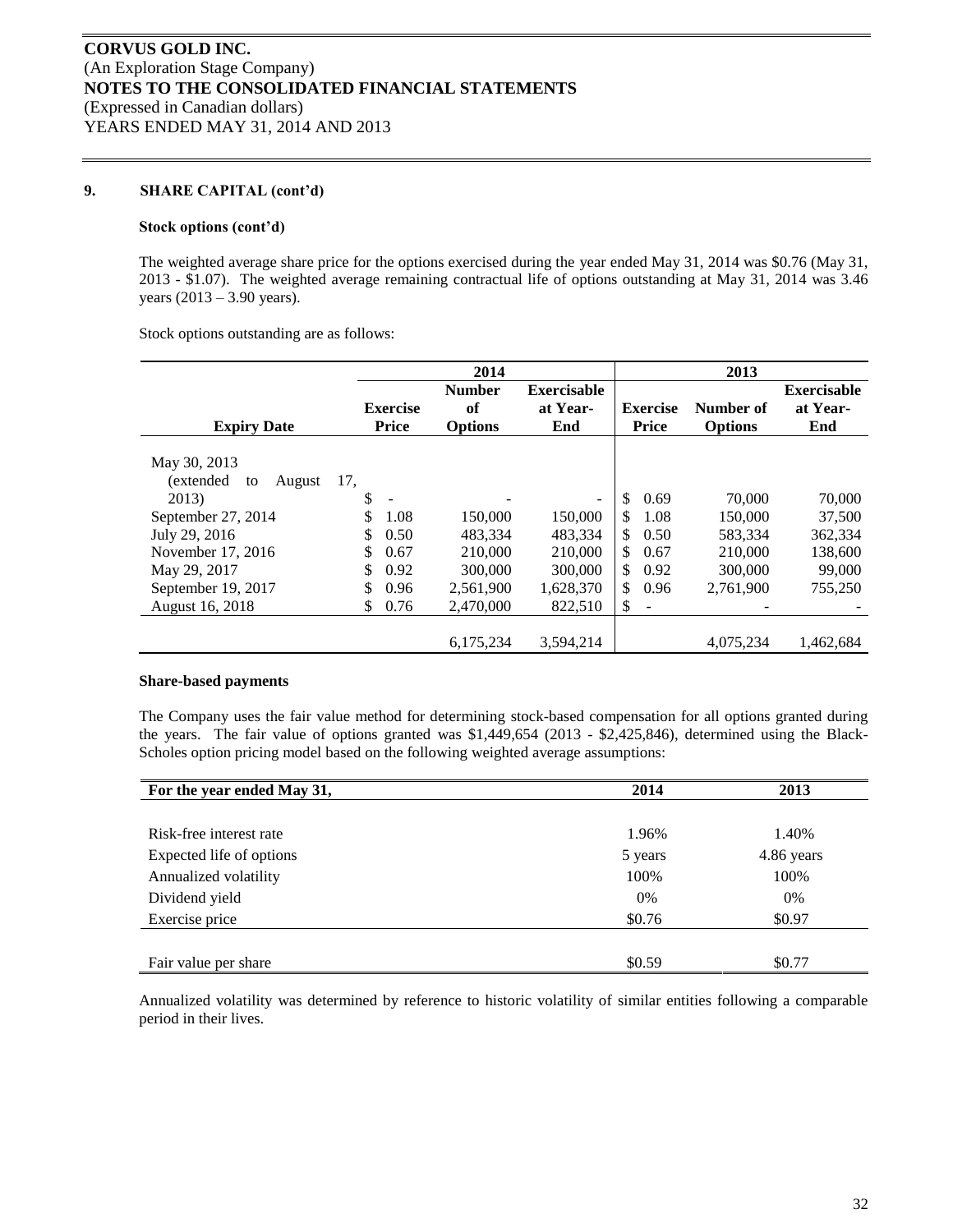# **9. SHARE CAPITAL (cont'd)**

### **Share-based payments (cont'd)**

Share-based payment charges have been allocated as follows:

| For the year ended May 31,                                 | 2014            |              | 2013      |
|------------------------------------------------------------|-----------------|--------------|-----------|
|                                                            |                 |              |           |
| Consulting                                                 | \$<br>448,193   | \$           | 399,990   |
| Investor relations                                         | 295,914         |              | 397,983   |
| Professional fees                                          | 66,178          |              | 151,726   |
| Wages and benefits                                         | 790,581         |              | 849,519   |
|                                                            |                 |              |           |
|                                                            | 1,600,866       |              | 1,799,218 |
| Exploration and evaluation assets – Geological/geophysical | 49,211          |              | 72,854    |
|                                                            |                 |              |           |
|                                                            | \$<br>1,650,077 | $\mathbb{S}$ | 1,872,072 |

### **10. RELATED PARTY TRANSACTIONS**

During the year ended May 31, 2014, the Company entered into the following transactions with related parties:

### **Management compensation**

Key management personnel compensation comprised:

| For the year ended May 31,                                                         | 2014            |    | 2013      |
|------------------------------------------------------------------------------------|-----------------|----|-----------|
|                                                                                    |                 |    |           |
| Consulting fees to CFO                                                             | \$<br>97,000    | \$ | 87,000    |
| Wages and benefits to CEO, President and COO                                       | 752,850         |    | 724,461   |
| Directors fees (included in consulting fees)                                       | 99,774          |    | 72,500    |
| Share-based payments to CEO, President, COO, CFO and                               |                 |    |           |
| directors                                                                          | 1,234,534       |    | 1,246,850 |
|                                                                                    |                 |    |           |
|                                                                                    | \$<br>2,184,158 | S  | 2,130,811 |
| <b>Transactions with other related parties</b><br>For the year ended May 31,       | 2014            |    | 2013      |
| Fees to Vice President of Business Development (included in<br>investor relations) | 172,500         |    | 125,000   |
| Professional fees to Vice President                                                | 84,907          |    | 90,340    |
| Share-based payments to Vice President                                             | 291,281         |    | 294,022   |
|                                                                                    |                 |    |           |
|                                                                                    | \$<br>571,688   | S  | 534,862   |

As at May 31, 2014, included in accounts payable and accrued liabilities was \$27,462 (2013 – \$20,481) in expenses owing to companies related to officers and officers of the Company.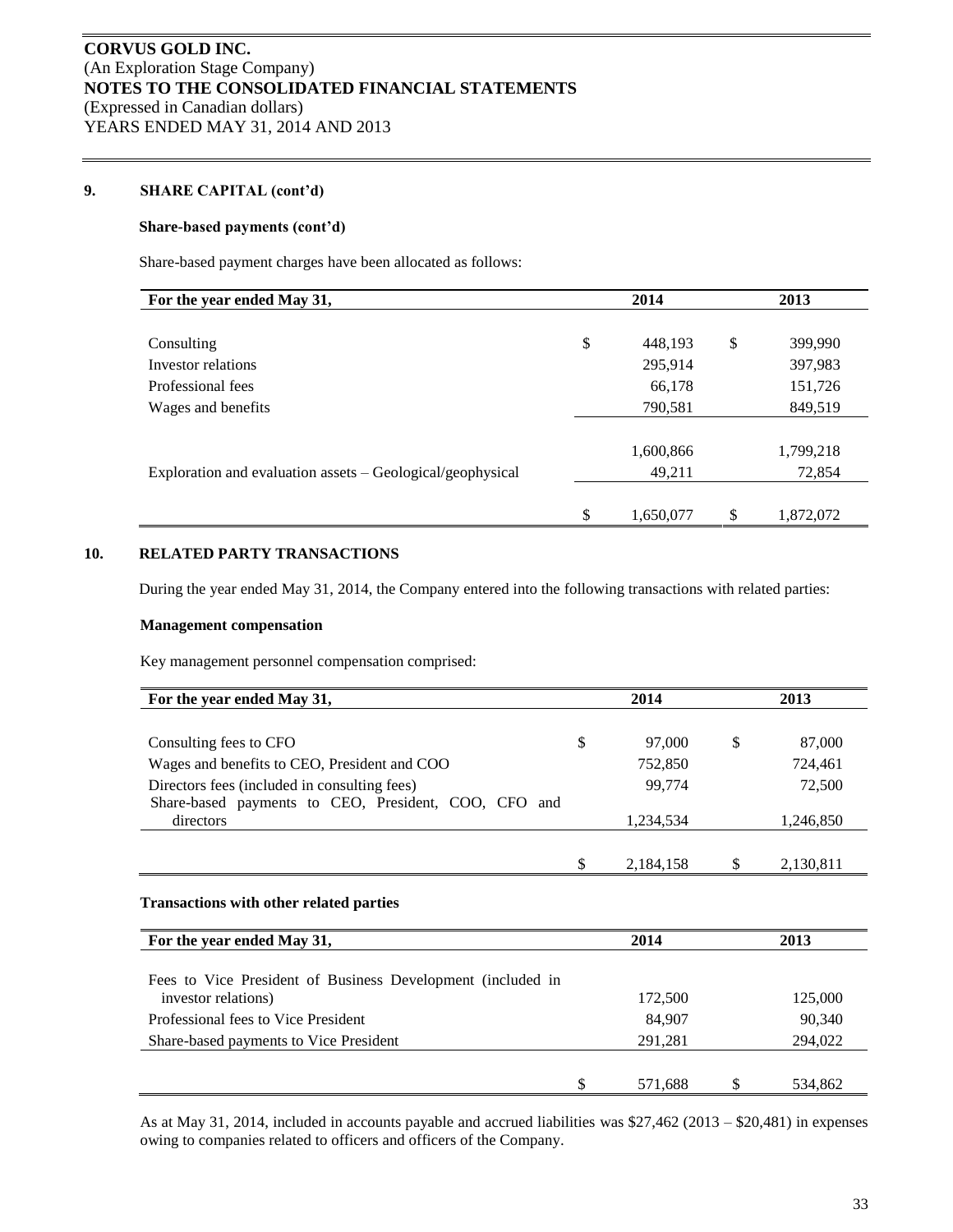### **10. RELATED PARTY TRANSACTIONS (cont'd)**

These amounts were unsecured, non-interest bearing and had no fixed terms or terms of repayment. Accordingly, fair value could not be readily determined.

The Company has entered into a retainer agreement dated June 1, 2011 with Lawrence W. Talbot Law Corporation ("LWTLC"), pursuant to which LWTLC agrees to provide legal services to the Company. Pursuant to the retainer agreement, the Company has agreed to pay LWTLC a minimum annual retainer of \$72,000 (plus applicable taxes and disbursements). The retainer agreement may be terminated by LWTLC on reasonable notice, and by the Company on one year's notice (or payment of one year's retainer in lieu of notice). An officer of the Company is a director and shareholder of LWTLC.

The Company has also entered into change of control agreements during the year with officers of the Company. In the case of termination, the officers are entitled to an amount equal to a multiple (ranging from two times to three times) of the sum of the annual base salary then payable to the officer, the aggregate amount of bonus(es) (if any) paid to the officer within the calendar year immediate preceding the Effective Date of Termination, and an amount equal to the vacation pay which would otherwise be payable for the one year period next following the Effective Date of Termination.

### **11. GEOGRAPHIC SEGMENTED INFORMATION**

The Company operates in one industry segment, the mineral resources industry, and in two geographical segments, Canada and the United States. All current exploration activities are conducted in the United States and Canada. The significant asset categories identifiable with these geographical areas are as follows:

|                                       | Canada      | <b>United States</b> | <b>Total</b>      |
|---------------------------------------|-------------|----------------------|-------------------|
|                                       |             |                      |                   |
| May 31, 2014                          |             |                      |                   |
| Exploration and evaluation assets     | \$          | \$<br>33,843,671     | \$<br>33,843,671  |
| Property and equipment                | \$<br>4,057 | \$<br>93,390         | \$<br>97,447      |
|                                       |             |                      |                   |
| May 31, 2013                          |             |                      |                   |
| Exploration and evaluation assets     | \$          | \$<br>28,030,332     | \$<br>28,030,332  |
| Property and equipment                | 5,796       | \$<br>58,846         | \$<br>64,642      |
|                                       |             |                      |                   |
| For the year ended May 31,            |             | 2014                 | 2013              |
|                                       |             |                      |                   |
| Net loss for the year $-$ Canada      | \$          | (3,215,374)          | \$<br>(3,457,022) |
| Net loss for the year - United States |             | (3,810,423)          | (1,611,719)       |
| Net loss for the year                 |             | (7,025,797)          | \$<br>(5,068,741) |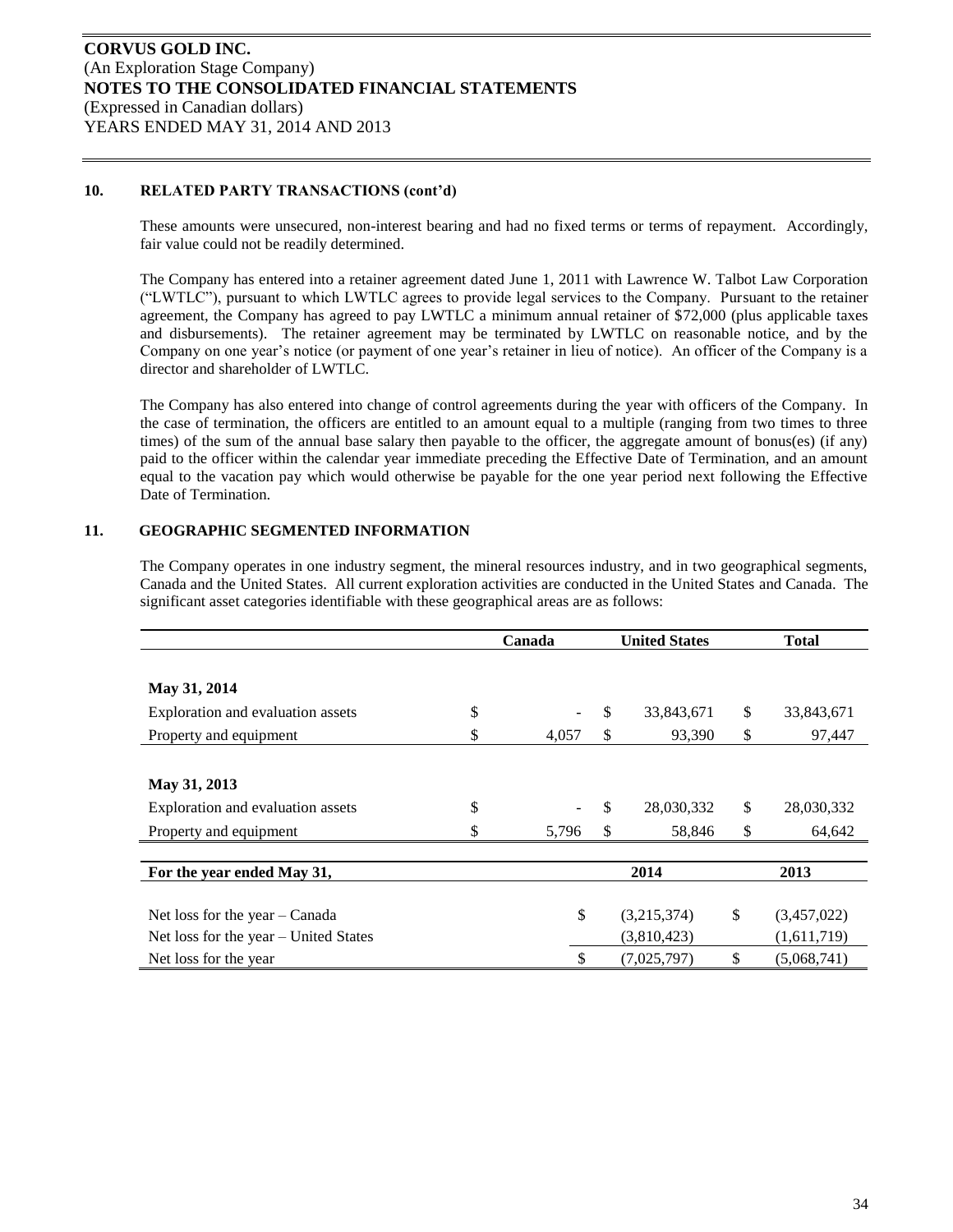### **12. CAPITAL MANAGEMENT**

The Company manages its capital structure, being its share capital, and makes adjustments to it, based on the funds available to the Company, in order to support future business opportunities. The Board of Directors does not establish quantitative return on capital criteria for management, but rather relies on the expertise of the Company's management to sustain future development of the business.

The Company currently has no significant source of revenues. As such, the Company is dependent upon external financings to fund activities. In order to carry future projects and pay for administrative costs, the Company will spend its existing working capital and raise additional funds as needed. Management reviews its capital management approach on an ongoing basis and believes that this approach, given the relative size of the Company, is reasonable.

There were no changes in the Company's approach to capital management during the year ended May 31, 2014. The Company is not subject to externally imposed capital requirements.

### **13. SUPPLEMENTAL CASH FLOW INFORMATION**

| For the year ended May 31,                                    | 2014          | 2013           |
|---------------------------------------------------------------|---------------|----------------|
|                                                               |               |                |
| Supplemental cash flow information                            |               |                |
| Interest paid                                                 | \$            |                |
| Income taxes paid                                             | \$            |                |
| <b>Non-cash transactions</b>                                  |               |                |
| Change in accounts receivables included in exploration and    |               |                |
| evaluation assets                                             | \$<br>21,152  | \$<br>(13,082) |
| Change in accounts payable included in exploration and        |               |                |
| evaluation assets                                             | \$<br>95,880  | \$<br>(58,057) |
| Change in prepaid expenses included in exploration and        |               |                |
| evaluation assets                                             | \$<br>(9,374) | \$             |
| Change in promissory note payable included in exploration and |               |                |
| evaluation assets                                             | \$            | \$<br>248.832  |
| Share-based payment charges included in exploration and       |               |                |
| evaluation assets                                             | 49,211        | 72,854         |

### **14. SUBSIDIARIES**

#### **Significant subsidiaries are:**

|                         |               |                            | The Company's<br>effective | The Company's<br>effective interest |
|-------------------------|---------------|----------------------------|----------------------------|-------------------------------------|
|                         | Country of    | Principal                  | interest for               | for                                 |
|                         | Incorporation | Activity                   | 2014                       | 2013                                |
|                         |               |                            |                            |                                     |
| Corvus Gold (USA) Inc.  | USA           | Holding company            | 100%                       | 100\%                               |
| Raven Gold Alaska Inc.  | USA           | <b>Exploration company</b> | 100\%                      | 100\%                               |
| Corvus Gold Nevada Inc. | USA           | <b>Exploration company</b> | 100\%                      | 100\%                               |
| SoN Land & Water LLC    | USA           | <b>Exploration company</b> | 100%                       | $\overline{\phantom{0}}$            |